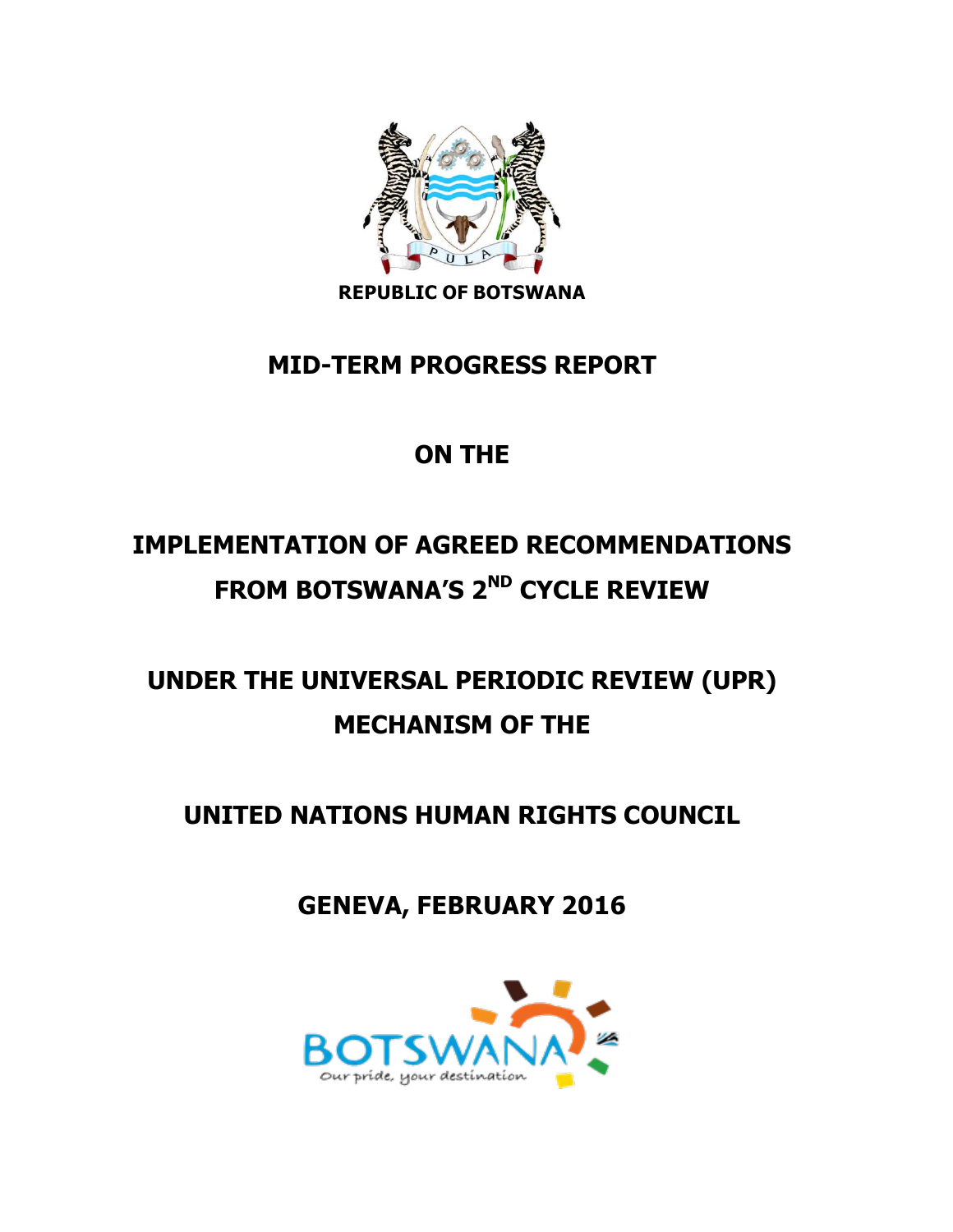# **TABLE OF CONTENTS**

|                |                                                        | PAGE(S)  |
|----------------|--------------------------------------------------------|----------|
| <b>PART I</b>  |                                                        | $4 - 5$  |
|                | <b>ABBREVIATIONS</b>                                   |          |
| <b>PART II</b> |                                                        | $6 - 8$  |
|                | 1. Introduction                                        |          |
|                | 2. Methodology and Consultation Process                |          |
|                | 3. Protection for Human Rights in Botswana             |          |
|                | 4. International Human Rights Conventions              |          |
|                | <b>PART III</b>                                        | $9 - 50$ |
|                | 5. Botswana's Mid-Term Implementation Update 2013-2015 |          |
|                | 6. Adoption of New Acts                                |          |
|                | 7. Domestication of Treaties                           |          |
|                | 8. Establishment of a National Human Rights Institute  |          |
|                | 9. Human Rights Promotion                              |          |
|                | 10. Poverty Eradication                                |          |
|                | 11. Combating HIV/AIDS                                 |          |
|                | 12. Rights of the Child                                |          |
|                | 13. Human Rights Education                             |          |
|                | 14. Vision 2016                                        |          |
|                | 15. Non-Discrimination                                 |          |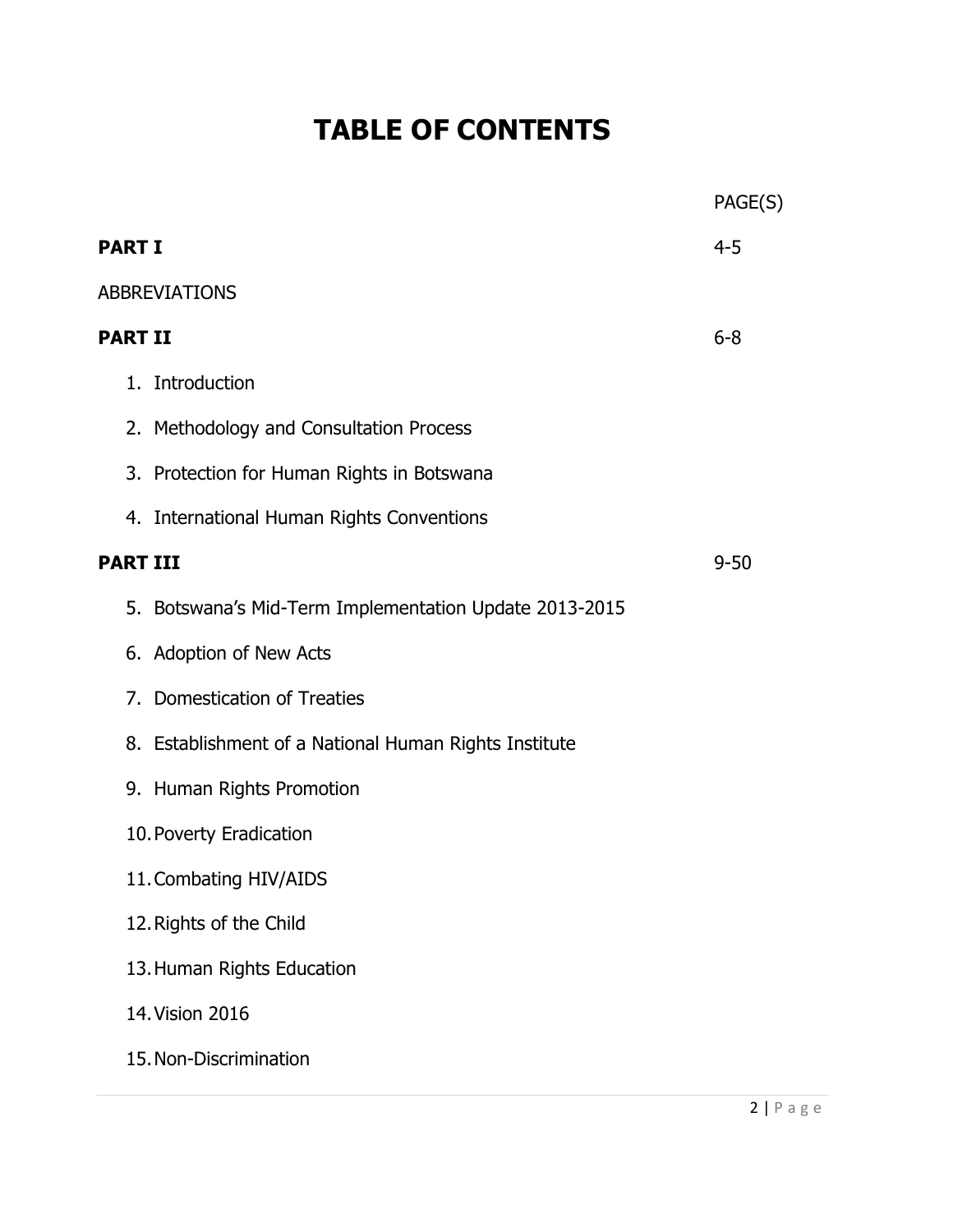- 16.Human Rights Training
- 17.Gender Equality
- 18.Cooperation with Treaty bodies
- 19.Gender Based Violence
- 20.Right to Education
- 21.Access to Justice
- 22.Ratification of Treaties
- 23.Participation in Politics
- 24.Rights of the Elderly

### **PART IV**

25.Conclusion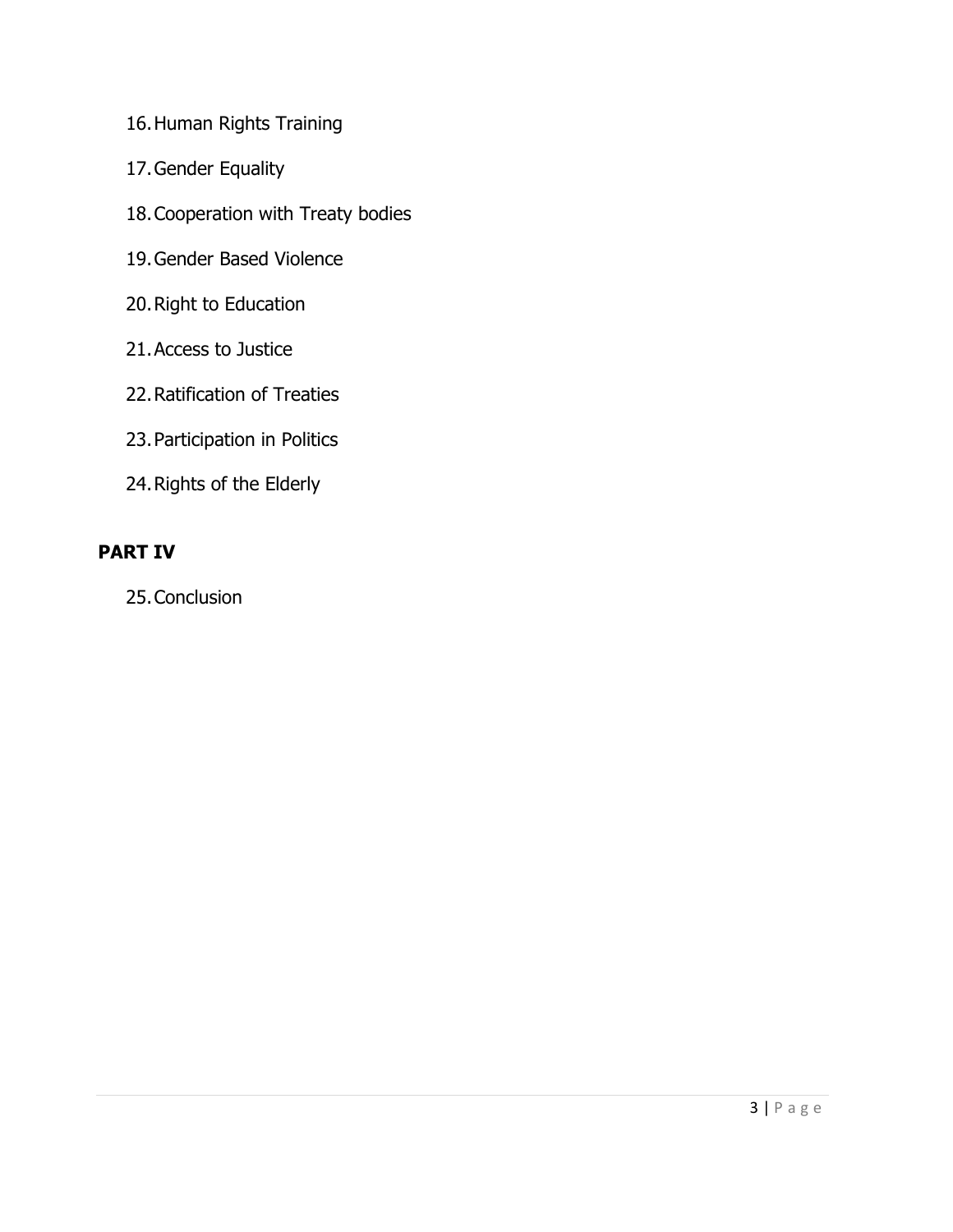## **Part I.**

## ABBREVIATIONS

| <b>ABEP</b>    | <b>Adult Basic Education Programme</b>                              |
|----------------|---------------------------------------------------------------------|
| <b>OSEC</b>    | Out of School Children Education Programme                          |
| <b>BPES</b>    | Botswana Poverty Eradication Strategy                               |
| <b>BOCONGO</b> | Botswana Council of Non-Governmental Organization                   |
| <b>BONELA</b>  | Botswana Network on Ethics, Law and Aids                            |
| <b>BQA</b>     | Botswana Qualifications Authority                                   |
| <b>CAT</b>     | <b>Convention Against Torture</b>                                   |
| <b>CHRSNAP</b> | Comprehensive Human Rights Strategy and National                    |
|                | <b>Action Plan</b>                                                  |
| <b>DFID</b>    | Department for International Development                            |
| <b>HIV</b>     | Human Immunodeficiency Virus                                        |
| <b>ICSRC</b>   | International Covenant on Economic, Social and Cultural             |
|                | <b>Rights</b>                                                       |
| <b>JCMS</b>    | Judicial Case Management System                                     |
| <b>MDGS</b>    | Millennium Development Goals                                        |
| <b>MMEWR</b>   | Ministry of Minerals, Energy and Water Resources                    |
| <b>MOESD</b>   | Ministry of Education and Skills Development                        |
| <b>NGOs</b>    | Non-Governmental Organization                                       |
| <b>PMTCT</b>   | Prevention from Mother to Child Transmission                        |
| <b>PWDs</b>    | People Living with Disabilities                                     |
| <b>RADS</b>    | Remote Area Dweller Settlements                                     |
| <b>RNPE</b>    | Revised National Policy on Education                                |
| <b>WHO</b>     | World Health Organization                                           |
| <b>UNCBD</b>   | United Nations Convention on Biodiversity                           |
| <b>UNCCD</b>   | United Nations Convention to Combat Desertification                 |
| <b>UNDP</b>    | United Nations Development Programme                                |
| <b>UPR</b>     | Universal Periodic Review                                           |
| <b>UNHCR</b>   | United Nations Human Rights Council                                 |
| <b>ICC</b>     | <b>International Criminal Court</b>                                 |
| <b>UPR</b>     | Universal Periodic Review                                           |
| <b>CSOs</b>    | <b>Civil Society Organizations</b>                                  |
| <b>ICCPR</b>   | International Covenant on Civil and Political Rights                |
| <b>CEDAW</b>   | Convention on the Discrimination Against Women                      |
| <b>CERD</b>    | Convention on the Elimination of all forms of Racial Discrimination |
| <b>CRC</b>     | Convention on the Right of the Child                                |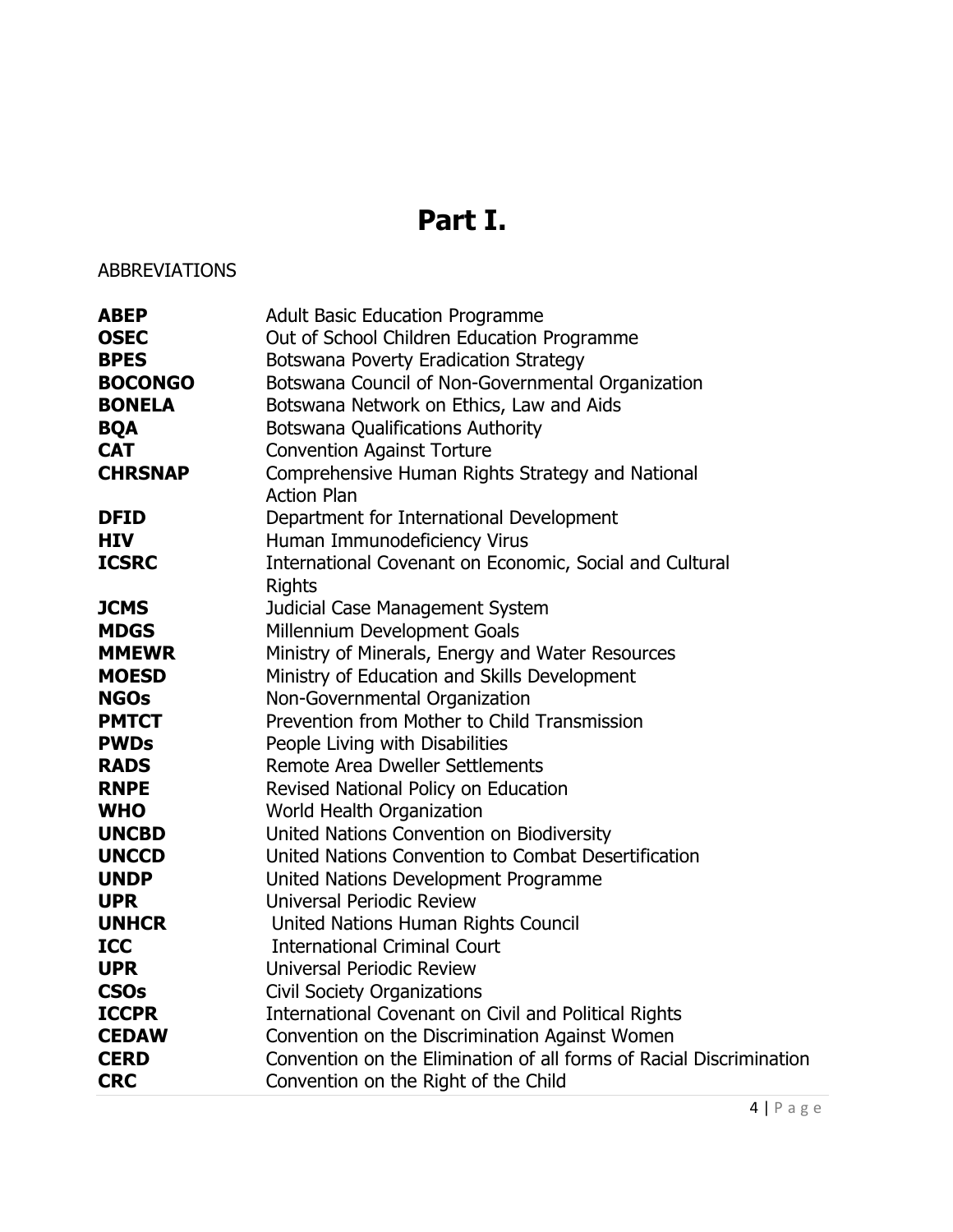| <b>ACHPR</b>    | African Charter on Human and Peoples' Rights       |
|-----------------|----------------------------------------------------|
| <b>EU-ACP</b>   | European Union -African, Caribbean and the Pacific |
| <b>EPAs</b>     | Economic Partnership Agreement,                    |
| <b>SADC</b>     | Southern African Development Community             |
| <b>DPP</b>      | <b>Director of Public Prosecutions</b>             |
| <b>AGOA</b>     | African Growth Opportunity Act                     |
| <b>CBOs</b>     | <b>Community Based Organisations</b>               |
| <b>FBOs</b>     | <b>Faith Based Organisations</b>                   |
| <b>UNFPA</b>    |                                                    |
| <b>UNICEF</b>   |                                                    |
| <b>UN Women</b> |                                                    |
| <b>UNAIDS</b>   |                                                    |
| <b>UNECA</b>    |                                                    |
| <b>USAID</b>    |                                                    |
| <b>DFID</b>     |                                                    |
| <b>ACHAP</b>    | African Comprehensive HIV/AIDS Partnership.        |
| <b>WHO</b>      | World Health Organisation                          |
| <b>GeAD</b>     | Department to Gender Affairs Department            |
|                 | <b>PART 2</b>                                      |
|                 |                                                    |

#### **1.0 INTRODUCTION**

- 1.1 Botswana attaches utmost importance to the mandate and role of the United Nations Human Rights Council (UNHCR) as the primary international institution in the field of the protection and promotion of human rights and fundamental freedoms. In this regard, Botswana's membership to the UNHCR is a clear demonstration of her long standing commitment to the fundamental principles and international cooperation in the field of human rights.
- 1.2 Botswana views the Universal Periodic Review (UPR) mechanism as key for protecting and promoting human rights, both nationally and internationally. At the national level, the UPR process has become a vital component of the systematic work for human rights that contributes to a permanent focus on promoting and protecting human rights at the national level. At the international level the UPR is an effective tool used to review the human rights record of United Nations (UN) Members States.
- 1.3 During the second UPR of Botswana in January 2013, Botswana received 175 recommendations and accepted 93 of them guided by the view that the ultimate goal of the UPR is to improve the human rights situation in the UN Member State; ultimately following consultations with stakeholders, the Government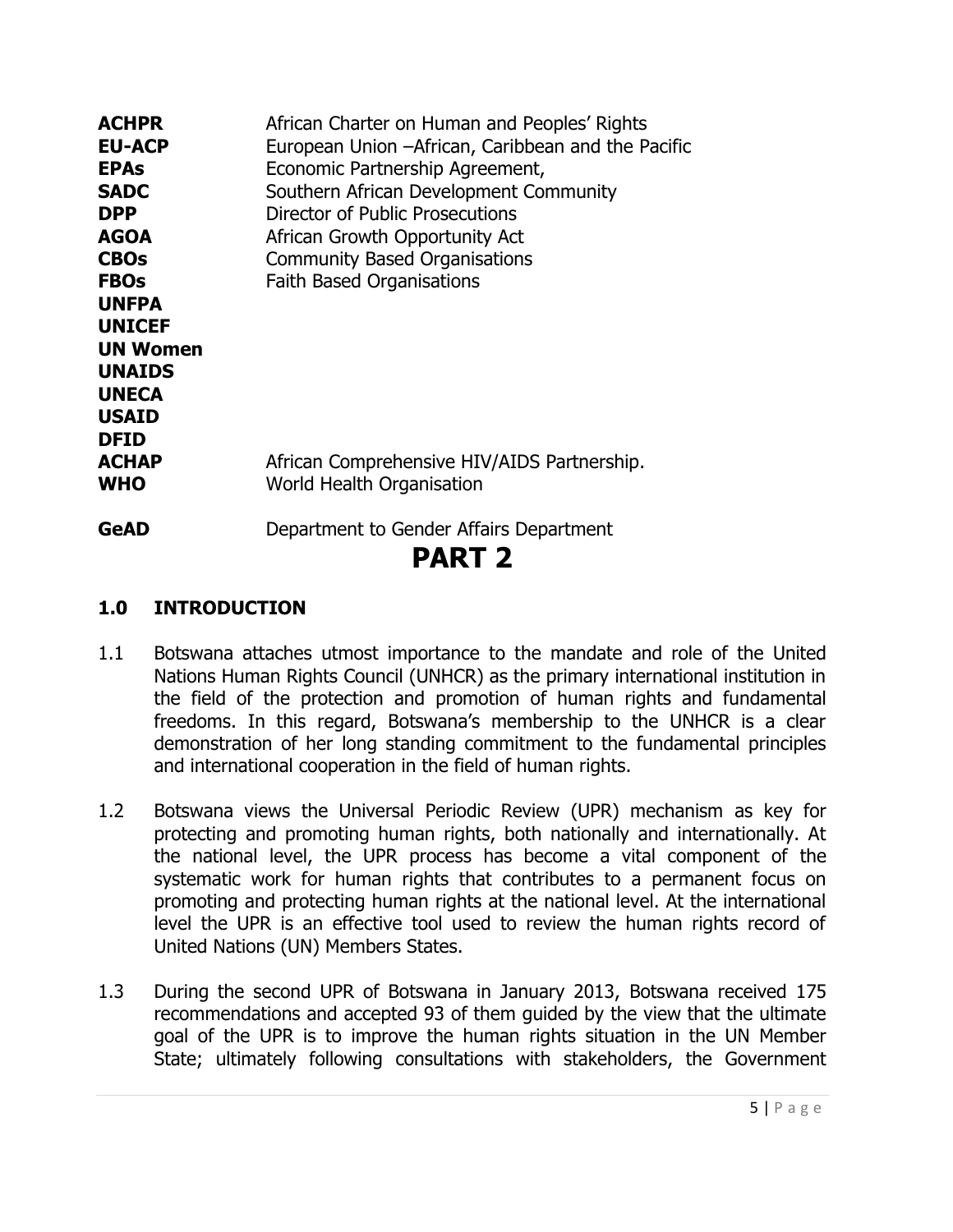accepted a total of 111 recommendations which were reported to the Human Rights Council in 2013.

- 1.4 The Mid-term review covers the period 2013-2015 and presents a status update on actions taken by Botswana in the implementation of the recommendations accepted during the second UPR with the third Cycle on the horizon.
- 1.5 Botswana's long-term objective is to secure full respect for human rights in Botswana.

#### **2.0 METHODOLOGY AND CONSULTATION PROCESS**

- 2.1 This report was prepared by the Inter-Ministerial Drafting Committee comprising of representation from the Ministry of Foreign Affairs and International Cooperation and the Attorney General's Chambers. Botswana benefited from the financial support of the United Nations Development Programme (UNDP), towards the compilation of this Report.
- 2.2 The draft Mid-Term Report was prepared and then shared with Government stakeholders as well as civil society with a view that they make their contribution and provide feedback.
- 2.3 Initial multi-stakeholder consultations were held on the  $23<sup>rd</sup>$  and  $25<sup>th</sup>$ September 2014. While workshops dedicated to the consideration of the draft report were convened on the 20<sup>th</sup>, 21<sup>st</sup>, 25<sup>th</sup> and 26<sup>th</sup> August 2015 and brought together all stakeholders including Civil Society Organizations (CSOs) who made their inputs towards the consolidated text.
- 2.4 This collaboration enables the monitoring of the internal human rights situation from governmental and civil society point of view and facilitates inclusive exchange on what needs to be done by 2017. Botswana's ultimate intention in the implementation process continues to be the enhancing of the national capacity for the promotion and protection of human rights to the benefit of all persons living in Botswana.
- 2.5 The Mid-term review is organized in nineteen thematic chapters that correspond to the groups in which the recommendations have been classified on the basis of their subject matter

#### **3.0 PROTECTION FOR HUMAN RIGHTS IN BOTSWANA**

3.1 The Government prioritises efforts to secure full respect for Botswana's international commitment to human rights. In that regard, Botswana will do its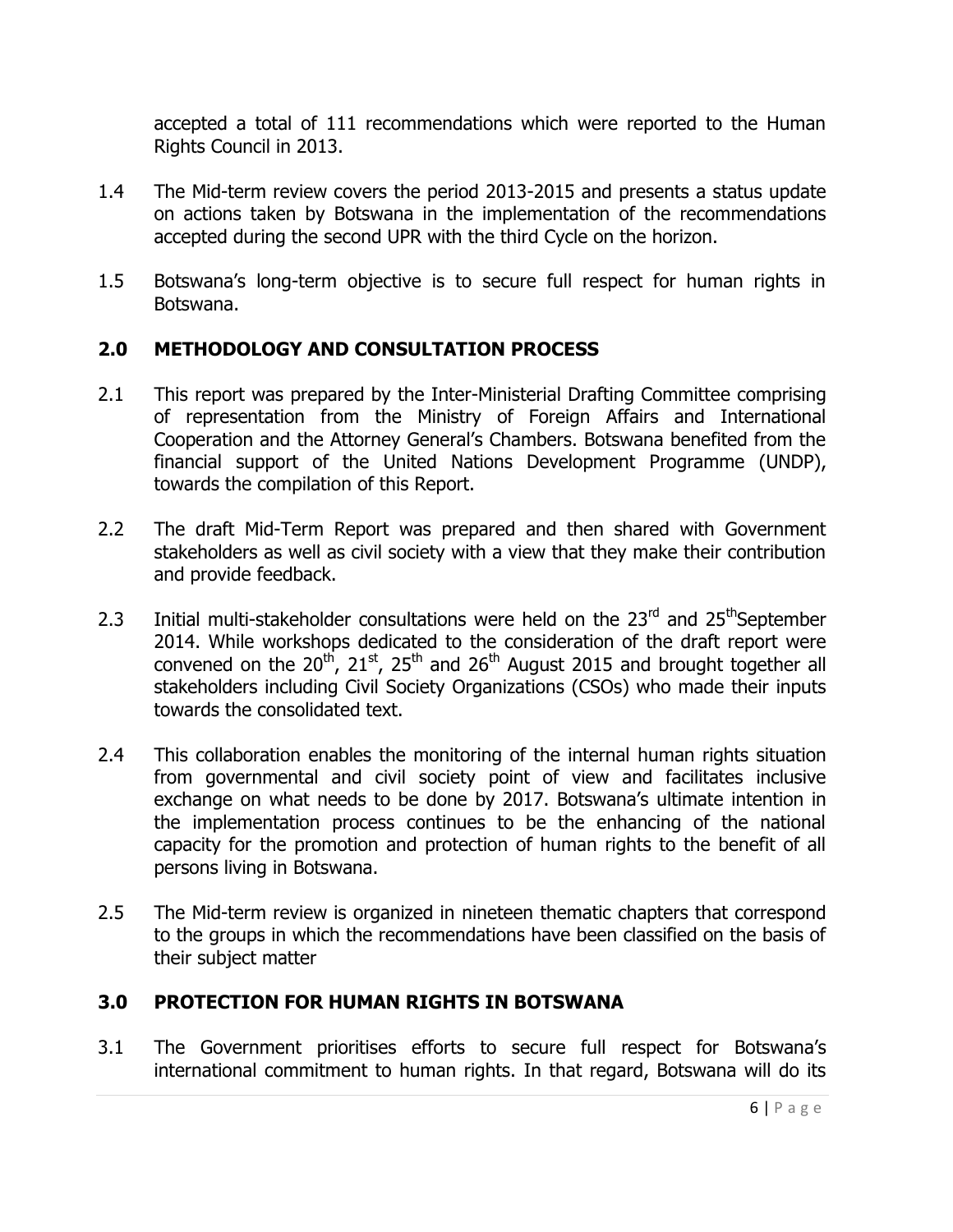utmost to ensure that national legislation conforms to the international human rights conventions that Botswana has ratified.

### **4.0 INTERNATIONAL HUMAN RIGHTS CONVENTIONS**

- 4.1 Botswana has ratified the following conventions on human rights and continues to engage internally on promoting the systematic work on human rights in Botswana. These are the Convention Against Torture (CAT); the International Covenant on Civil and Political Rights (ICCPR); the Convention on the Discrimination Against Women (CEDAW); the Convention on the Elimination of all forms of Racial Discrimination (CERD); the Convention on the Right of the Child (CRC); the Convention relating to the Status of Refugees, Protocol to Prevent, Suppress and Punish Trafficking in Persons, Especially Women and Children, supplementing the United Nations Convention against Transnational Organised Crime; and the African Charter on Human and Peoples' Rights (ACHPR).
- 4.2 Before Botswana ratifies a convention, a review of national law is performed to investigate whether any amendments to the legislation is required to bring it in line with the provisions of the convention. When new statutes are drafted, these too must be worded in such a way as to avoid conflict with the conventions.
- 4.3 Botswana has a dualistic approach to international conventions; upon ratification, conventions do not automatically become part of Botswana national law. To become directly applicable by courts and administrative authorities, international law commitments must be integrated into Botswana law, which takes place through domestication or incorporation.

\*\*\*\*\*\*\*\*\*\*\*\*\*\*\*\*\*\*\*\*\*\*\*\*\*\*\*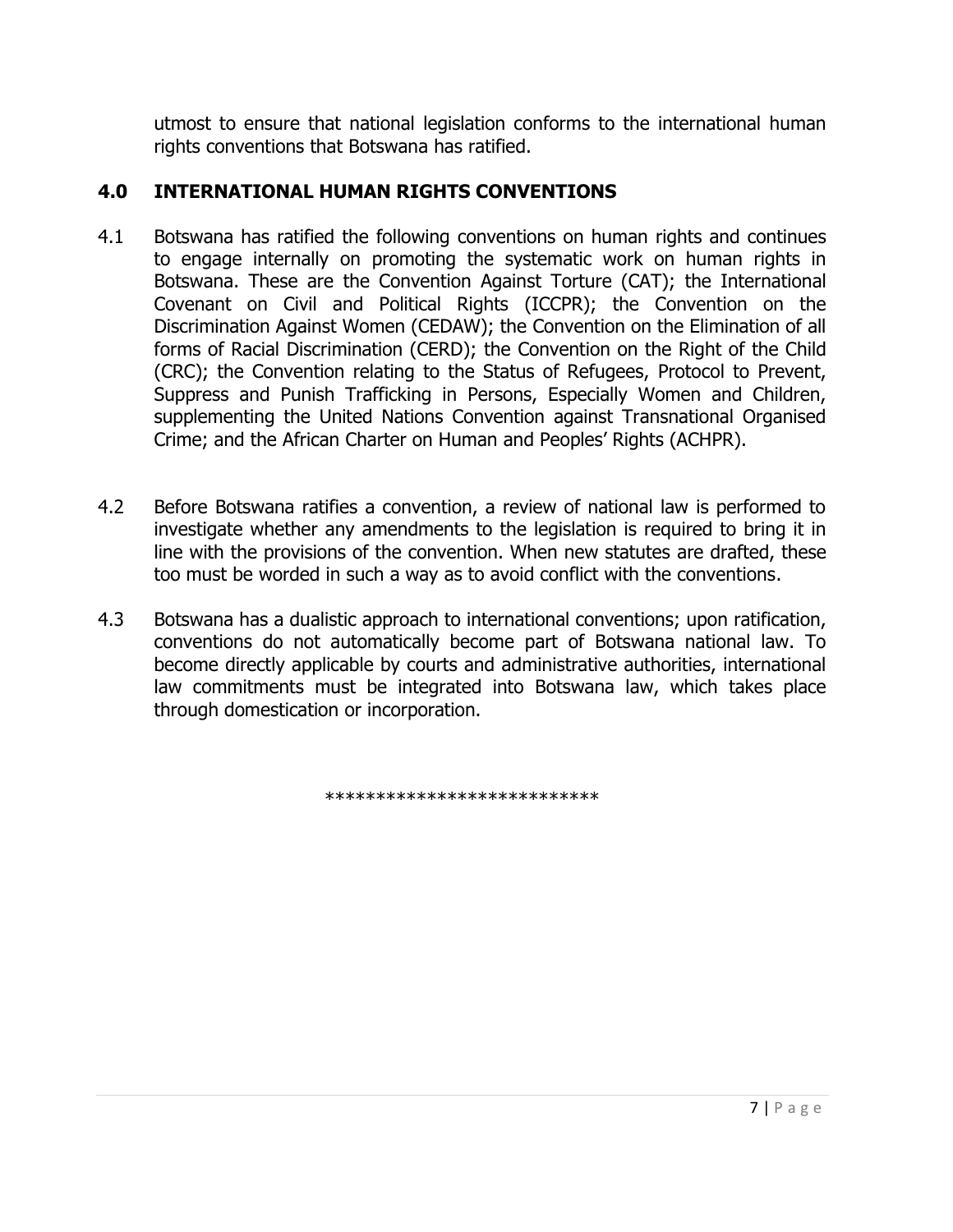## **PART III**

#### **DEVELOPMENT SINCE THE PREVIOUS REVIEW: RESULTS AND CHALLENGES**

#### **5.0 ADOPTION OF NEW ACTS (LAWS, POLICIES AND MECHANISMS FOR HUMAN RIGHTS)**

- 5.1 Botswana has over the years achieved significant progress in the realisation of the rights and liberties enshrined in the different conventions that it is party to. The global economic and financial crises have not had major impacts on the development gains made. However these negative trends have adversely affected strategic areas of social development that could further advance human rights in Botswana.
- 5.2 The legal and policy environment has been strengthened to promote realisation of rights and liberties enshrined in the conventions.
- 5.3 A number of important legislations were passed by Parliament. Some of the amendments to the current laws were intended to be aligned to the diverse treaties that protect human rights.
	- **- The Public Health Act, 2013,** which consolidate and amend the law relating to public health;
	- **- The Electronic Records (Evidence) Act, 2014,** which provides for the admissibility of electronic records as evidence in legal proceedings and authentication of electronic records and for the admissibility in evidence of electronic records as original records and for matters incidental and connected thereto;
	- **- The Electronic Communication and transactions Act, 2014,** which provides for the facilitation and regulation of electronic communications and transactions, and specifically for electronic commerce and electronic signatures and for matters incidental and connected thereto;
	- **- The Chemical Weapons (Prohibition) Act, 2014,** which prohibits the development, production, acquisition, stockpiling, retention, transfer and use of chemical weapons and other matters incidental thereto;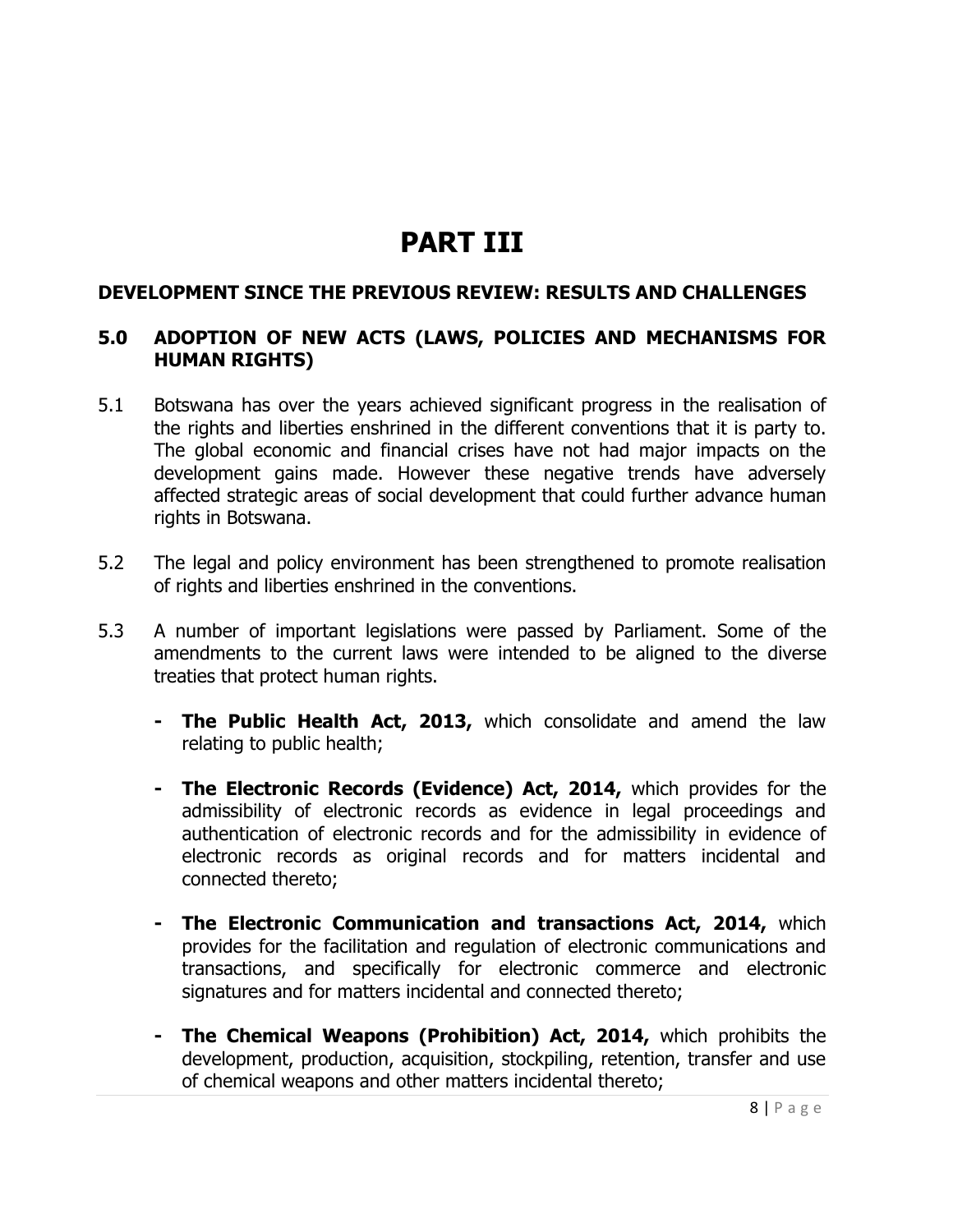- **- The Retirement Funds Act, 2014,** which organises the licensing, regulation and administration of all retirements funds, including pension and provident funds, and for matters incidental to or connected therewith;
- **- The Judicial Service Act, 2014,** which consolidates the provisions relating to the Judicature in respect of the offices and salaries and allowances of the President of the Court of Appeal and Justices of Appeal Judges, the Chief justice and High Court Judged, the condition of appointment and tenure of office of judges and the remuneration and condition of service of Registrars and magistrates;
- **- The Married Persons Property Act, 2014** which makes provision for persons married under customary law to opt for their property to be administered under civil law. The new dispensation will allow persons getting married under customary law to opt either in or out of community of property. Furthermore, the new law will allow those persons whose joint property is administered under civil law to be able to approach the High Court to change their marriage regime where their initial property regime seizes to be of an advantage to them. These new developments ensure equal rights for married persons whether such marriages were contracted under civil law or customary law.
- **- The Anti-Human Trafficking Act, 2014,** which provides for the prohibition, prevention and combating of human trafficking and measures to protect and assist victims of trafficking in person and other matters incidental thereto.
- **- The Counter-Terrorism Act, 2014,** which provides for the combating of all acts of terrorism and suppression of terrorist acts, and the punishment of those who participate in acts of terrorism. It also establishes the Counter-Terrorism Analysis and Fusion Agency.
- 5.4 Few Regulations were also adopted to operationalise implementation of the Domestic Violence Act (2013) and the Interpretation (Amendment) Act (2013).
- 5.5 The promotion and protection of human rights are further guided by several frameworks:
	- **- The National Vision 2016** which seeks to promote prosperity for all by 2016 and expressly promotes equal opportunities for men and women, girls and boys;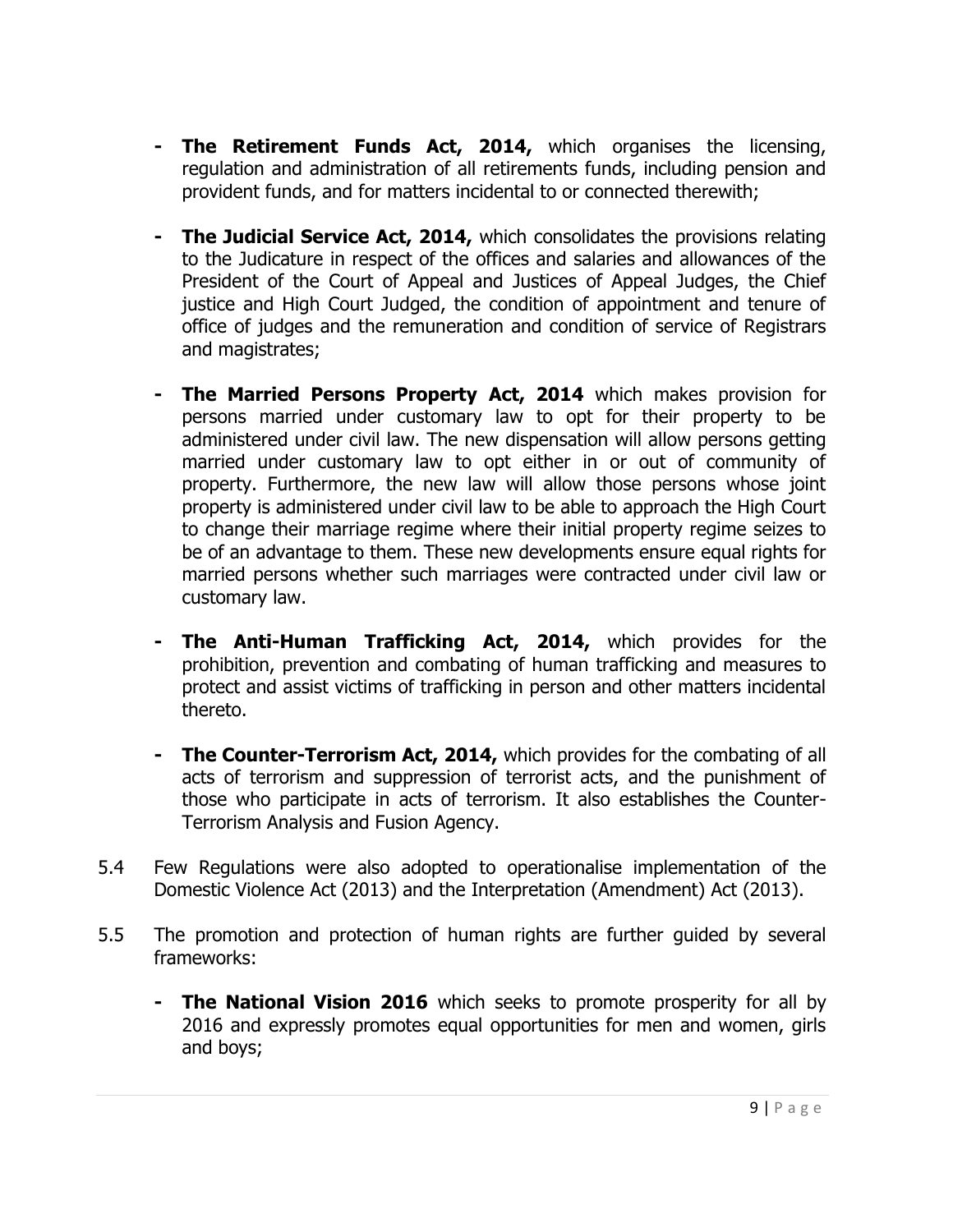- **- The National Development Plan 10** (2010-2016);
- **- The Botswana National Plan of Action for Orphans and Vulnerable Children (NPA) (2010-2016):**
- **- The Draft National Response to Gender Based Violence;**
- **- The Botswana Land Policy** (2013), which overall goal is to protect and promote land rights of all land holders and promote sustainable human settlements. The object is to use land, conserve and protect it for future generations.
- **- The Framework for the Botswana National Action Plan towards ending Gender Based Violence** (2014 – 2020);
- **- The Botswana Anti-Corruption Policy** (2014), which purpose is to establish minimum standards governing anti-corruption and ethical responsibilities of civil servants and stakeholders doing business with the Government and to clearly delineate the responsibilities of the administration in the fight against corruption as well as procedures to be followed should any act of corruption occur. The State party commits to zero tolerance towards bribery, theft, fraud and corruption in conducting business with its stakeholders;
- **- The National Policy on Gender and Development (2015)**, which seeks to reduce inequalities in the opportunities and outcomes of social, economic, cultural; and legal development for both men and women;
- **- The Botswana National Policy on Disability (2015)** which is aimed at promoting and protecting the dignity of people with disabilities and creating a barrier free society by: providing guidance to all stakeholders on the government strategy to mainstream disability issues and guaranteeing their social inclusion in all aspects of life; mobilizing resources for full implementation of disability specific services by respective stakeholders; ensuring strengthened family and community structures for the enhanced participation of care givers and other family members of people with disabilities in their livelihoods; ensuring inclusion and accessibility of people with disabilities to all types of services, information as well as infrastructure; and developing monitoring and evaluation systems for effective coordination.
- 5.6 Furthermore, new institutions have been set up to implement these policies or strengthen the existing ones: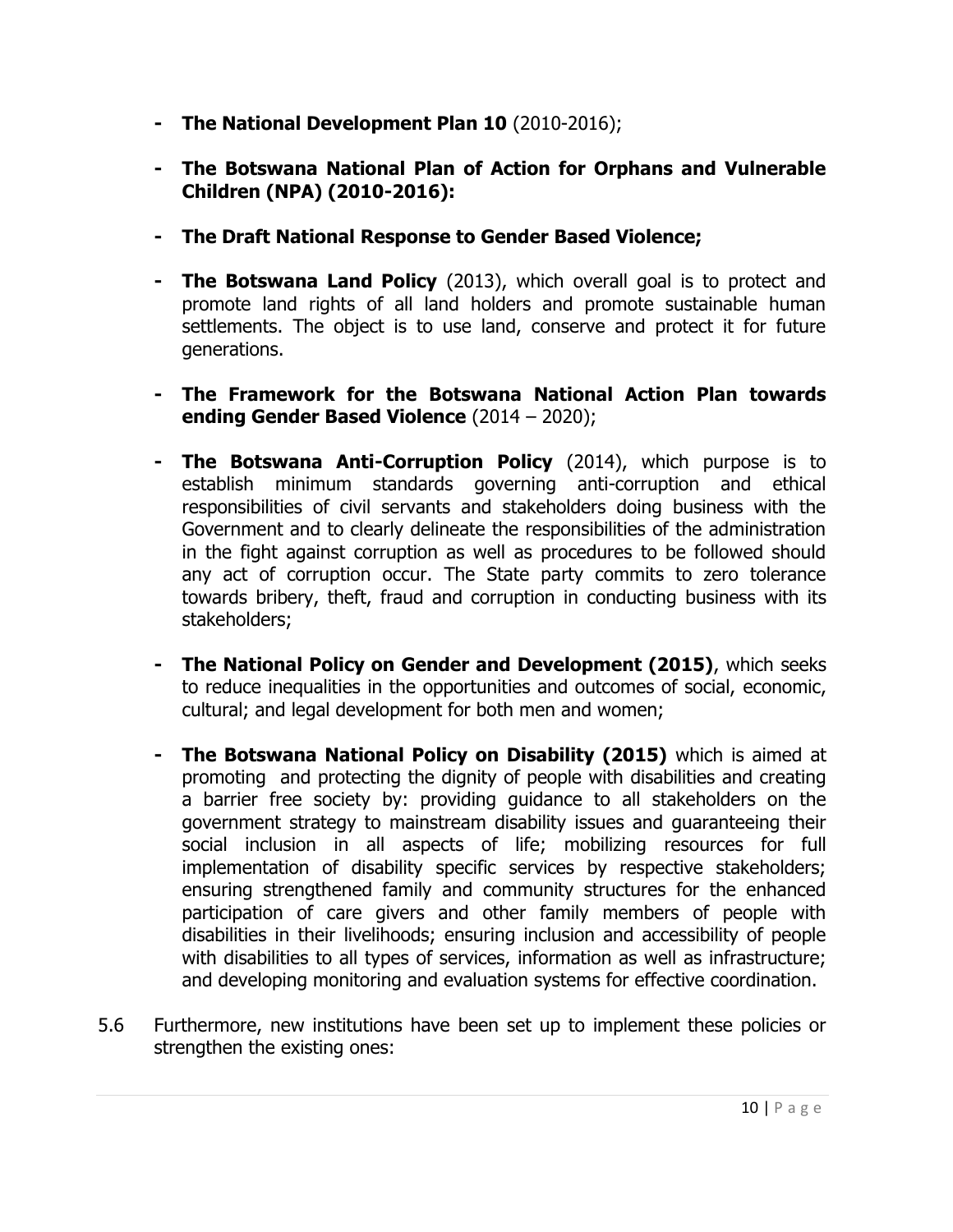- **-** The **Child maintenance Courts** set up by the Administration of Justice in major centre areas to enable women to access payment of maintenance. Implementation of the Affiliation Proceedings Act has been intensified by ensuring the enforcement of maintenance orders by the police;
- **-** The **Case Management System** introduced in 2010 by the Administration of Justice to deal with backlog of cases. This enables litigants who appear in court to access justice faster. Over and above these, the Administration of Justice has also introduced Mobile Courts. Mobile Courts are intended to take justice to the people, particularly in areas where there are no courts.
- 5.7 The Government continuously engages with Dikgosi (Chiefs) in efforts to achieve gender justice through promotion of equal opportunities and rights for women and men with a particular focus on mainstreaming gender within the customary justice system.
- 5.8 Through all these policies, Botswana has made tremendous progress towards attainment of the Millennium Development Goals (MDGs):
- 5.9 Botswana has developed a number of relations with development partners and has benefited from several regional and multilateral economic cooperation agreements, such as the European Union –African, Caribbean and the Pacfic (EU-ACP) Economic Partnership Agreement, the Southern African Development Community (SADC) Free Trade Area, and the African Growth Opportunity Act (AGOA). It has also made efforts to develop ICT facilities for use by citizens including women.
- 5.10 CSOs, Community Based Organisations (CBOs), and Faith Based Organisations (FBOs) have been key actors in the implementation of all these initiatives. They have also developed their own mechanisms and tools for promoting and protecting human rights in the country and assessing the impact of their contribution to the protection of human life and dignity in Botswana.
- 5.11 Cooperation and partnership with donors were very strong during the period covered by the present report and the following have provided technical and/or financial support to Botswana in the area of human rights in general:

UNDP; UNFPA; UNICEF; UN Women; UNAIDS; UNECA; USAID; DFID; The European Union; and the African Comprehensive HIV/AIDS Partnership.

**\*\*\*\*\*\*\*\*\*\*\*\*\*\*\*\*\*\*\*\*\*\*\*\*\*\*\*\*\***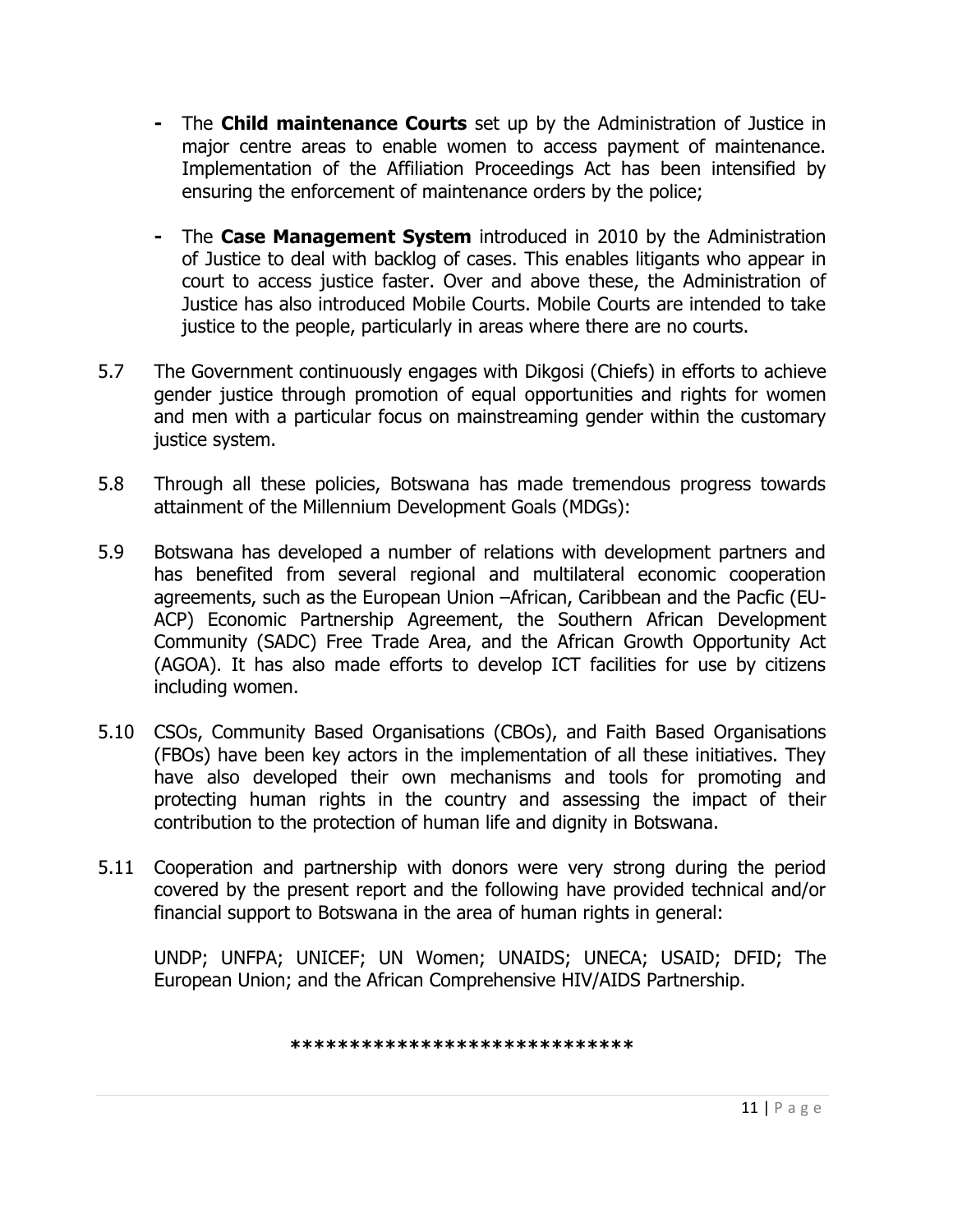## **6.0 DOMESTICATION OF TREATIES**

115.1. Incorporate into domestic law the provisions of the treaties that Botswana has freely acceded (Chad);

115.2 Ensure that the provisions contained in the international human rights instruments which Botswana has ratified are transposed into national law (France);

115.5. Continue to implement national laws in accordance with its treaty obligations (Lesotho);

- 6.1 Botswana notes that the majority of the international commitments that she is party to are yet to be domesticated. The presiding chapter however demonstrates the commitment of the Government to promote and protect human rights.
- 6.2 Botswana through adoption of the Children's Act (2009) effectively domesticated the Convention on the Right of the Child (CRC) and granted children born in Botswana, irrespective of the nationality of their parents, a detailed and comprehensive set of human rights.
- 6.3 The Anti-Human Trafficking Act that was passed in 2014, domesticated the Protocol to Prevent, Suppress and Punish Trafficking in Persons, especially Women and Children.
- 6.4 Though there is no specific law that domesticates the Convention on the Discrimination against Women (CEDAW), Botswana through various pieces of legislation ensures that some of the provisions espoused by the CEDAW are given effect to such as the Abolition of Marital Power Act 34 of 2004. The Act provides for the abolition of the common law principle of marital power, according to which the husband was the sole administrator of the family estate, and replaced it with the principle of equality of the spouses with respect to the joint matrimonial assets. The Act also abolished the common law principle of unity of matrimonial residence and allows women to choose their place of residence. Furthermore, Botswana enacted the Domestic Violence Act No. 10 of 2008 which criminalises many acts of gender based violence and provides protection for survivors of domestic violence.

\*\*\*\*\*\*\*\*\*\*\*\*\*\*\*\*\*\*\*\*\*\*\*\*\*\*\*\*\*\*\*\*\*\*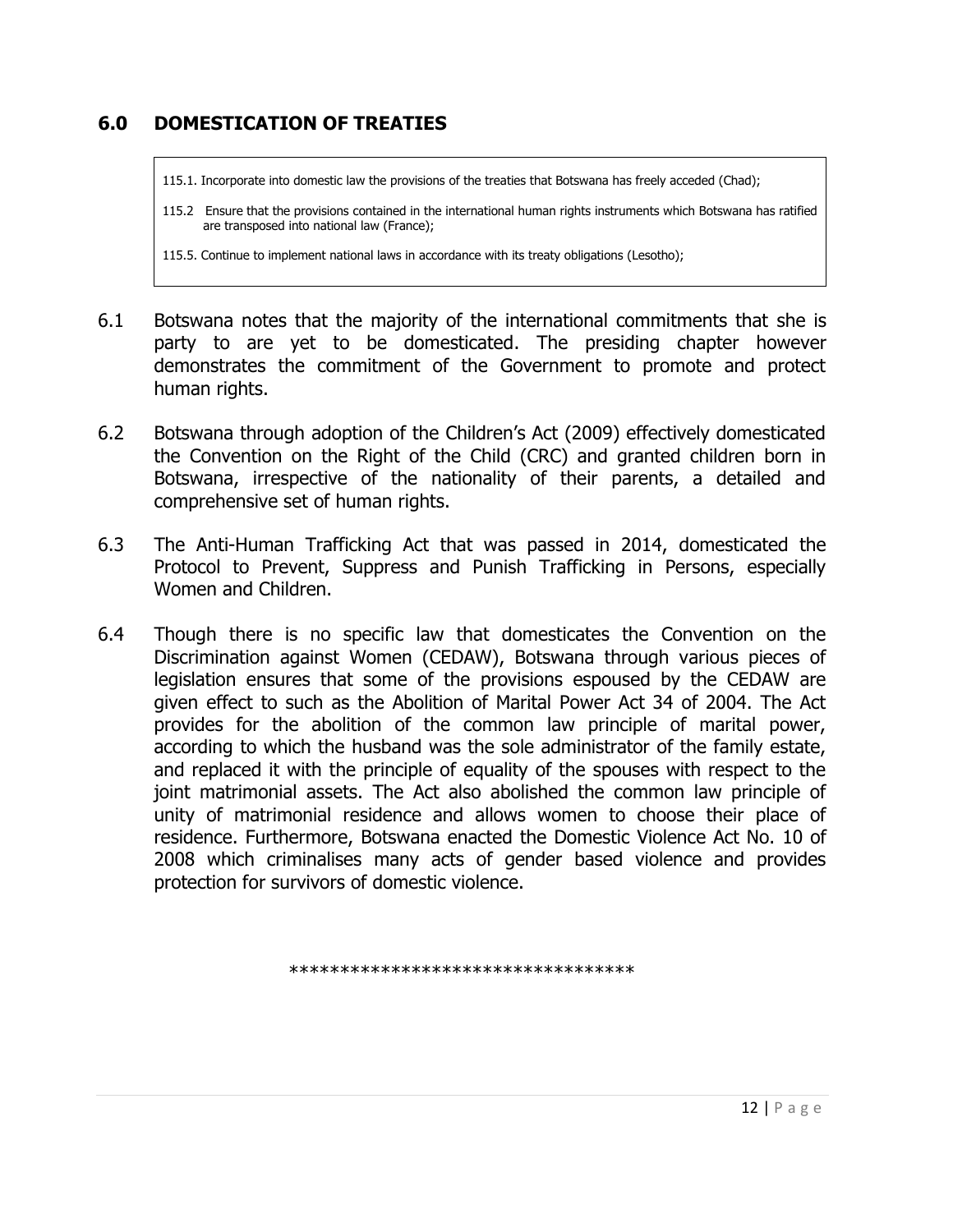## **7.0 DOMESTICATION OF THE ROME STATUTE**

115.3. Complete the process of fully implementing its obligations under the Rome Statute into domestic law, in particular by adopting provisions that allow for full cooperation with the International Criminal Court (Liechtenstein);

115.4. Ensure full alignment of its national legislation with all obligations under the Rome Statute of the International Criminal Court (Slovakia);

- 7.1 In acknowledging that national legislation domesticating the Rome Statute is an important tool in ensuring that Botswana performs her obligations under the Rome Statute, the National Assembly on the  $16<sup>th</sup>$  July 2014, published the Rome Statute of the International Criminal Court Bill, 2014- Bill No. 22 of 2014. Currently the Bill's technical details are being refined with a view of taking it to Parliament in November 2015 or February 2016.
- 7.2 The Bill sets out international crimes in the jurisdiction of the International Criminal Court (ICC) such as genocide, crimes against humanity and war crimes. Further to this, the Bill acknowledges the importance of cooperation and complementarity in the implementation of international criminal law
- 7.3 Clause 13 of the Bill sets out instances where national courts will have jurisdiction to try offences performed outside Botswana. This is where: the person is a citizen or permanent resident of Botswana; the person has committed the offense against a citizen or permanent resident of Botswana; or the person is, after the commission of the offense, present in Botswana.
- 7.4 The Director of Public Prosecutions (DPP) is vested with the powers to prosecute offences set out in the Bill. The DPP is independent and is not subject to executive control.
- 7.5 In giving effect to the principle of complementarity in the Rome Statute, clause 14(4) provides that, '**A decision by the Director of Public Prosecutions not to prosecute a person under this section does not preclude the prosecution of the person by the ICC'**. Botswana therefore makes the ICC a court of last resort, only acquiring a complementary role where the DPP declines to prosecute.
- 7.6 Part III of the Bill deals with cooperation and assistance which Botswana can provide to the ICC with regard to the investigation and prosecution of persons alleged to have committed crimes under the Rome Statute. **This Part also includes a provision to the effect that the immunity of diplomats or senior government officials is not a bar to proceedings under the ICC.**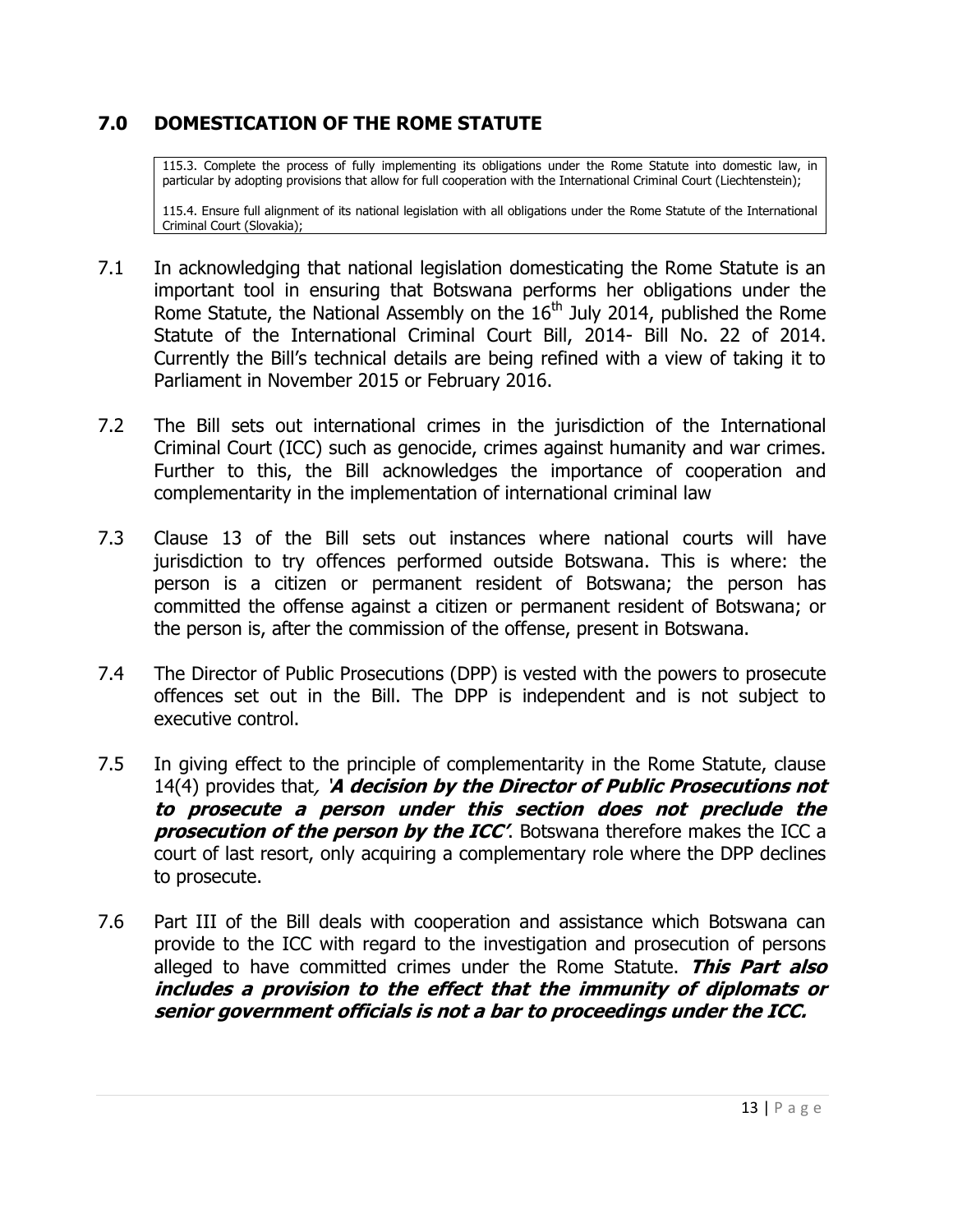- 7.7 Part IV of the Bill deals with the arrest and surrender, by Botswana, of persons alleged to have committed crimes under the Rome Statute. It includes provisions dealing with surrender by consent as well as rights of an arrested person.
- 7.8 Part VI of the Bill deals with the enforcement of sentences or orders of the ICC in Botswana, and includes provisions dealing with the transfer of a prisoner to the ICC for review of sentence, the transfer of a prisoner to another state to complete sentence and the enforcement of forfeiture orders.
- 7.9 Part VII deals with investigations by the ICC and the sitting of the ICC in Botswana. This Part also includes provisions such as the power of the ICC to administer oaths in Botswana and the power to hold ICC prisoners in custody of Botswana (clause 84).
- 7.10 It may appear that domesticating the Rome Statute is the first attempt to punish international crimes in the laws of Botswana. On the contrary, Botswana courts have since 1970 had jurisdiction to try war crimes under the Geneva Conventions Act of 1970 which domesticated the Geneva Conventions of 1949. The Rome Statute of the International Criminal Court Bill defines war crimes as 'grave breaches of the Geneva Conventions'. Therefore although the Geneva Conventions Act did not provide for issues such as command responsibility and superior orders, now such issues can be dealt with regarding war crimes under the Geneva Conventions as they have been provided for under clauses 11 and 12 of the Rome Statute of the International Criminal Court Bill;
- 7.11 The judicial system of Botswana is independent and has been hailed as proficient and robust. There are therefore no shortcomings in the judiciary that would prevent it from exercising jurisdiction in crimes covered under the Rome Statute of the International Criminal Court Bill once it is passed into law.

\*\*\*\*\*\*\*\*\*\*\*\*\*\*\*\*\*\*\*\*\*\*\*\*\*\*\*\*\*\*\*\*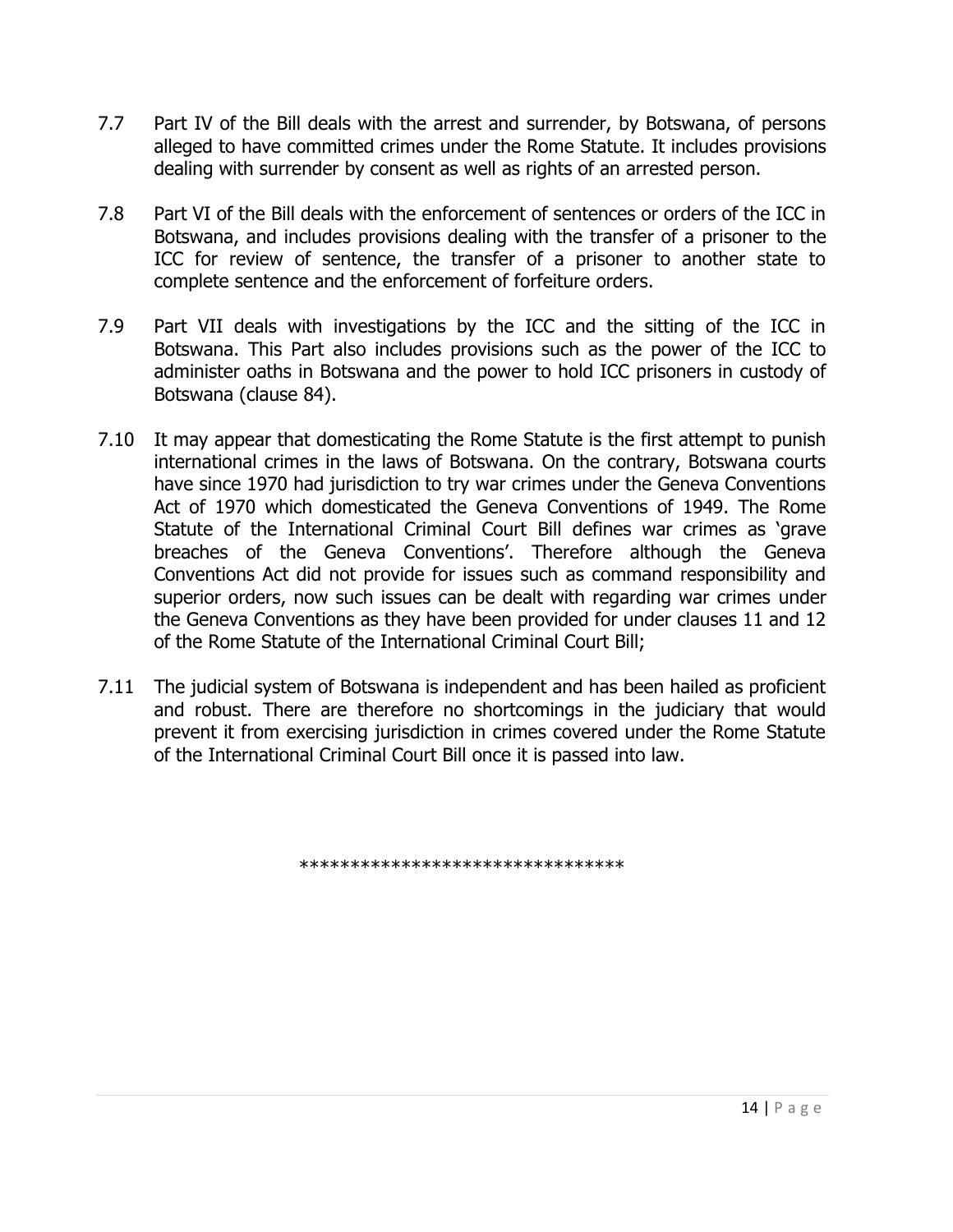### **8.0 ESTABLISHMENT OF A NATIONAL HUMAN RIGHTS INSTITUTION**

115.6. Envisage increasing the budget allocation to the Office of the Ombudsman in order to enable it to efficiently investigate human rights matters, and create a National Human Rights Institution in line with the Paris Principles (Morocco);

115.7. Prioritise the establishment of a national human rights institution, in line with the Paris Principles and ensure the allocation of necessary human and financial resources to this institution (South Africa);

115.8. Accelerate its efforts with a view to creating an independent national human rights institution in line with the Paris Principles (Togo);

115.9. Accelerate its efforts to effectively set up a national human rights institution in line with the Paris Principles (Tunisia);

115.10. Accelerate actions to establish a national human rights institution (Chile);

115.11. Continue working towards the establishment of a national human rights institution in accordance with the Paris Principles (New Zealand);

115.12. Accelerate the process towards establishing a national human rights institution in accordance with relevant international standards (Kenya);

115.13. Form a national human rights institution in compliance with the Paris Principles (Turkey);

115.14. Put in place an independent national human rights institution, in accordance with the Paris Principles (Burundi);

115.15. Intensify its efforts to make effective the work to establish a national human rights commission in compliance with the Paris Principles (Burkina Faso);

115.16. Intensify efforts to establish a national human rights commission conforming to the Paris Principles (Djibouti);

115.17. Accelerate the creation of an independent national human rights institution conforming to the Paris Principles, or extend the mandate of the mediator to human rights (France);

115.18. Expedite efforts to establish a national human rights institution and a national human rights strategy (Australia);

115.20. Adopt a national human rights action plan (Mexico);

115.21. Consider prioritizing the stated objective of developing a comprehensive national action plan for human rights (South Africa);

115.22. Formulate a national plan of action for the implementation of accepted recommendations (Turkey);

- 8.1 The issue of a national human rights institute was dealt with previously and Government has approved the amendment of the Ombudsman Act No.5 of 1995 to make provision for an expressed conferment of the Human Rights mandate to the Office of the Ombudsman.
- 8.2 Botswana further has systems in place that ensure that violators of Human Rights are subject to national penal laws and that there are organs such as the Police, Customary Courts, Civil Courts and Directorate of Public Prosecutions that deal with such offenders.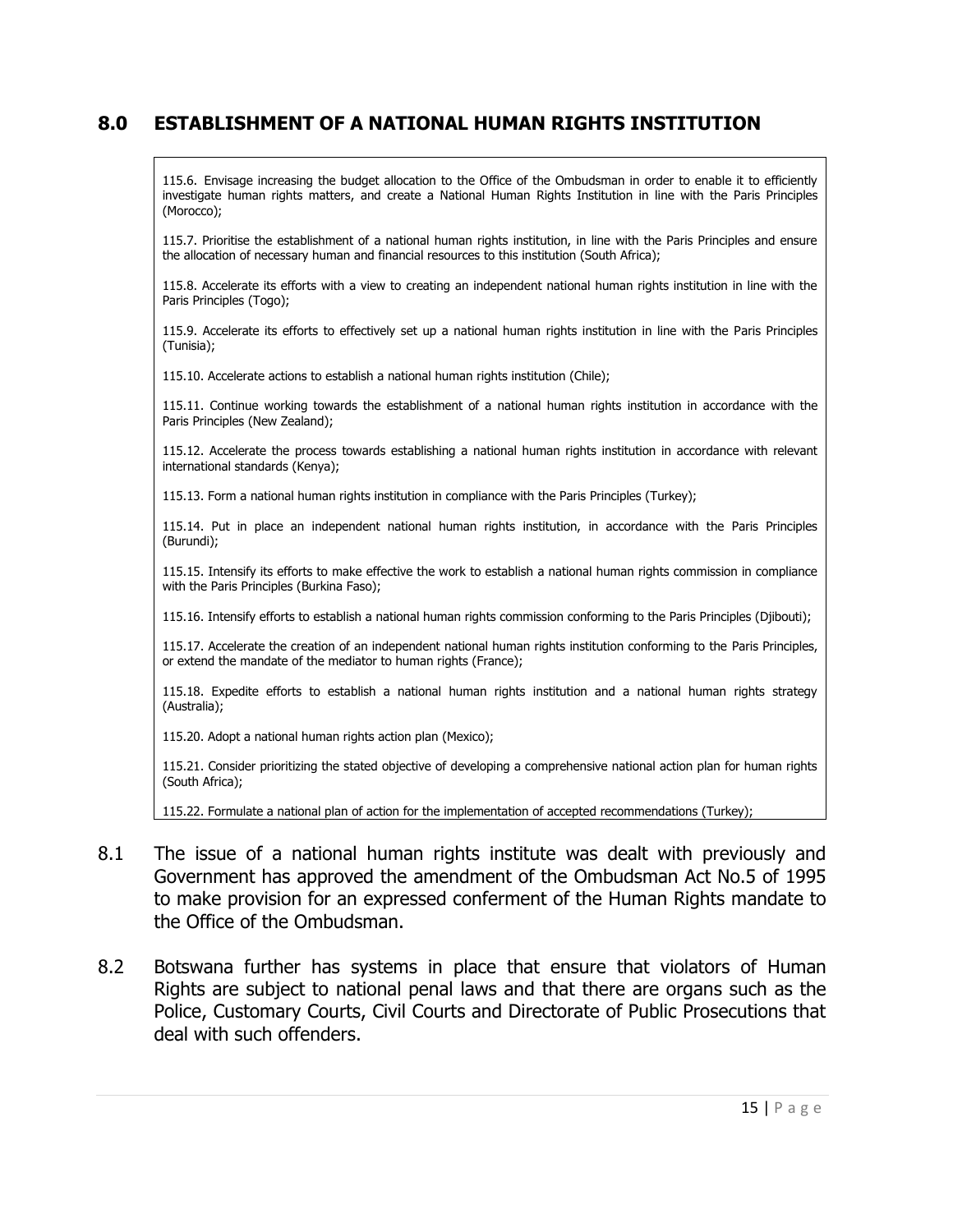- 8.3 In addition, efforts are under way to establish a Human Rights Commission. A draft Cabinet Memorandum has been submitted for consideration by Cabinet on the subject. Once up and running the Human Rights Commission will perform the following functions: ensure compliance with ratified human rights instruments; prepare Botswana's state reports to specific human rights instruments as part of obligations; address issues relating to domestication of ratified instruments; stepping up public education on human rights issues; and attend to and dealing with complaints from members of the public who feel that their fundamental human rights have been violated in one way or the other.
- 8.4 The Government, together with CSOs, are in the process of establishing a Comprehensive Human Rights Strategy and National Action Plan (CHRSNAP) which is based on a people-centred, consultative process. The aim of the CHRSNAP is to ensure that the Government continues to take a people-centered approach to human rights issues.

\*\*\*\*\*\*\*\*\*\*\*\*\*\*\*\*\*\*\*\*\*\*\*\*\*\*\*\*\*\*\*\*\*\*\*\*\*\*\*\*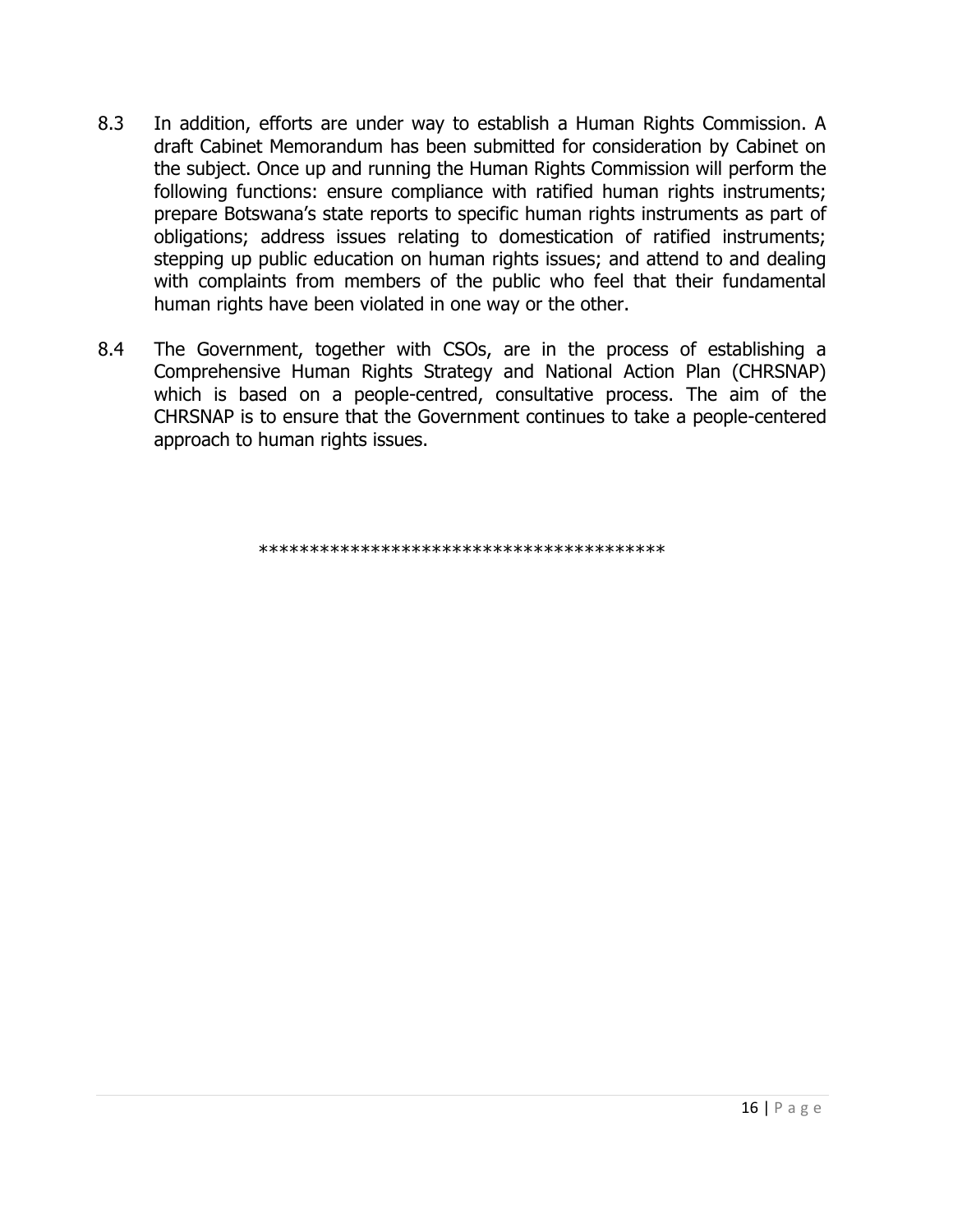#### **9.0 HUMAN RIGHTS PROMOTION**

115.19. Continue efforts to further promote human rights, democracy and rule of law (Turkey);

- 9.1 The Government has taken a decision to confer the human rights mandate to the Office of the Ombudsman. In this regard, once the Office of the Ombudsman has been reconstituted it will effectively be tasked with human rights promotion around the country.
- 9.2 The Government has at the primary and secondary school level implemented a Social Values Programme to inculcate Botho (respect, dignity, honesty etc). This programme has initiatives such as behavior modification and social responsibility activities.
- 9.3 The adoption of the National Mainstreaming Strategy for Botswana in 2012 marked a turning point in the way the country addressed inter-linked barriers that undermined the nation's progress Towards Prosperity for All. The Strategy represents a fundamentally different approach, as it is not linked to any specific issue; instead it can be applied to a range of cross-cutting issues, such as poverty, gender, human rights, HIV and AIDS, disability, children and youth, climate change, the environment, corruption, crime prevention and so on.

**\*\*\*\*\*\*\*\*\*\*\*\*\*\*\*\*\*\*\*\*\*\*\*\*\*\*\*\*\*\*\*\*\*\*\***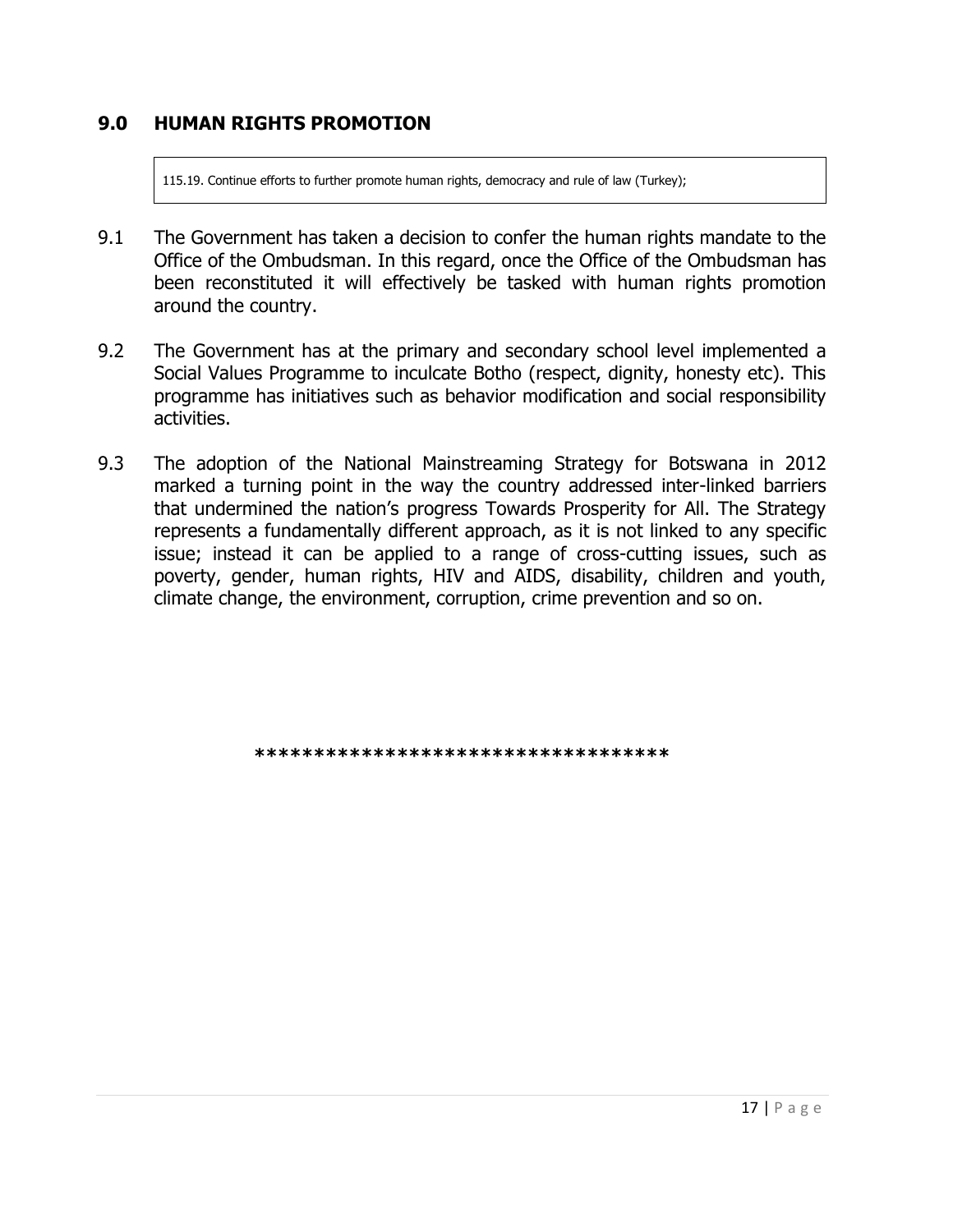## **10.0 POVERTY ERADICATION**

115.23. Enhance capacity-building in its pro-poor and results-based development planning policy and programmes (Zimbabwe);

15.25. Continue implementation of the National Strategy for Poverty Eradication (Algeria);

115.26. Carry out efforts in the area of poverty eradication (Senegal);

115.27. Continue to implement its National Strategy for Poverty Eradication and ensure access to quality education for all (Singapore);

115.28. Continue its efforts to promote social and economic development and prioritize poverty reduction in its national development, to enable its people to enjoy human rights on a solid economic foundation (China);

115.29. Continue implementing the National Strategy to Eradicate Poverty and continue with its actions aimed at improving the health care coverage (Cuba);

115.30. Continue to implement the National Strategy to enable further poverty reduction in Botswana (Indonesia);

115.31. In assistance with its Development Partners, continue its fight against poverty (Bangladesh);

115.32. Continue implementing its national youth development programme as one of the means to alleviate poverty in the country (Malaysia);

- 10.1 Poverty eradication is addressed in the National Strategic Vision (2016) with the medium-term goal of reducing the incidence of absolute poverty by 2016. One of the pillars of the Vision calls for a "more equitable income distribution and the eradication of absolute poverty in Botswana."
- 10.2 Broadly defined as "deprivation related to insufficiency in resources required to maintain an acceptable standard or quality of life", poverty is a violation of the right to respect of human dignity simply because it means "lack of physical, human and social capital to meet the basic (human) needs"
- 10.3 The government continues to address poverty in all its dimensions, through the implementation of policies and strategies, including the National Development Plan 10 (NDP 10), which is aligned to the National Vision 2016 goals. The NDP 10 has prioritized economic development prosperity and eradication of abject poverty for programme focus to achieve sustainable development. The government has registered significant progress in reducing poverty in the country.
- 10.4 The population living below the poverty datum line (PDL) was estimated at 19.3% in 2013 with 8% in cities/towns, 19.9% in urban villages and 24.3% in rural areas. In 2002/03 the above percentages were 30.6% national average and 10.6%, 25.4% and 44.8% respectively for the above residential strata.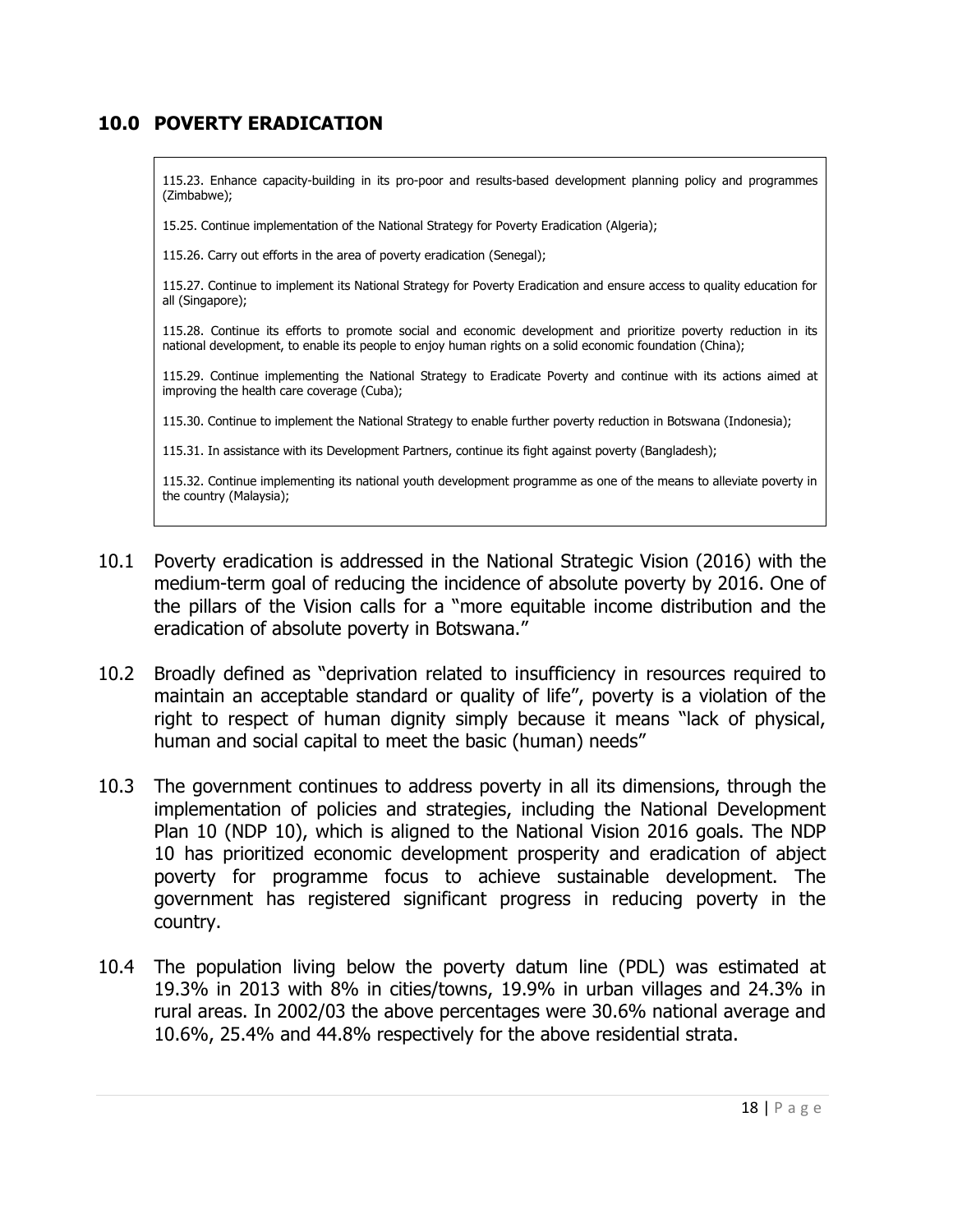- 10.5 The government also continues to implement Poverty Eradication programmes adopted following the accession by His Excellency the President of the Republic of Botswana, Lt. Gen. Seretse Khama Ian Khama to the high Office in 2008, where he identified poverty eradication as one of the priority (Flagship) programmes of the current Government.
- 10.6 The Ministry of State President, through the Poverty Eradication Unit, provides overall coordination of the programme while a National Multi Task Team was established to oversee the programme operations, provide strategic direction by crafting operational guidelines.
- 10.7 Work on preparation of the Botswana Poverty Eradication Strategy (BPES) is progressing well with Part 1 which comprises of the situational analysis already complete while Part 2 which comprises of the Framework and the complete Botswana Poverty Eradication strategy is scheduled to be complete by September 2015.
- 10.8 For effective implementation, some Ministries have been assigned to play a leading role in carrying out projects as follows-:

**Ministry of Environment, Wildlife and Tourism (MEWT)** - Backyard tree nurseries, Landscaping, mophane worm, Fishers, Fire Beaters and harvesting of natural products;

**Ministry of Agriculture (MOA)** – Small stock, Bee keeping, Backyard gardens, Poultry and Leather products;

**Ministry of Local Government & Rural Development (MLG&RD) and Ministry of Labour and Home Affairs (MLHA)** – Bakery, sewing, food catering, hair saloon, laundromat, leather products, jam and pickle products, Packaging of grains, tent hire, upholstery, Handy crafts, pottery, Indigenous knowledge and beneficiary assessment (MLG&RD)

**Ministry of Trade and Industry (MTI)** – business advisory services, registration, financing and quality control.

**Ministry of Education and Skills Development (MOESD)** – literacy skills and Business management training.

10.9 Since the programme took off in 2011/12 financial year it has managed to secure a cumulative budget of P520 Million used on recurrent needs and projects. Since Botswana's review P160 million was used in the 2013/14 financial year and a further P160million was used in the 2014/15 financial year.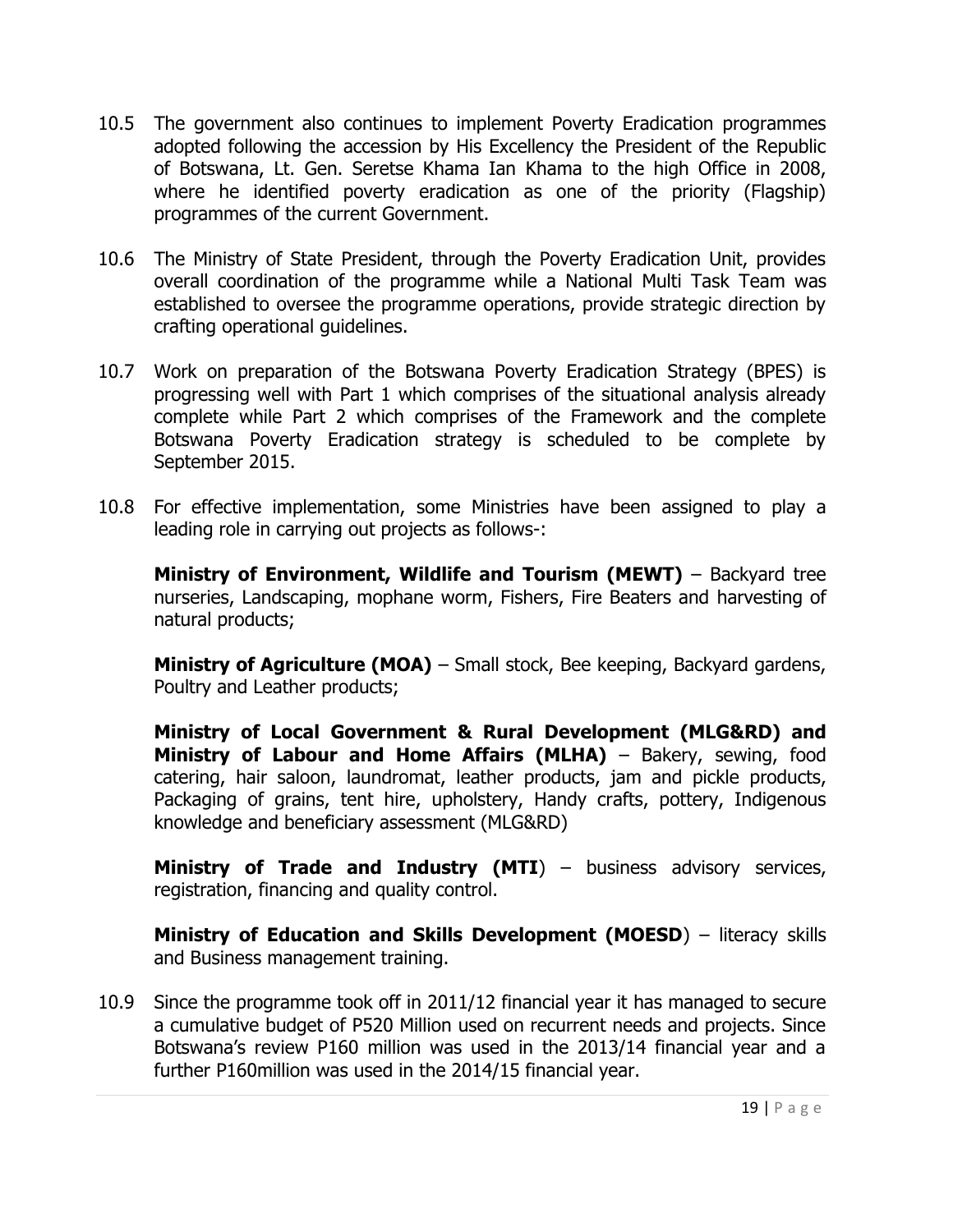10.10 The implementation of such projects is never without challenges; in this instance challenges such as water shortages; limited number and capacity of training institutions; transport shortage; and human resource shortages. The Government will appreciate assistance from the International Community in tackling poverty related issues.

\*\*\*\*\*\*\*\*\*\*\*\*\*\*\*\*\*\*\*\*\*\*\*\*\*\*\*\*\*\*\*\*\*\*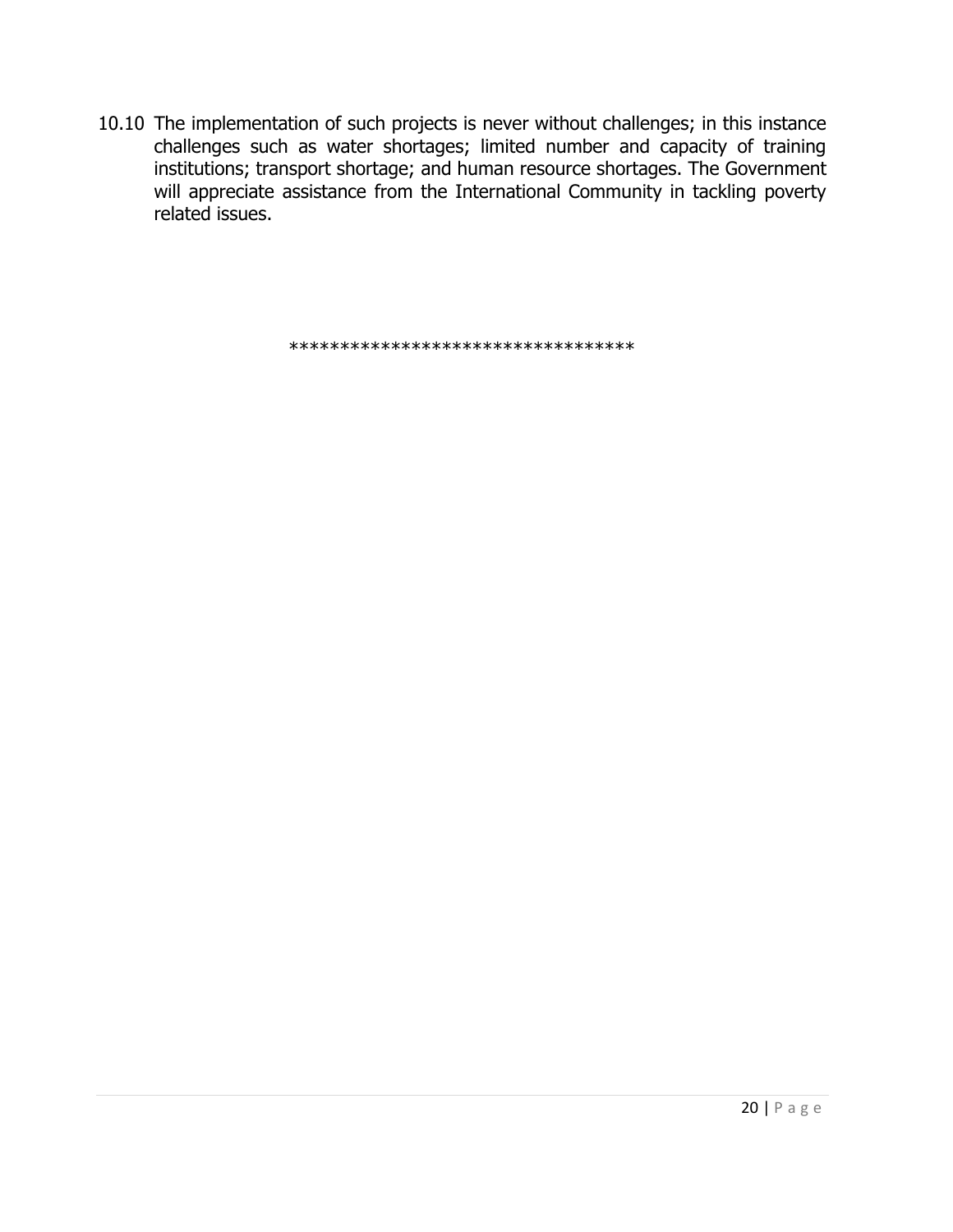## **11.0 COMBATING HIV/AIDS**

115.24. Continue implementation of the National Monitoring and Evaluation Plan for the National Operational Plan for HIV and AIDS (2012-2016) (Algeria);

115.33. Continue implementation of the National Operational Framework for HIV and AIDS for the period 2012-2016 and the National Strategic Operational Plan for HIV/AIDS 2011-2016 (Angola);

115.35. Include a gender perspective into its policies and programmes to combat HIV/AIDS, taking into account what has been pointed out by CEDAW (Chile);

115.80. Continue addressing the HIV/AIDS impact on women and children as a priority, in particular, the mother-tochild transmission (Thailand);

115.81. Further develop measures to combat HIV/AIDS, with special focus on reducing infant and child mortality (Sri Lanka);

115.82. Continue to implement its HIV/AIDS prevention, care and treatment programmes to further reduce the prevalence (Singapore);

- 11.1 Botswana has the second largest HIV and AIDS prevalence rate in the world with about 350.000 people living with the disease despite numerous efforts to bring the rate down. The Botswana AIDS Impact Survey IV (BAIS IV) shows that the national HIV prevalence for 2013 stands at 18.5% for population aged 18 months to 64 years compared to 17.6% in 2008. Females continue to record high rates of HIV prevalence at 20.8% compared to their male counterparts who are at 15.6%. Although gender is considered an important variable in HIV and AIDS programming, more needs to be done to ensure that the gender specific vulnerabilities are taken into full cognizance and that the rights of women and girls that are infected and affected by the disease are protected.
- 11.2 The Revised National Population Policy, 2010 has as its goal to "improved quality of life and standard of living of all people in Botswana". HIV and AIDS, as a key national challenge, receives due attention in this Policy. One of the policy objectives is to "control the spread of HIV, reduce AIDS deaths and manage the impact of HIV and AIDS on the economy and its repercussions on the society".
- 11.3 Botswana has, through World Health Organisation (WHO) support, adapted the WHO Medical Eligibility Criteria Wheel (MEC) which provides guidance to health care workers in ensuring safety while initiating contraceptives as well as increasing access to family planning services. In order to improve access to contraception Family Planning IEC Toolkit was designed, printed and dissemination is on-going which focuses on strengthening SRH and HIV linkages within various facility units especially IDCC, maternity and gynaecology. Various strategies are used to disseminate family planning information to eligible women. This has contributed to the increase in the contraceptive prevalence rates from 52% in 2007 to 76.1% in 2008.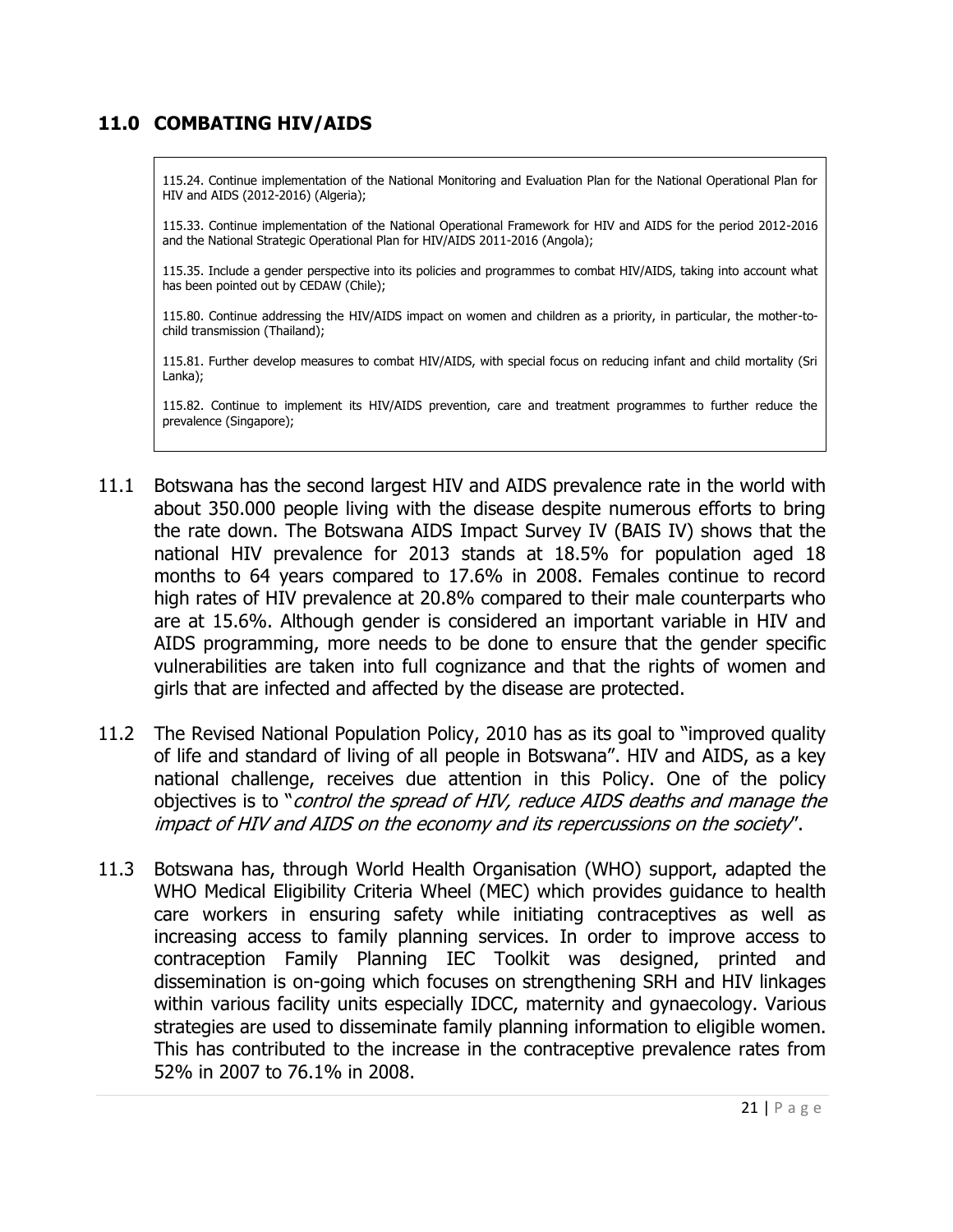- 11.4 Cervical cancer is a major concern especially among the HIV positive women in Botswana. In an effort to address this problem the Country is implementing a five Year Comprehensive Cervical Cancer Prevention and Control Strategy (2012- 2016). This strategy introduces screening and outpatient treatment of cervical pre-cancer in one single visit, commonly referred to as "See and Treat". The Government of Botswana is collaborating with WHO, Centre for Disease Control and Prevention (CDC) Botswana, Pink Ribbon Red Ribbon (PRRR) and World Bank through National AIDS Coordinating Agency (NACA) to build capacity in this regard.
- 11.5 A trend emerging in efforts to combat violence against women is the involvement of men in campaigns and programmes. In Botswana, the Strategy and Programme of Action for Male Involvement in Sexual Reproductive Health and Rights (2007 – 2012) was developed to support institutions and programmes in initiatives aimed at reducing the spread of sexual transmitted diseases – particularly HIV/AIDS – and combating gender based violence. With these programmes, the country can better respond to the gender dynamics of the HIV/AIDS epidemic, sexual and reproductive health issues, and gender violence.
- 11.6 The State Party has developed the Botswana National Strategic Framework (NSF) for HIV/AIDS 2003-2009 and for 2010-2016 with the central aim of ensuring and driving a multi-sectorial and multi-level national response to the spread of HIV/AIDS. The NSF articulates, disseminates and educates the public at large on the agreed national priorities and strategies as well as providing guidance for all stakeholders involved in the fight against HIV/AIDS. The NSF clarifies the roles and responsibilities of districts, ministries and sectors in terms of planning and implementation and is in use.
- 11.7 The review of the Second Medium term Plan for HIV/AIDS and the National HIV/AIDS Assessment helped the government in identifying the five priority areas of the Botswana's National Response, namely: Prevention of HIV infection; Provision of Care and Support; Strengthened Management of the National Response to HIV and AIDS; Psycho-social and economic Impact Mitigation; and Provision of a Strengthened Legal and Ethical Environment. Botswana has identified *prevention as the first priority of the national response*.
- 11.8 Following the national Botswana AIDS Impact Survey (BAIS IV) undertaken in 2012/13, the findings of which informed Botswana on progress made in terms of the various parameters that were tracked, quarterly monitoring reports are compiled by different implementers in the national response. The results of the report are used to further inform programming and take stock of where the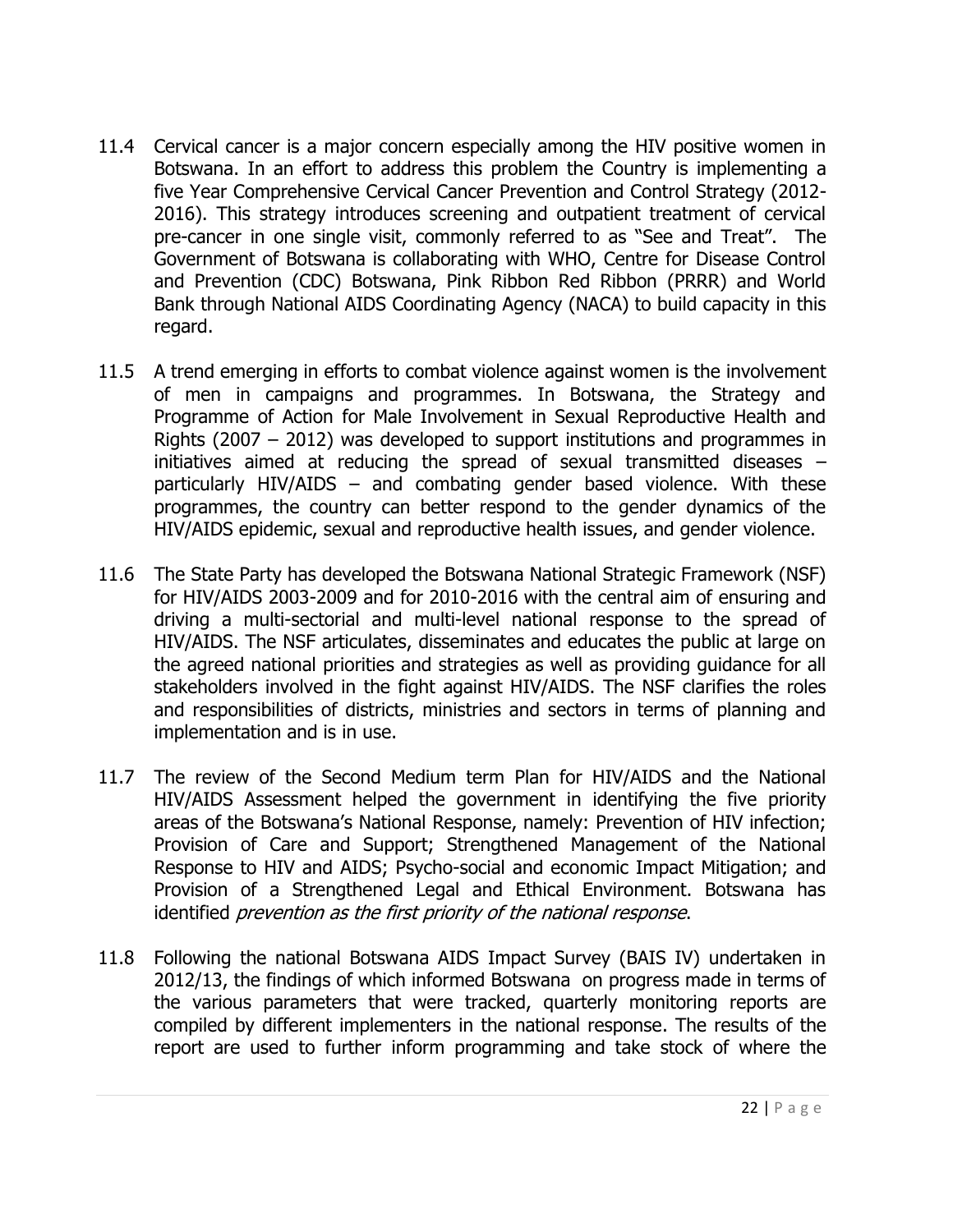country is in terms of the set key result areas and targets that ultimately contribute to the national targets in the Monitoring & Evaluation plan.

- 11.9 The results of BAIS IV were further used during the midterm review of the NSF and informed programming for the remaining part of the NSF which identified areas where attention needs to be focused.
- 11.10 The National Operational Plan (NOP) for HIV and AIDS and the NSF has defined resources that are needed to support the national response, and each year, funding is availed in accordance with the recommended expenditure levels. These expenditure levels reflect the entire national response landscape and include funding for projects to be implemented under the CSO collaboration. Furthermore, Botswana has been complying with the minimum threshold level of 15% of the national budget being allocated to the health sector, including HIV and AIDS, as set by the African Union (AU) – the ABUJA Declaration.
- 11.11 Violence and the threat of violence can increase women and girls' vulnerability to HIV infection by making it difficult or impossible to set the terms of an equal relationship. It is more difficult for women to refuse sex when in a relationship, to get their partners to be faithful, or to use a condom. Violence can also be a barrier in accessing HIV prevention, care, and treatment services. In Botswana, intimate partner violence was not originally recognized as a social problem, and issues surrounding gender based violence were kept as a secret in families.
- 11.12 Given the direct and indirect effects of violence on HIV risk, it is critical that HIV prevention services integrate responses to violence into HIV programming. In the case of Botswana, and in order to include a gender perspective into national policies and programmes to combat HIV/AIDS, a Gender Assessment was undertaken in the 2014/15 financial year to understand the progress made in addressing gender dimensions and in particular equality, equity and the response to gender sensitive human rights within the context of the HIV and AIDS response. This report provided strategic information and data that inform programming for the NSF II implementation for remaining period up to 2017, and will also contribute to the development of NSF III. The report will also complement sectoral gender strategic and operational plans, and policies. This is important especially in ensuring the goal of equitable access and utilization of health care services including prevention of new HIV infections, treatment, care and support.
- 11.13 Botswana continues to enrol HIV positive HIV pregnant women in the Prevention of Mother to Child Transmission (PMTCT) programme. In some instances, upto 94%, and 96% of the children born to these mothers were HIV negative. This shows progress made in respect of prevention of HIV to the children; hence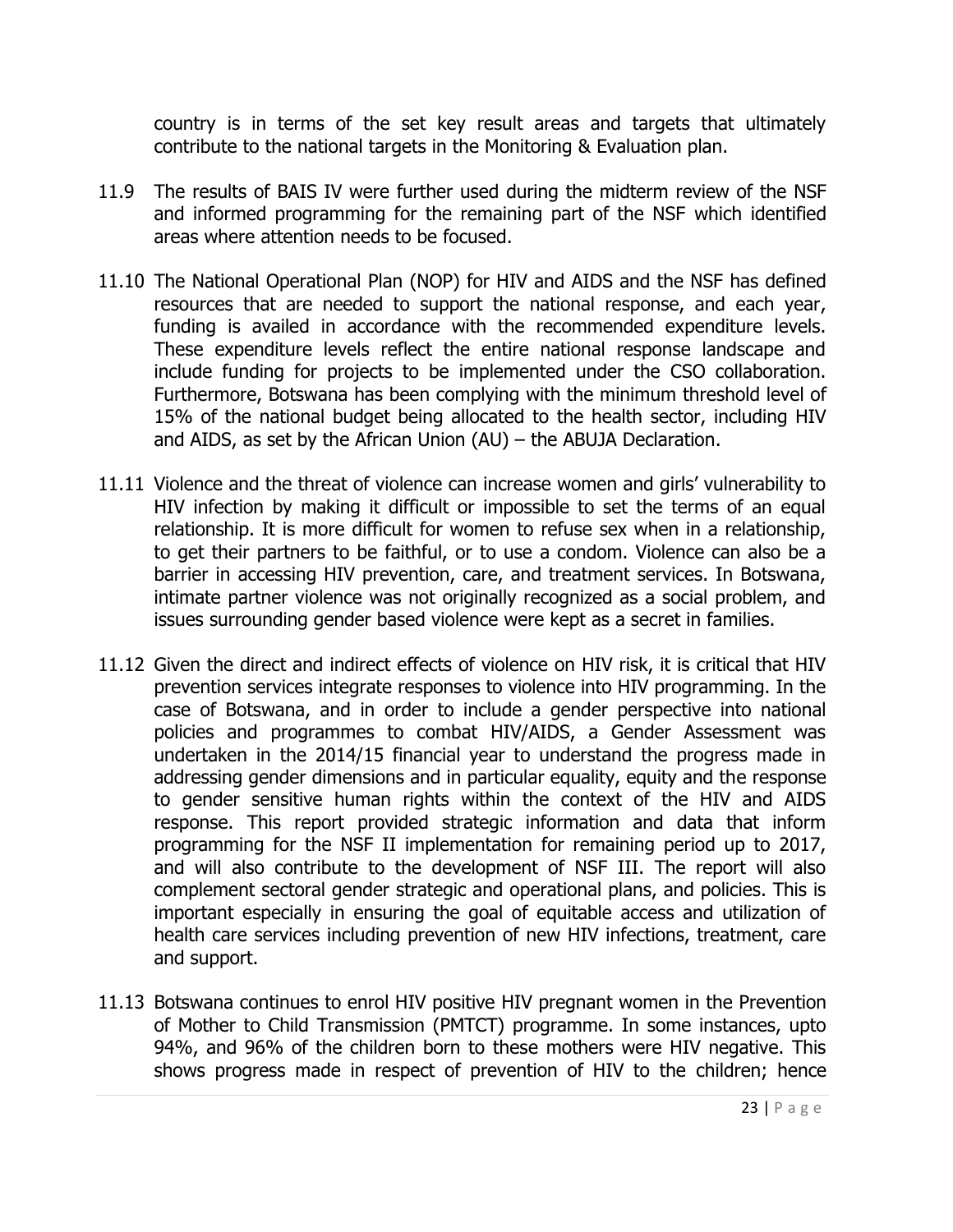Botswana is now focusing on elimination of vertical HIV transmission. The high success rate of the PMTCT (96%) points out to the successful outcomes of the PMTCT interventions and with focus on elimination of mother to child transmission for the remaining 4%, child mortality as a result of HIV and AIDS will indeed be contained.

- 11.14 The number of home based clients has also greatly reduced as a result of a successful Anti-Retroviral Therapy (ART) programme. Comparison of HIV prevalence between 2004 (BAIS II) and 2013 (BAIS IV) shows that prevalence in the ages between 5 and 34 has been declining over the period. The decline amongst the younger age group points out to the successes of the prevention efforts whilst stagnation and increase in the older age groups is attributable to the cohort effect as well as the successes of the ART programme as more people live longer lives.
- 11.15 The ART treatment programme is also successful, with around 93% of eligible HIV positive people on treatment. The revised NSF II maintains continued attention on treatment, care and support, with the focus being to achieve 100% coverage.

\*\*\*\*\*\*\*\*\*\*\*\*\*\*\*\*\*\*\*\*\*\*\*\*\*\*\*\*\*\*\*\*\*\*\*\*\*\*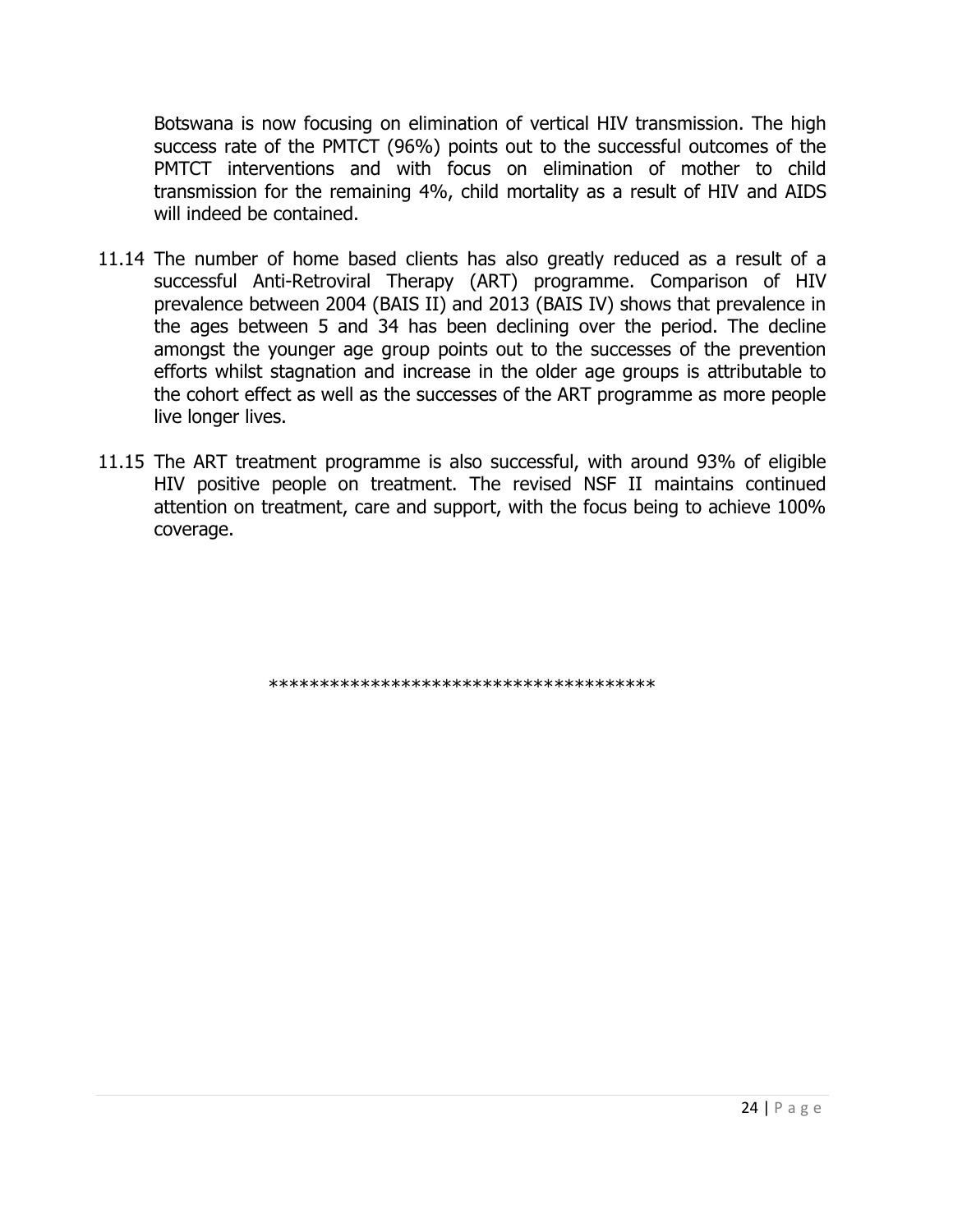### **12.0 RIGHTS OF THE CHILD**

115.34. Accelerate the implementation of the National Action Plan for Children for 2006-2016 (Romania);

115.39. Accelerate the implementation of the Action Plan to enable targeted programming and interventions for the welfare and protection of the most vulnerable children in Botswana (Indonesia);

115.77. Continue to take the necessary measures to make sure that all the population has easy access to free birth registration for newborns (Mexico);

115.79. Pursue on-going efforts to ensure the adoption, in the near future, of a list identifying types of hazardous work prohibited to persons under the age of 18 years (Egypt);

116.30. Review the inconsistencies between the Children's Act of 2009 and international obligations under the Convention on the Rights of the Child, such as the prohibition of corporal punishment of children in all settings (Liechtenstein);

116.25. Raise the minimum age of criminal responsibility (Togo);

116.26. Raise the age of criminality (Turkey);

116.27. Raise the age of criminal responsibility, which is currently set at 8 years (France);

116.28. Raise the minimum age of criminal responsibility to an internationally accepted level, and in line with the Convention on the Rights of the Child, the Beijing rules and Riyadh guidelines (Uruguay);

116.29. Raise the minimum age of criminal responsibility in accordance with international standards, which should allow Botswana to withdraw its reservation to article 1 of the Convention on the Rights of the Child (Hungary);

- 12.1 The National Plan of Action (NPA) for Children for 2006 2016 is being implemented through various programmes under the seven identified priorities in the Plan being: Policy and Legislation, Education and Training, Health and Nutrition, HIV and AIDS, Sport and Recreation.
- 12.2 In addition, a number of crosscutting issues have been mainstreamed in each chapter: gender, poverty children's rights as well as HIV/AIDS. The Frameworks that were used to guide the development and implementation of the NPA include National Development Plan 9 and 10, Vision 2016, the National Strategic Framework for HIV/AIDS, the Millennium Development Goals, A World Fit for Children, the Convention on the Rights of the Child and the African Charter on the Rights and Welfare of the Child (ACRWC) to ensure that it aligns with other national and regional priorities
- 12.3 A National Plan of Action for Orphans and Vulnerable Children has been developed to facilitate evidence based national multi-sectoral and multi-level response to the challenges faced by OVC within the National Strategic Framework (Vision 2016, NDP 10, NSF II) as well as facilitate decentralized operational planning by districts, villages and sectoral actors. The NPA for Orphans and Vulnerable Children will further serve as a tool for communicating among the key players in the response to orphans and vulnerable children at all levels, including on key issues that require consensus for an efficient and effective response to orphans and vulnerable children.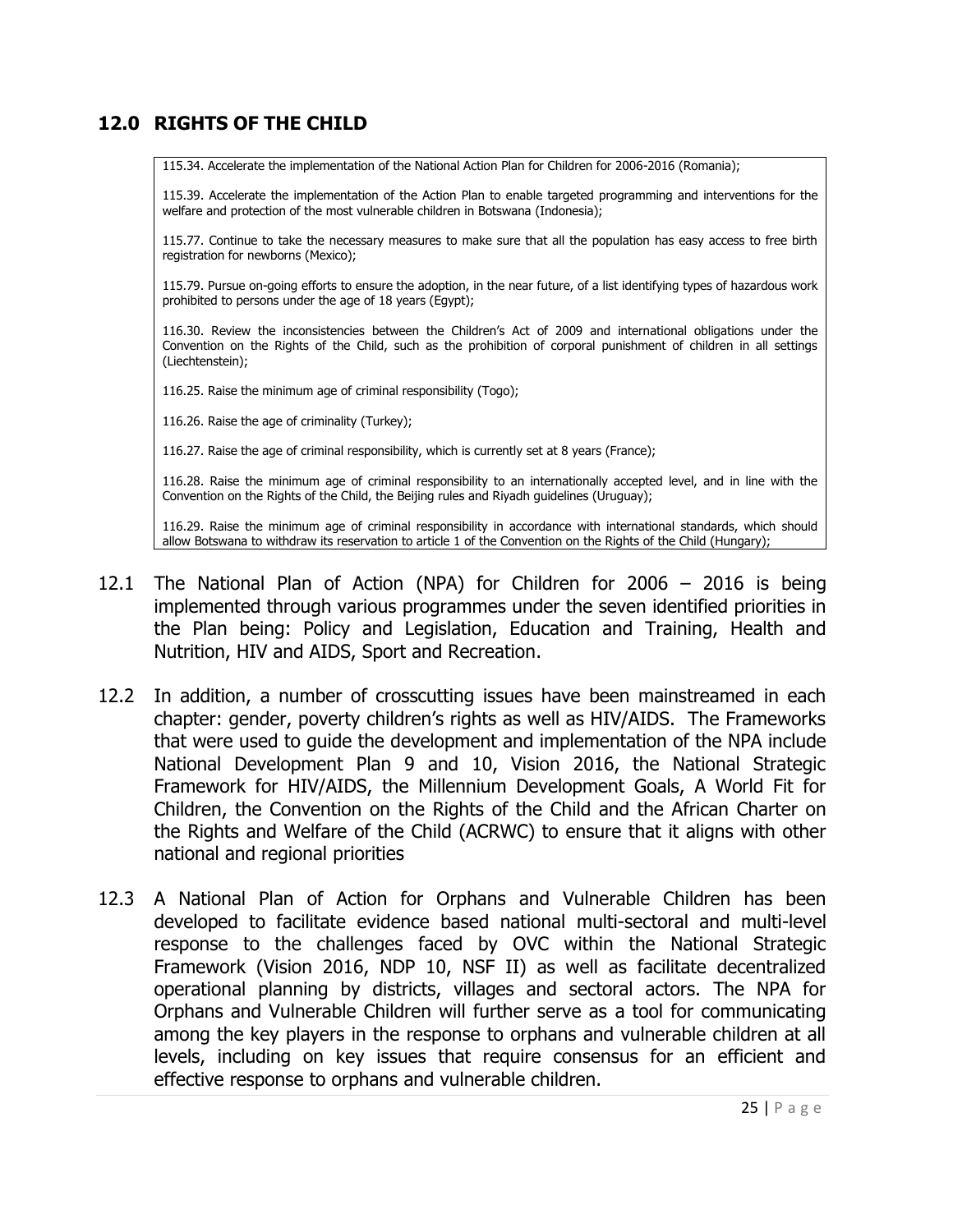- 12.4 In recognition of the challenges that the most vulnerable children face with regards to their educational outcomes, a special dispensation programme has been initiated to facilitate access to tertiary education by learners with special needs as well as others with different vulnerabilities. Through the programme, orphans and other vulnerable children, including those with special needs can access tertiary education with five points less than other children.
- 12.5 Births and deaths registration form the oldest part of the registration system in Botswana. Botswana has ensured that every child has an inherent right of registration. In this regard, a national birth registration campaign aimed at increasing the rate of registration countrywide has been mounted. A routine birth registration system among various key stakeholders such as Ministry of Education and Skills Development and the Ministry of Health has also been created as a way of facilitating access to vital registration. Furthermore, birth registration can be done in hospitals, some of which have been equipped to print birth certificates on site.
- 12.6 The Violence against Children Survey will also be conducted between January and February 2016 to facilitate the generation of national estimates on the extent of violence against children and inform programmes and policies.
- 12.7 Botswana has reformed its legislation to ensure that a child under the age of fourteen (14) years is presumed to be incapable of committing a criminal act as provided for under Section 82 of the Children's Act. If a child is convicted of a criminal act, he can expect one or a combination of the following possible sentences: corporal punishment; being sent to a school of industry; being assigned to perform community service; and on very rare cases, being sent to boys prison.
- 12.8 A child is by law protected from the death penalty and life imprisonment.
- 12.9 Botswana is aware of the need to adopt measures that are appropriate to reform and rehabilitate young offenders. However, detention as an alternative is widely viewed as detaching children from the positive influence of their parents and generally stigmatises the children placed under it. Furthermore, the criminal justice system is generally reluctant to commit children to institutions, especially those attending school as such detention may compromise other socio economic opportunities.
- 12.10 Having enacted the Children's Act in 2009 that brings the definition of a child in line with that of the Convention, Botswana is now working towards lifting her reservation to Article 1 of the Convention by end of October 2015.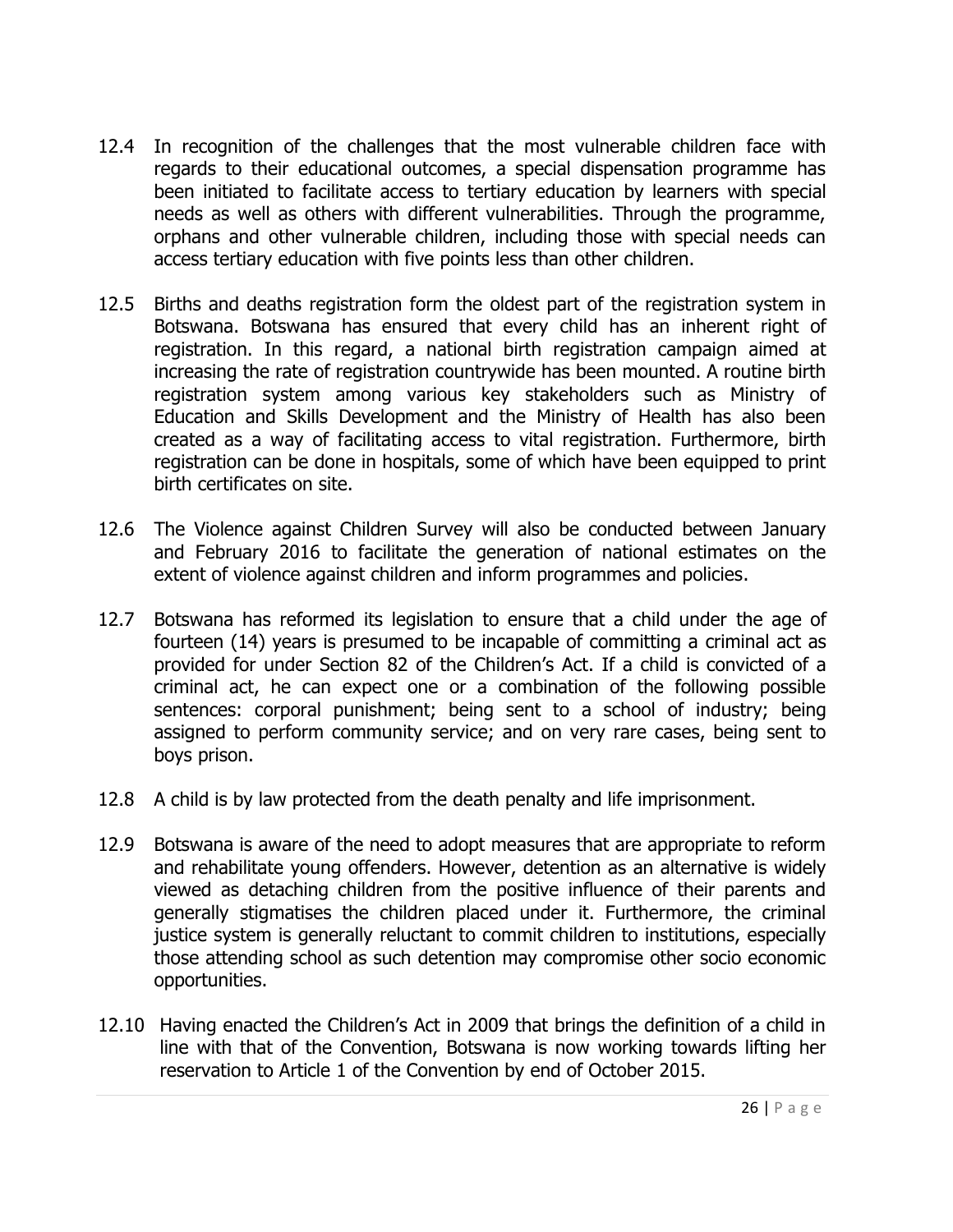## **13.0 HUMAN RIGHTS EDUCATION**

115.36. Continue to promote human rights education (Armenia);

115.37. Continue to raise awareness on harmful cultural norms and traditional practices as well as human rights education in primary school system (Ethiopia);

- 13.1 Botswana has no specific curriculum on human rights but promotes issues and respect of human rights in educational institutions from Primary School, Secondary School and Tertiary level. At primary and secondary level human rights issues are incorporated in the Social and Cultural Studies, Moral Education, Guidance and Counselling, Development Studies, History, Geography curriculum. At Tertiary level, human rights issues are covered in Environmental Science, legal and administrative courses. Further, the curriculum for disciplined forces in Botswana such as Botswana Police Service, Botswana Defence Force and Botswana Prisons Service all include human rights.
- 13.3 CSOs such as DITSHWANELO- The Botswana Centre for Human Rights, Women Against Rape (WAR) and Botswana Network on Ethics, Law and AIDS (BONELA) are also proactive in sensitising the public about human rights issues.
- 13.4 The conferment of the human rights mandate on the Ombudsman will go towards intensification of the promotion, protection and awareness of human rights.

#### **15.0 HUMAN RIGHTS TRAINING**

115.42. Provide human rights training on an on-going basis for the disciplined forces (South Africa);

15.1 The Botswana Police Service has regularised inclusion of gender and gender based violence in their pre-service and in-service trainings. Further, the curriculum for disciplined forces in Botswana such as Botswana Police Service, Botswana Defence Force and Botswana Prisons Service include human rights perspective.

\*\*\*\*\*\*\*\*\*\*\*\*\*\*\*\*\*\*\*\*\*\*\*\*\*\*\*\*\*\*\*\*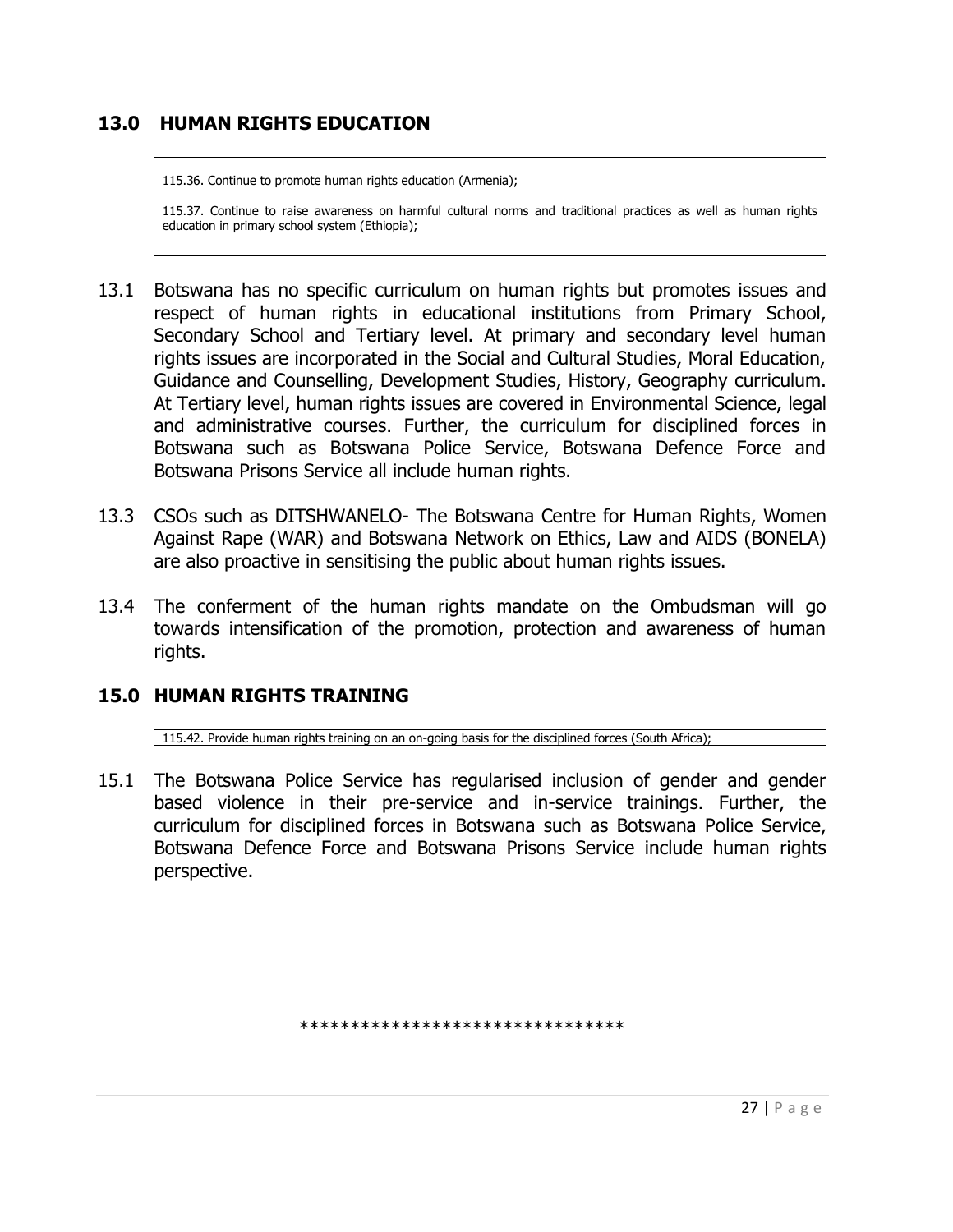#### **16.0 GENDER EQUALITY**

115.43. Strengthen the Women's Affairs Department located within the Ministry of Labour and Home Affairs by providing it with authority, decision-making power, and human and financial resources (Slovenia);

115.46. Take the necessary measures to combat discrimination against women, strengthen its domestic legislation on the rights of women and adequately enforce CEDAW provisions (Italy);

115.47. Continue strengthening the necessary policies to promote gender equality, with a focus on education, on adopting awareness campaigns for the population against gender violence, and on putting in place specific legislation that criminalizes violence against women (Spain);

115.48. Use temporary special measures in accordance with article 4 paragraph 1 of the CEDAW to achieve substantive equality of women (State of Palestine);

115.49. Continue its efforts in order to reduce stereotypical approaches to the roles and responsibilities of women (Armenia);

115.50. Continue repealing discriminatory laws and to allocate adequate budget for the implementation of its National Gender Programme to ensure non-discrimination against women (Thailand);

115.51. Intensify its efforts aimed at modifying or eliminating the negative cultural practices and stereotypes which are the source of certain forms of discrimination against women (Tunisia);

115.52. Further consolidate on important fields of rules of law, gender equality, and social welfare to better overall conditions for vulnerable groups such as women, children and youth (Viet Nam);

115.53. Consider continuing to strengthen the rights of women, particularly in the family setting (Namibia);

115.54. Aligning traditional laws and procedures with principles that protect particularly the balance of socio-economic rights of men and women both in the family and in the society, as well as the rights of the child (Cape Verde);

115.55. Continue to pay special attention to the needs of rural women ensuring that they participate in decisionmaking processes and have full access to justice, education, health services and financial facilities (Egypt);

115.56. Pay special attention to the needs of rural women and women heads of households, ensuring that they participate in decision-making processes and have full access to justice, education, health services and credit facilities; and eliminate all forms of discrimination against women with respect to ownership and inheritance of land (Liechtenstein);

115.57. Continue focusing efforts to improve the situation of women, especially in rural areas where many head families, with regard to access to educational services, justice and credit mechanisms (Paraguay);

115.58. Disseminate information to the population of Botswana on ways and means to avail themselves of available judicial remedies relating to discrimination against women (Guatemala);

115.87. Redouble efforts to increase women's participation in education, including tertiary education (Timor-Leste);

16.1 The Constitution of Botswana recognises the equality of women and men before the law. Gender equality is a key principle that is embraced in national policies and planning frameworks. Over the years gender equality has been increasingly accepted as an important development variable by various sectors of the economy. The Government committed, under the objectives of the Millennium Development Goals (MDGs) No. 3 to promote gender equality, and using gender mainstreaming as a means to achieving other goals related to health, education, poverty reduction, and environment and sustainable.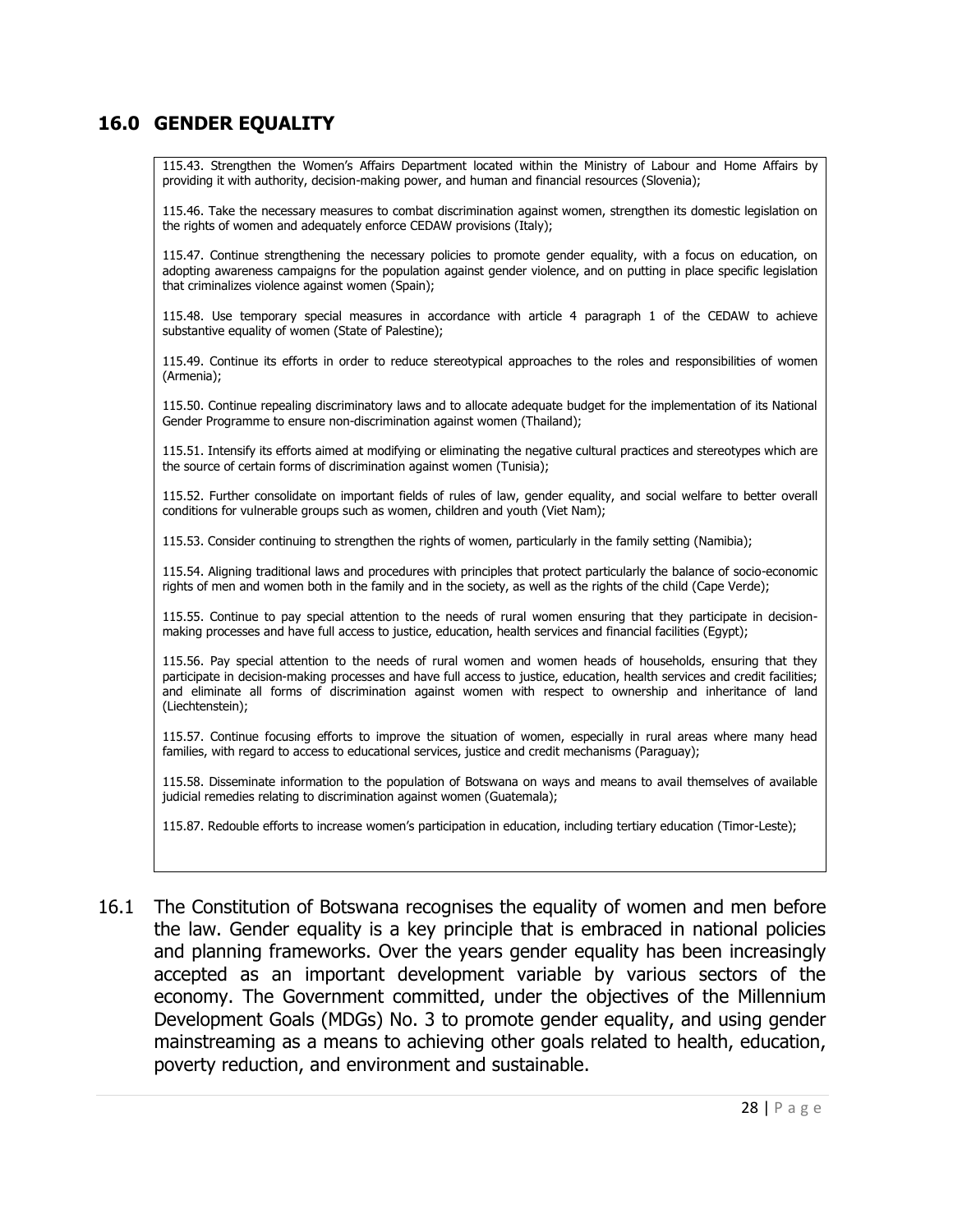- 16.2 Section 15 of the Constitution specifically forbids the making of discriminatory laws. The *Unity Dow* case found that the outlawing of discrimination was simply based on affording different treatment to different persons wholly or mainly attributable to their respective characteristic groups without any rational basis.
- 16.3 In the *Mmusi v Ramantele* case, the presiding judge was being called upon to employ interpretation techniques that will enable section 3(a) (*quaranteeing* applicants' rights to equality and protection of the law) to co-exist within a single unitary constitutional scheme with section 15(4) (c), of the Constitution which permits discrimination on matters of inheritance and personal law. The judge stressed that Courts of law, as the conscience and voice of contemporary society, must do their part to ensure that the ideal of gender parity is achieved. In this regard, the learned judge, Dingake J remarked;

"It seems to me that the time has now arisen for the justices of this court to assume the role of the judicial midwives and assist in the birth of a new world struggling to be born, a world of equality between men and women as envisioned by the framers of the Constitution".

16.4 More critically, the judge concluded his judgment by calling upon the Government of Botswana to repeal all discriminatory laws which may in themselves or by their effect undermine the rights of women. In this connection, the Court assertively delivered itself thus:

"In conclusion, I wish to point out that there is an urgent need for parliament to abolish all laws that are inconsistent with section  $3(a)$  so that the right to equality ceases to be an illusion or a mirage, but where parliament is slow to effect the promise of the Constitution, this Court, being the fountain of justice and the guardian of the Constitution, would not hesitate to perform its constitutional duty when called upon to do so".

- 16.5 As the *Mmusi* case bears testimony, one area where the rights of women are often trampled is that of the law of inheritance. Inheritance is an important issue touching on the question of the distribution of resources in society. It also partly accounts for relational power differences between men and women because of the exclusion of women from inheriting property which mostly define the social status of a person in an African community.
- 16.6 Whereas statutes guarantee equal rights and opportunities between men and women, discrimination against women is still endemic in the villages, fields, cattle posts and other obscure corners of African countries. Mmusi has not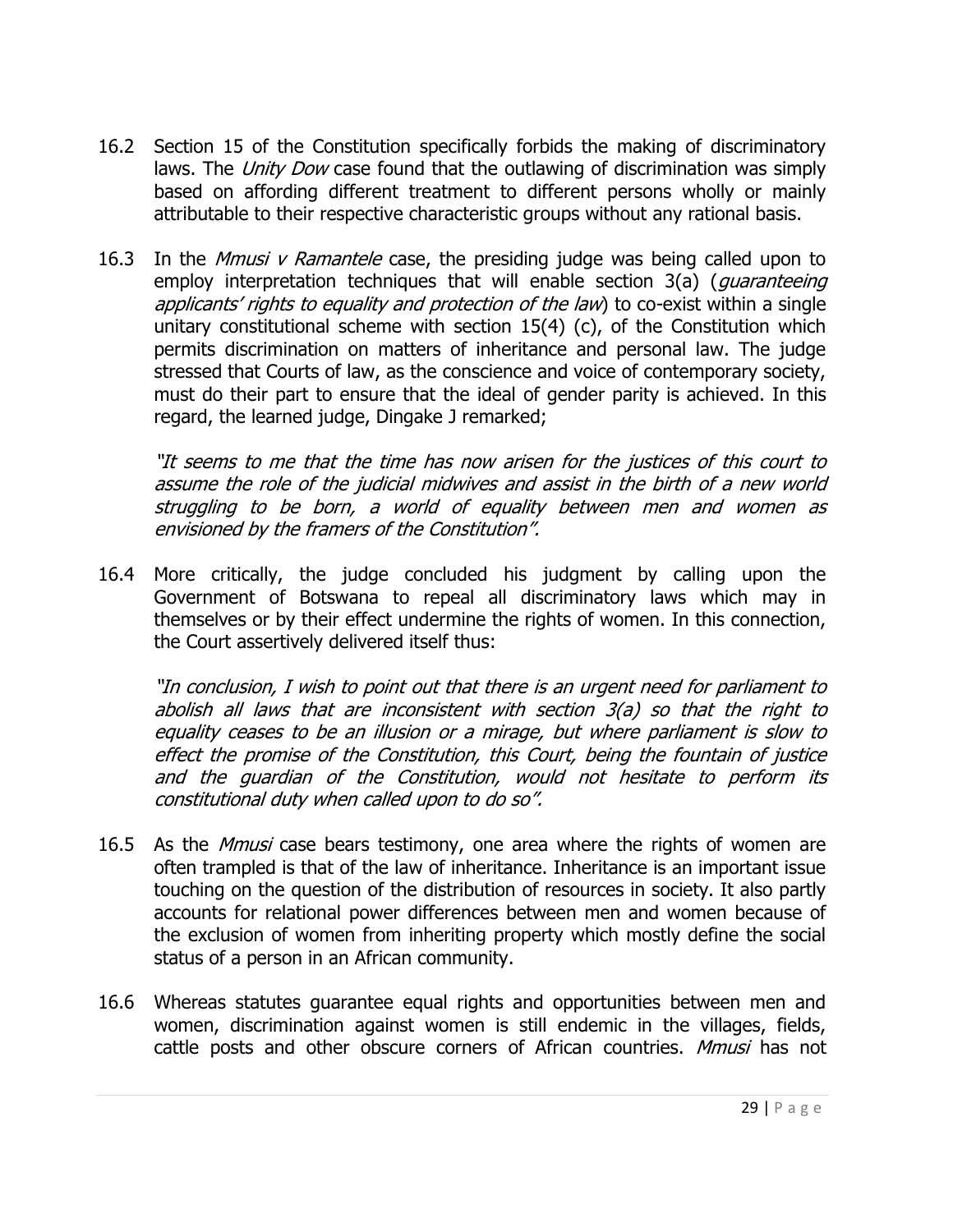abolished the oppression of women in Botswana, but most certainly it is a critical step in that direction .

- 16.7 The Customary Law Act also attemps to reconcile possible conflicts between customary law and common law. It does this through its definition of customary law, specifying that customary law to be applied by the customary courts includes only that tribal law which, "is not incompatible with the provisions of any written law or contrary to morality, humanity or natural justice." It follows that where a custom or tribal rule does not comply with written common law, for example legislation, it is not part of customary law and is not applicable by the customary courts.
- 16.8 The Court of Appeal has reiterated this principle and has simultaneously held that customary law is also subject to, and must be applied and interpreted in accordance with, the Constitution: "Custom and tradition have never been static. Even then, they have always yeilded to express legislation. Custom and tradition must a fortiori ... yield to the Constitution" (per Amissah JA in Attorney General v Dow).
- 16.9 The key challenge is that a significant number of Batswana women are subjected to customary law even though Constitutional law takes precedence over it. The lack of knowledge and information on the part of women themselves regarding Marriage laws and their implications have perpetuated discriminatory practices in the area of marriage under Customary law.
- 16.10 Women's lack of information and resources to enable access to Civil Courts and exercising their rights to transferring cases to the same represents a major challenge.
- 16.11 Key policy measures adopted include:

the Gender Strategy which currently informs national gender programming; the Draft National Policy on Gender and Development and the National Operational Plan; the Married Persons Property Act (2013); the Regulations for the Domestic Violence Act (2013); The Interpretation (Amendment) Act (2013); The Land Policy to promote equal access to land; the Affirmative action policy on Remote Area communities (2012); The Poverty Eradication Guidelines (2011); the Child Sexual Abuse Strategy (2010); Draft National Response to Gender Based Violence; and The framework for the Botswana National Action Plan towards Ending GBV (2014 – 2020).

16.12 Consistent with the shift from an almost exclusive focus on women towards a broad national gender and development framework and strategy, the National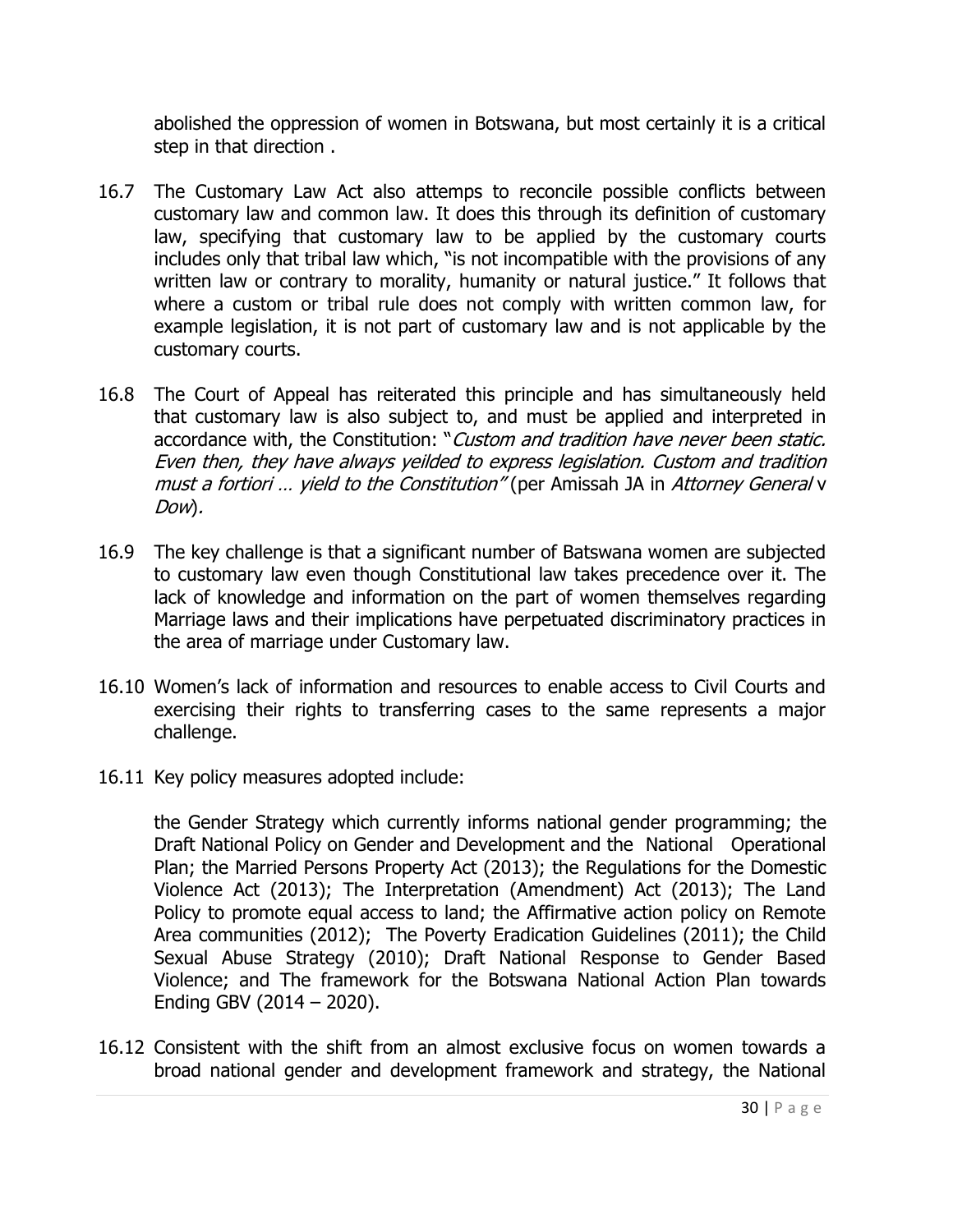Gender Machinery has been renamed from Women's Affairs Department to Gender Affairs Department (GeAD). This has facilitated inclusive programmes resulting in increased numbers of male clients and is currently allocated 2% of the total Ministry of Labour and Home Affairs (MLHA) budget. In the years 2012/2013 and 2013/2014, the Government committed and allocated 5% of the Alcohol Levy fund as additional support for women's economic empowerment. This allocation was increased to 10% of this fund in 2014/2015.

16.13 In addition, the Children's Act (2009) uniquely introduces a Bill of Children's Rights for all children in Botswana and the thread that runs through the whole Act is the promotion of equal rights between, and the elimination of all forms of discrimination against, any class of children. In particular, Section 7(a) of the Children's Act provides lucidly that:

[...] no decision or action shall be taken whose result or likelihood is to discriminate against any child on the basis of sex, family, colour, race, ethnicity, place of origin, language, religion, economic status, parents, physical or mental status, or any other status [...].

16.14 Since the Children's Act was enacted in 2009 Courts have elaborated the import of the non-discrimination clause in the Bill of Children's Rights. For instance, in GK v AG & Others the High Court of Botswana, while determining the constitutionality of Section 4(2)(d)(i) of the Adoption Act that did not require a biological father of child born out of wedlock to give consent in adoption proceedings concerning such child, held that:

[...] no decision or action shall be taken that would result in the discrimination against any child on any status, including family; and, the parents of a child have the primary responsibility of safeguarding and promoting the child's well-being.

- 16.15 The Government, in collaboration with CSOs and with support by development partners, continues to implement initiatives aimed at addressing stereotypes and negative cultural practices that reinforce discrimination against women within religious and community settings.
- 16.16 In addition, the Gender National Strategy has prioritized the following national development areas for gender mainstreaming as they differently inform programme implementation for women empowerment: Economic diversification, prosperity and poverty eradication to achieve sustainable development; Social Protection and social services (health, adequate sanitation and improved wellbeing, access to quality education, training and information, safe housing and consideration for addressing issues of energy and climate change for a sustainable environment); Political power, democratic governance and decision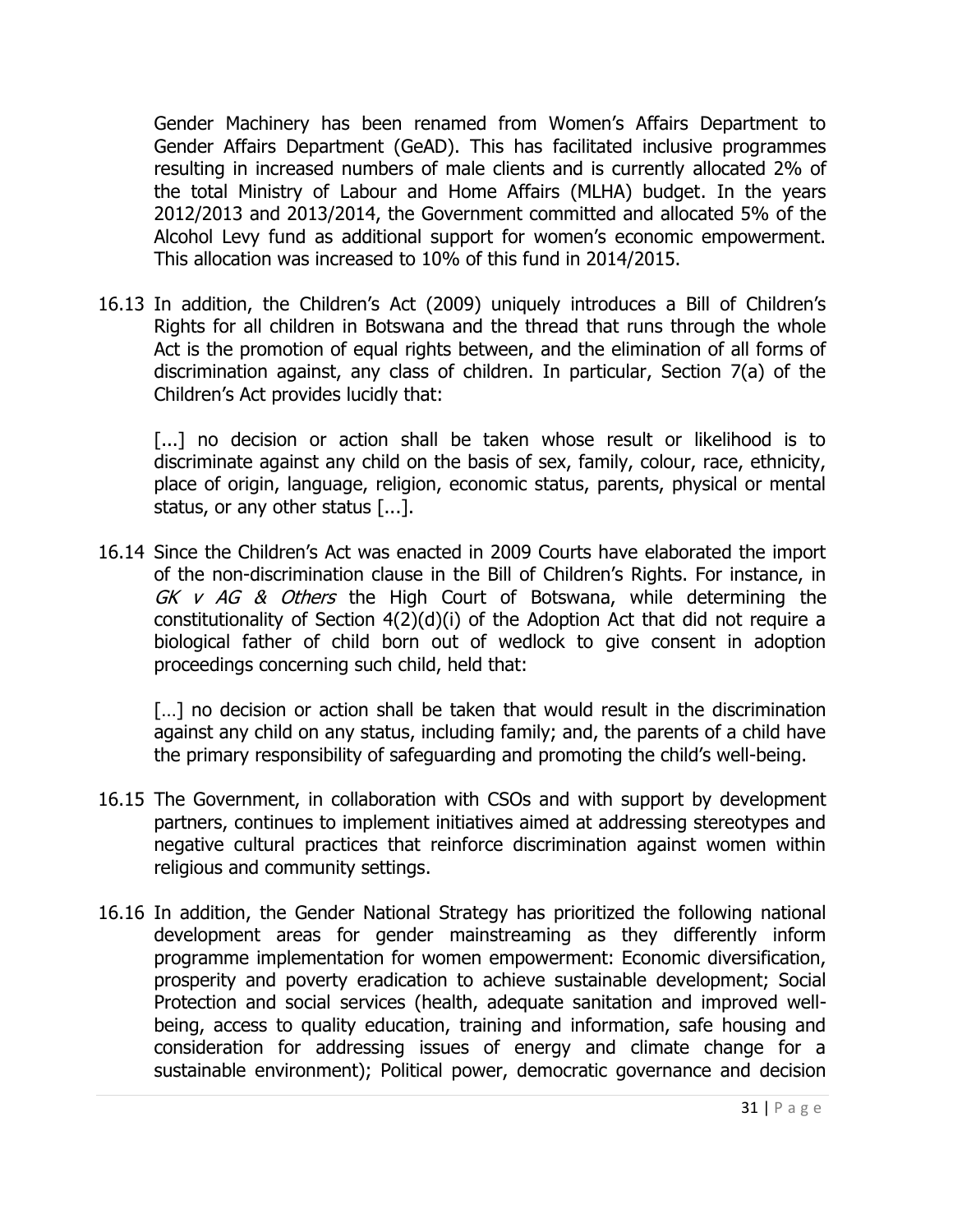making; Access to justice, protection of human rights and freedom from violence; Special measures targeting vulnerable groups of men, women, girls and boys across all the four areas.

- 16.17 Efforts to increase awareness of gender issues among the tribal chiefs and other community leaders, as custodians of customary law, continue to be implemented by the Government together with CSOs.
- 16.18 Furthermore, the country continues to intensify public education particularly women focused education on laws that affect their rights to enhance women's access to justice and enjoyment of their human rights. The initiatives include among others community conversations and dialogue sessions with focus on elimination of the negative cultural practices that contribute to the disparities between women and men; awareness on gender based violence and its effect, gender concepts, gender and HIV/AIDS and laws that were amended and/or enacted to address components that were discriminatory against women.
- 16.19 Media engagement on gender-sensitive reporting continues to be promoted. Government and civil society organisations conduct media briefs, workshops and trainings on gender, GBV and related issues throughout the year. The Botswana chapter of the Media Institute of Southern Africa has developed a gender policy and action plan to mobilize media houses on gender issues, including nonstereotypical reporting.
- 16.20 Botswana has demonstrated political commitment to eliminate all forms of discrimination by creating national frameworks and machineries to ensure the "Guarantee of basic human rights and fundamental freedoms".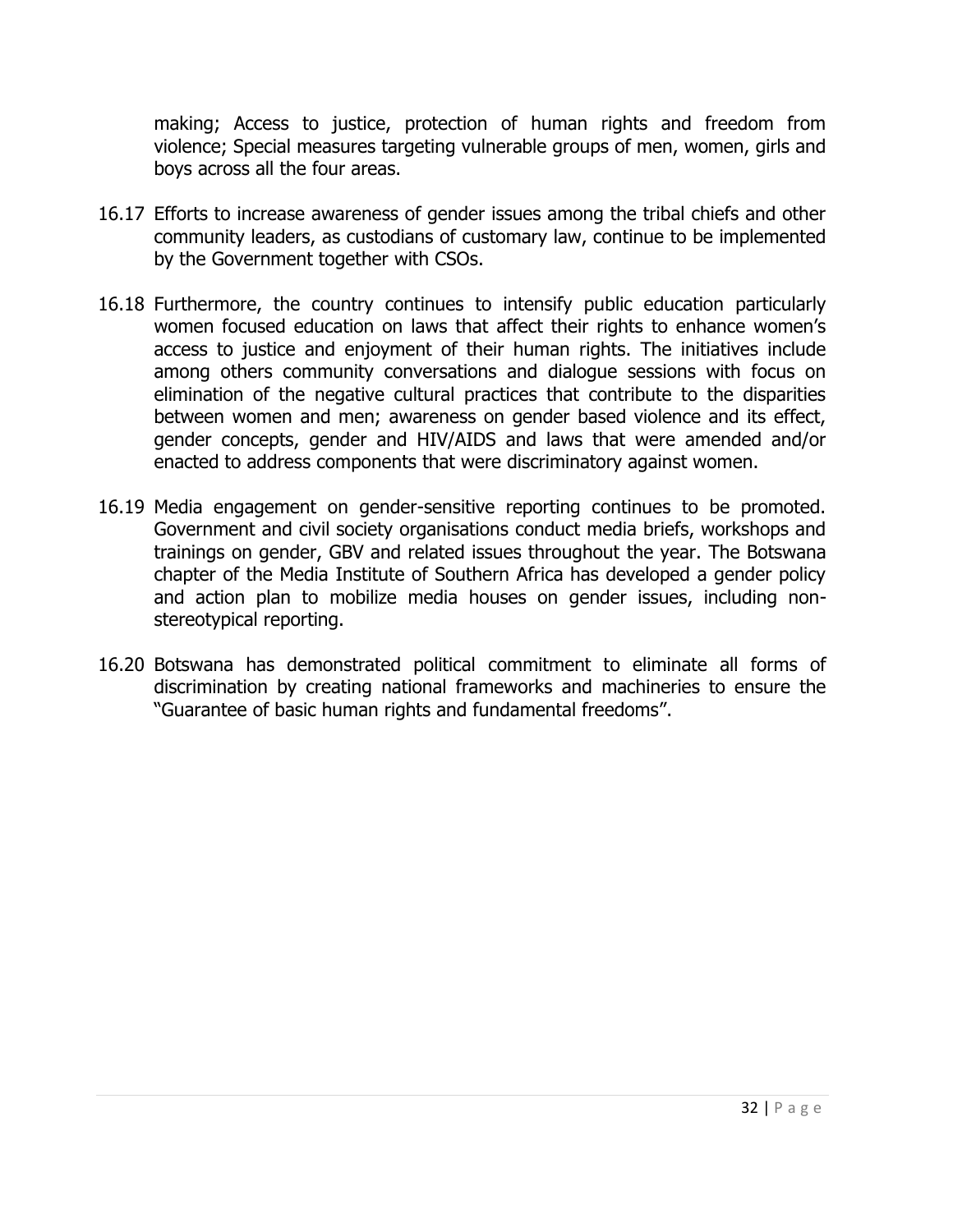## **17.0 COOPERATION WITH TREATY BODIES**

115.44. Continue to implement agreed recommendations and other domestic and international obligations such as treaty body reporting (Zimbabwe);

115.45. Continue to cooperate with the Human Rights Council and its mechanisms (Guatemala); 116.31. Issue a standing invitation to the Special Procedures of the Human Rights Council (Czech Republic);

116.32. Extend an open invitation to Special Procedures (Guatemala);

116.33. Extend a standing invitation to all mandate holders of the Council (Hungary);

116.34. Consider extending a standing invitation to all the special procedures mandate holders of the Human Rights Council (Latvia);

- 17.1 Botswana pursues a policy of cooperation with the UN human rights system, including its various mechanisms and Special Procedures, for example, receiving and answering urgent appeals relating to human rights. Botswana's starting point is that all questionnaires regarding specific areas where Botswana has relevant information or assessments to share should be answered.
- 17.2 The Special Rapporteur in the field of Cultural Rights visited Botswana from the 14-26 November 2014. Botswana has accepted most of the recommendations raised by the Special Rapporteur and is due to appear at the Human Rights Council to present her response to the report of the Special Rapporteur during the March 2016 Session .
- 17.3 Botswana has further accepted requests for country visits by the Special Rapporteur in the field of Safe Drinking Water and Sanitation, tentatively scheduled for October 2015 and that of the Special Rapporteur on Minority Rights in October 2016 respectively.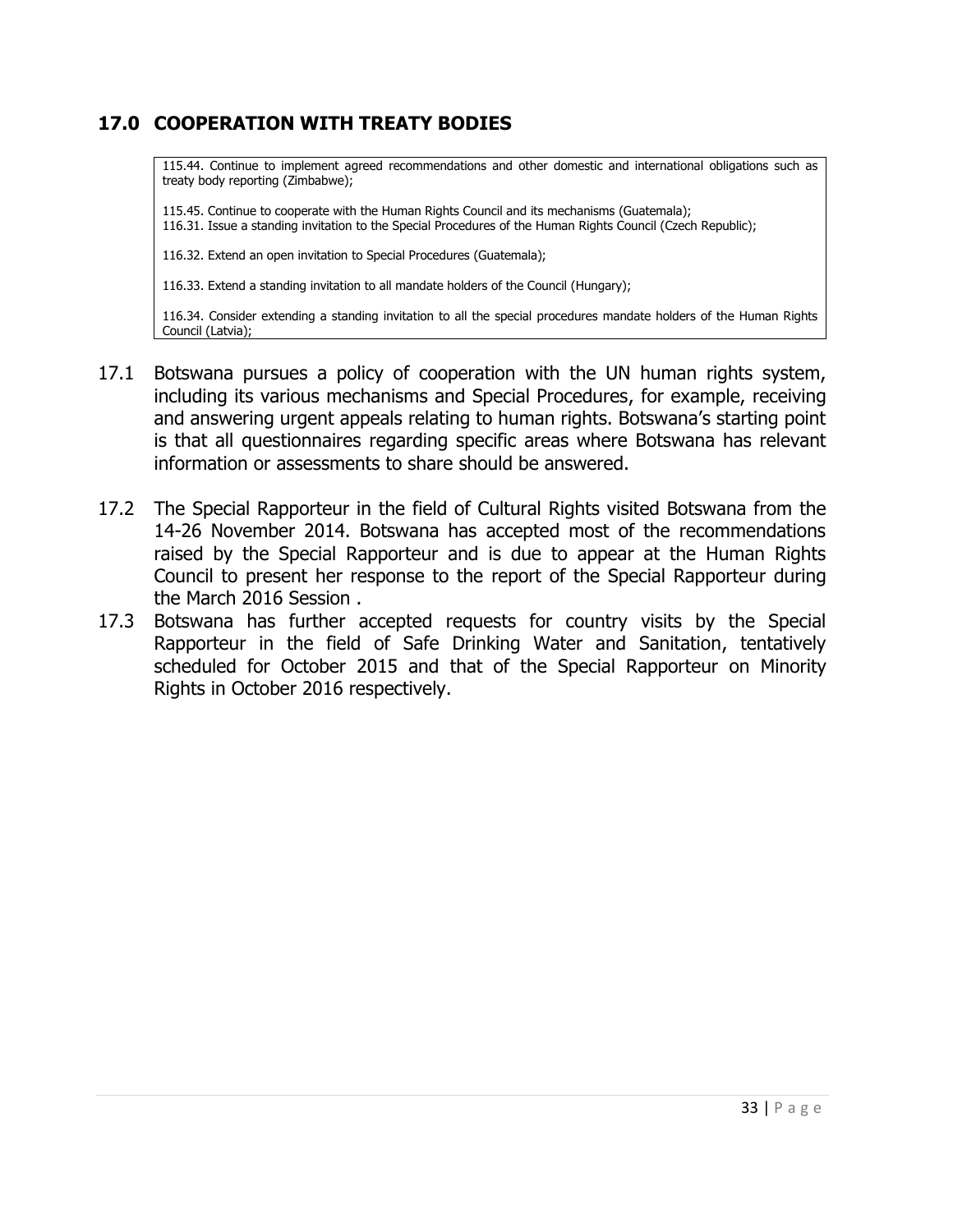### **18.0 DEATH PENALTY**

115.59. Hold a public debate on the death penalty, in which all aspects of the issue should be highlighted in a holistic manner (Uruguay);

115.60. Meanwhile, provide information to concerned families, so that they can know in advance the date of execution of their relatives (Uruguay);

116.36. Ensure that the executed persons' bodies are handed over for private burial (Uruguay);

116.37. Ensure the respect of international standards on the rights of prisoners sentenced to death (Italy);

- 18.1 The Government has accepted to undertake dialogue on the issue in the country even if the death penalty seems to be very popular in the country. In 1997, for example, the Parliamentary Law Reform Committee produced a Report on public opinion on the death penalty, which was tabled before Parliament. The report indicated that the public was in favour of retaining the death penalty.
- 18.2 The Government is now in the process of commissioning a study on the issue, which will inform the debate it wants to open on the moratorium on death penalty in Botswana. The UPR will be informed of the outcomes of the debate and the steps the government will be taking to deal with the death penalty issue.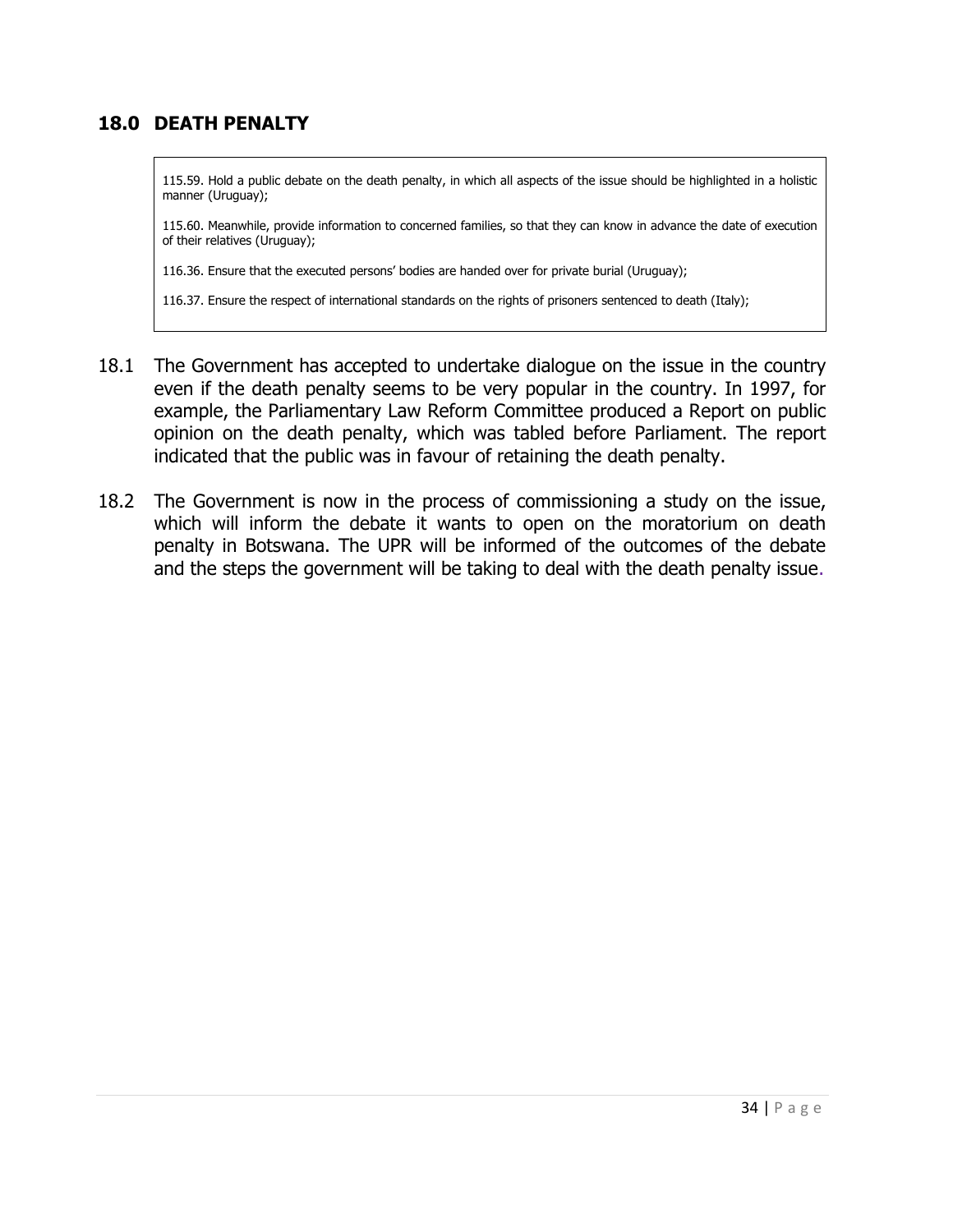#### **19.0 GENDER BASED VIOLENCE**

| 115.61. Intensify efforts to combat violence against women (Congo);                                                                                                                                                                                                                                                             |
|---------------------------------------------------------------------------------------------------------------------------------------------------------------------------------------------------------------------------------------------------------------------------------------------------------------------------------|
| 115.62. Fight efficiently against rape and domestic violence (Togo);                                                                                                                                                                                                                                                            |
| 115.63. Continue to fight against sexual violence (Djibouti);                                                                                                                                                                                                                                                                   |
| 115.64. Urgent implementation of measures to improve the reporting rate of gender based violence, where the NGO<br>Genderlinks estimates only 1 in 24 incidents were currently reported; and to increase the prosecution of perpetrators<br>(United Kingdom of Great Britain and Northern Ireland);                             |
| 115.65. Actively combat all forms of gender-based discrimination and violence, in particular domestic and sexual<br>violence (France);                                                                                                                                                                                          |
| 115.66. Draft implementation instructions and provide police and the public training on the Domestic Violence Act<br>(United States of America);                                                                                                                                                                                |
| 115.67. Continue to take steps towards eliminating gender-based violence, including through strengthening domestic<br>laws and policies to protect women (Australia);                                                                                                                                                           |
| 115.68. Consider enacting specific legislation on domestic violence to hold perpetrators accountable for their behaviour<br>(Brazil);                                                                                                                                                                                           |
| 115.69. Take the necessary measures to ensure sexual assault perpetrated by a spouse is explicitly covered by the<br>criminal code and educate chiefs and other customary law practitioners so that their decisions are in line with<br>constitutional law, particularly with respect to marriage and property rights (Canada); |
| 115.70. Enact specific legislation on marital rape (Ireland);                                                                                                                                                                                                                                                                   |
| 115.71. Take concrete measures to ensure a safer environment for both women and girls (Netherlands);                                                                                                                                                                                                                            |
| 115.72. Take efficient steps to secure the protection of women, also when abuse happens within the family (Norway);                                                                                                                                                                                                             |
| 115.73. Strengthen national frameworks and mechanisms to effectively address and combat violence against women<br>and girls (Sri Lanka);                                                                                                                                                                                        |
|                                                                                                                                                                                                                                                                                                                                 |
| $\lambda$ of the Constitution confers on eveny individual in Retsuana the right to                                                                                                                                                                                                                                              |

- 19.1 Section 4 of the Constitution confers on every individual in Botswana the right to life and the instances under which this right may be deprived. Ranked among the top African countries in governance and transparency indices, Botswana is also a country where Gender Based Violence (GBV) seems "the most flagrant violation of human rights."
- 19.2 Botswana has a strong patriarchal root and in that context GBV occurs as a result of unequal power relations between men and women. Men continue to dominate political decision-making within traditional political forums in the country, such as the "Kgotla", Ntloya Dikgosi (House of Chiefs) and Parliament.
- 19.3 GBV is common in many Batswana households and women across all distinctions by class, tribe, education, religion and age fall victim to abuse in their relationship. Recent figures show a decrease in the number of violent acts but the situation is still alarming.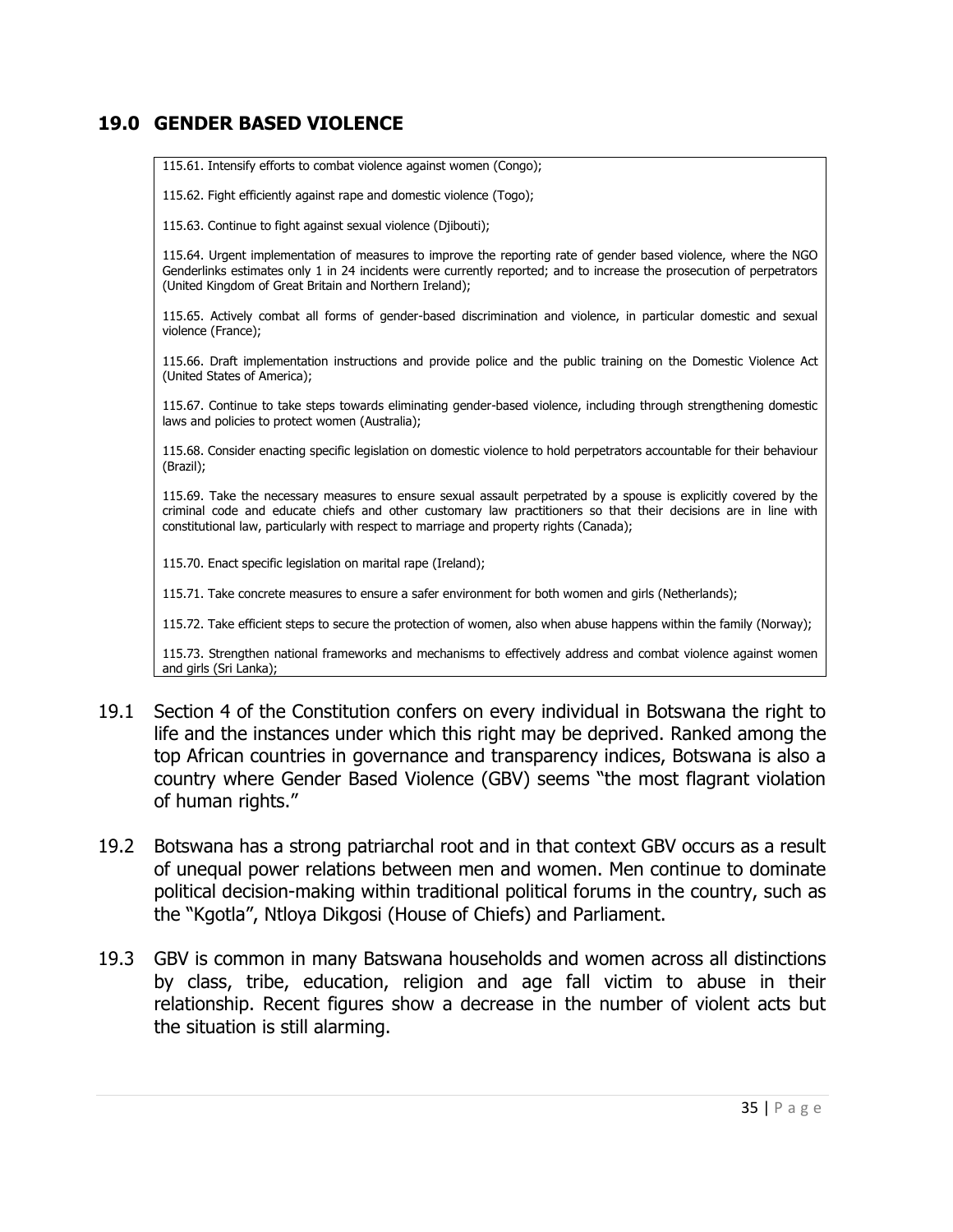| Year                                   | 2012  | 2013  | 2014  |
|----------------------------------------|-------|-------|-------|
| Rape and attempts (victims are female  | 2073  | 2060  | 2034  |
| Murders and attempts                   | 273   | 261   | 274   |
| Grievous harm                          | 267   | 283   | 244   |
| Unlawful wounding                      | 1934  | 2032  | 1787  |
| Assault occasioning actual bodily harm | 8080  | 8539  | 8145  |
| Assault common                         | 16022 | 16669 | 16847 |
| Robbery and attempts                   | 2551  | 1825  | 1698  |

**-** Number of violent acts committed during the past 3 years

19.4 The most shocking aspect of the GBV is the small number of cases reported to the police, which complicates the State's efforts to end the violations.

| $2010 -$<br>Years<br>2014 | Rape | Murder | Grievous<br>harm | Unlawful<br>wounding | Assaults<br>occasioning<br>actual body harm | Assault<br>common | Robbery |
|---------------------------|------|--------|------------------|----------------------|---------------------------------------------|-------------------|---------|
| Total crimes              | 9832 | 1358   | 1348             | 9626                 | 41654                                       | 83093             | 10939   |
| Total persons<br>arrested | 4635 | 988    | 772              | 4914                 | 23842                                       | 54198             | 1307    |
|                           | 47%  | 73%    | 52%              | 51%                  | 57%                                         | 65%               | 12%     |

- 19.5 The Domestic Violence Act is an attempt of the State to comply with its human rights obligations. It reinforces the need for providers of social services and law enforcement agents to be more vigilant in matters related to domestic violence in line with the Penal Code and to be more proactive in responding to such problem.
- 19.6 Because violence, by its nature, puts the safety or health of the individual exposed to it at risk of physical, emotional and psychological harm and can even be fatal, the Act defines domestic violence and provides a wide range of remedies for abuse and abusive behaviour in a "domestic relationship". Domestic relationship in terms of Section 2 of the Act includes a relationship where people "are or were married to each other".
- 19.7 The Domestic Violence Act is a clear legislative statement of public policy which advances the construction of Section 141 of the Penal Code to include marital rape. It is a clear intent to criminalise abusive conduct even within the marriage. Moreover, it eliminated the common law spousal exclusion.
- 19.8 The High Court in 2008 addressed the matter of marital rape, holding that "to suggest that it should be permitted if the perpetrator is a spouse is … totally unacceptable and a historic aberration." (Letsholathebe vThe State 2008, [3] BLR 1 HC (Kirby J)). Whereas the case did not involve allegations of rape within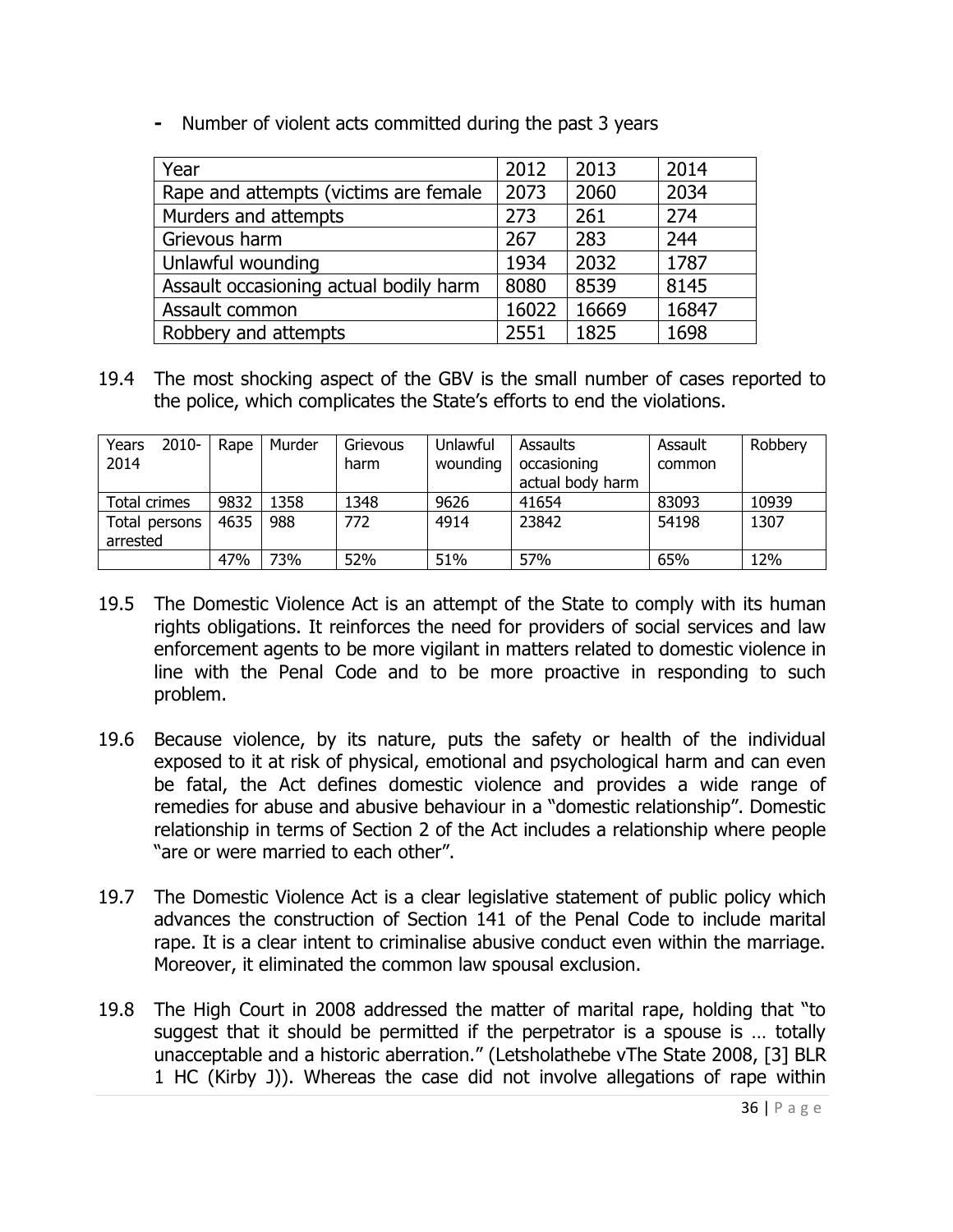marriage and thus the Court's pronouncement was not determinative on the facts it indicates, contrary to public opinion, that marital rape is prohibited.

- 19.9 In 2012, gaps and challenges that hinder effective implementation of the Domestic Violence Act 2008 were documented and they informed the development of the regulations that facilitate effective implementation of this Act and increase access to immediate means of redress.
- 19.10 Stiffer measures have been put in place to prohibit withdrawal of domestic violence cases at Police but only at the Magistrate Courts and to strengthen prosecution of perpetrators. This was due to the high incidence of withdrawal of domestic violence cases by victims.
- 19.11 Furthermore, Botswana is currently piloting a gender based violence referral system in an effort to provide comprehensive service delivery to survivors of gender based violence. Botswana has made effort to address sexual abuse. However there are fragmented pieces of legislation to address it. There is therefore need for development of comprehensive legislation to effectively address sexual abuse.
- 19.12 The Government continues to collaborate with different stakeholders and partners in efforts to address gender based violence and raise public awareness on the issue. There have been national consultative fora for Dikgosi/Chiefs (2012) and for leaders of faith based organisations (2011) as an effort to mobilise these structures in responding to GBV. The health sector engages communities in the prevention and management of GBV through the District Male Action Group community mobilization strategy. CSOs mobilize community participation in the prevention of gender based violence through house-to-house campaigns. This contributes to early detection, identification and timely referral of gender based violence cases.
- 19.13 Training of health care providers on the clinical management of GBV including forensic evidence preservation, collection and reporting was enhanced since 2011 following the development of the Gender Based Violence Health Sector Policy Framework and Health Care Service Providers' Protocols and Service Standards. These Protocols and Service Standards provide for counselling by health care providers and training for hospital based social workers on GBV. The clinicians are also trained in screening skills to identify survivors of GBV.
- 19.14 Government provides financial and technical support to CSOs to offer counselling services to GBV survivors and their families. Representatives of all district Social Workers received training on gender mainstreaming and gender based violence using the developed National Gender Mainstreaming Curriculum. The training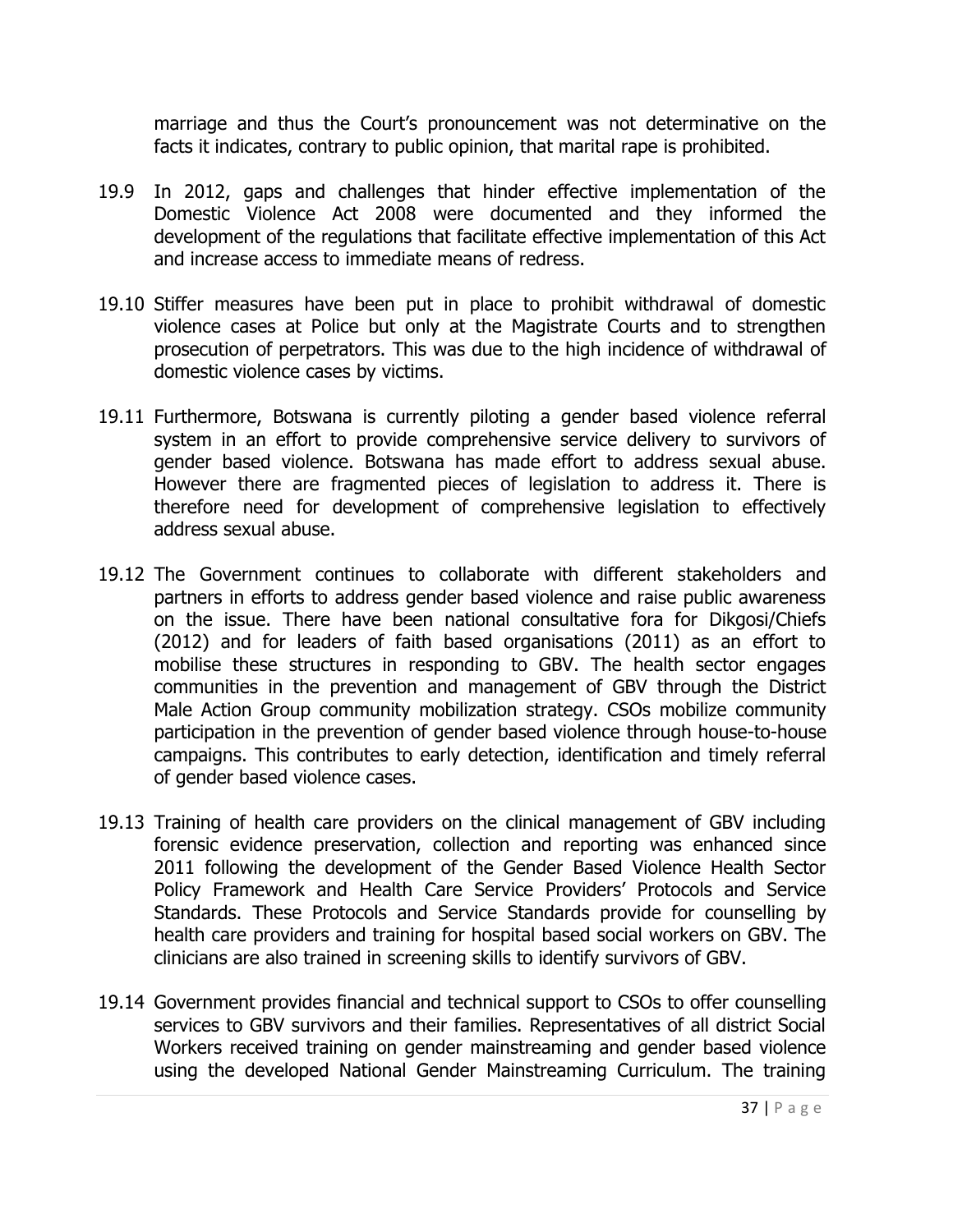enhanced general knowledge on gender and the skills to provide psychosocial support to gender based violence survivors and their families.

- 19.15 The Botswana Police Service has regularised inclusion of gender and gender based violence in their pre-service and in-service trainings. Tools to facilitate capturing of gender disaggregated data at service points have also been developed by the police.
- 19.16 Although there are no State owned shelters for women gender based violence survivors, the two shelters run by civil society organisations receive financial and technical support from the Government and development partners. Government runs one shelter for vulnerable children and also provides financial support to four others run by civil society organisations.
- 19.17 Public awareness raising activities on violence against women and girls are done through cultural and community dialogues, television and radio discussions, seminars and campaigns including international commemorations. The development of the national action plan towards ending GBV is underway, targeting inclusion of all efforts by the different stakeholders and training of the service providers. The plan will facilitate monitoring of interventions to gauge progress and impact.

**\*\*\*\*\*\*\*\*\*\*\*\*\*\*\*\*\*\*\*\*\*\*\*\*\*\*\*\*\***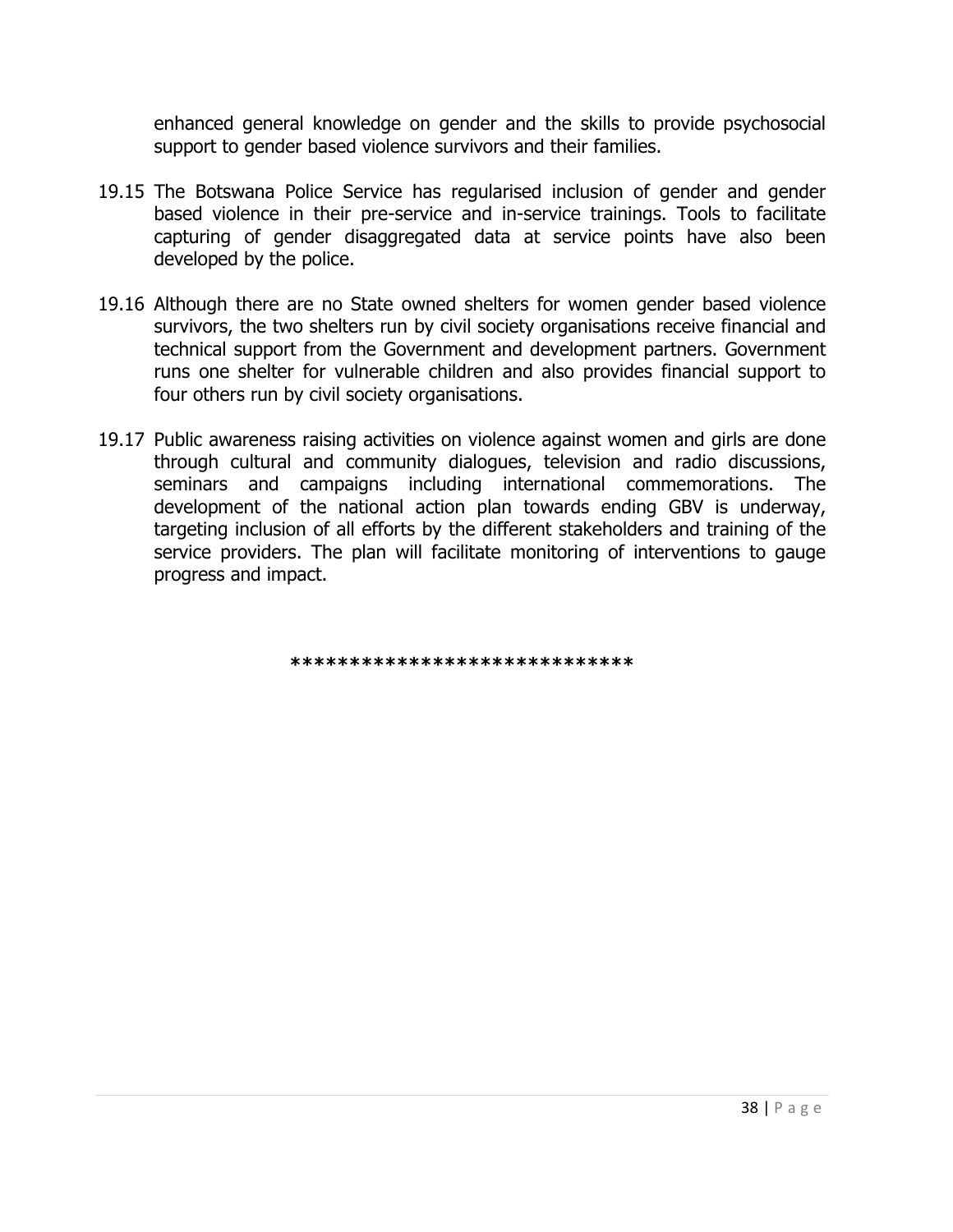## **20.0 RIGHT TO EDUCATION**

115.38. Seek support and assistance from international institutions in dealing with the challenges that constrain the effective realization of certain rights, particularly the right to education and the protection of refugees (Burkina Faso);

115.84. Continue efforts to provide comprehensive primary education (Kuwait);

115.85. Continue to ensure full access to education for children (Egypt);

115.86. Continue its efforts to ensure full access to education (Bangladesh);

115.87. Redouble efforts to increase women's participation in education, including tertiary education (Timor-Leste);

- 20.1 Even though Section 3 of the Botswana Constitution does not specifically mention the right to education, it however guarantees every person in Botswana the fundamental rights and freedoms of the individual irrespective of their race, place of origin, political opinion, color, religion or gender.
- 20.2 Although the right to education is not specifically mentioned, it is not specifically excluded by the Constitution. The Government of Botswana, recognizing its importance, has put in place measures to ensure that the right to education is enjoyed by all citizens.
- 20.3 Similarly, Botswana has put in place, different statutory documents to ensure that all children, despite their economic, cultural, mental, physical, social and religious background have access to education. These include:
	- **-** The **Education Act**, which provides a legal framework for the promotion and development of education in Botswana;
	- **-** The **Children's Act of 2009**, which accords children some fundamental rights, among others, the right to free basic education;
	- **-** The **Revised National Policy on Education (RNPE) 1994,** which also recognises education as a fundamental human right. Among others, the policy advocates for universal access to basic education for children of school going age and adults.
	- **-** In an effort to make Botswana's education more inclusive, an Inclusive Education policy was developed in 2013 to close all gaps that were inherent in the education system hence the mainstreaming of OVCs and children with special education needs into regular schools with the view to prepare them for social integration. The admission age is flexible for children of the RADs.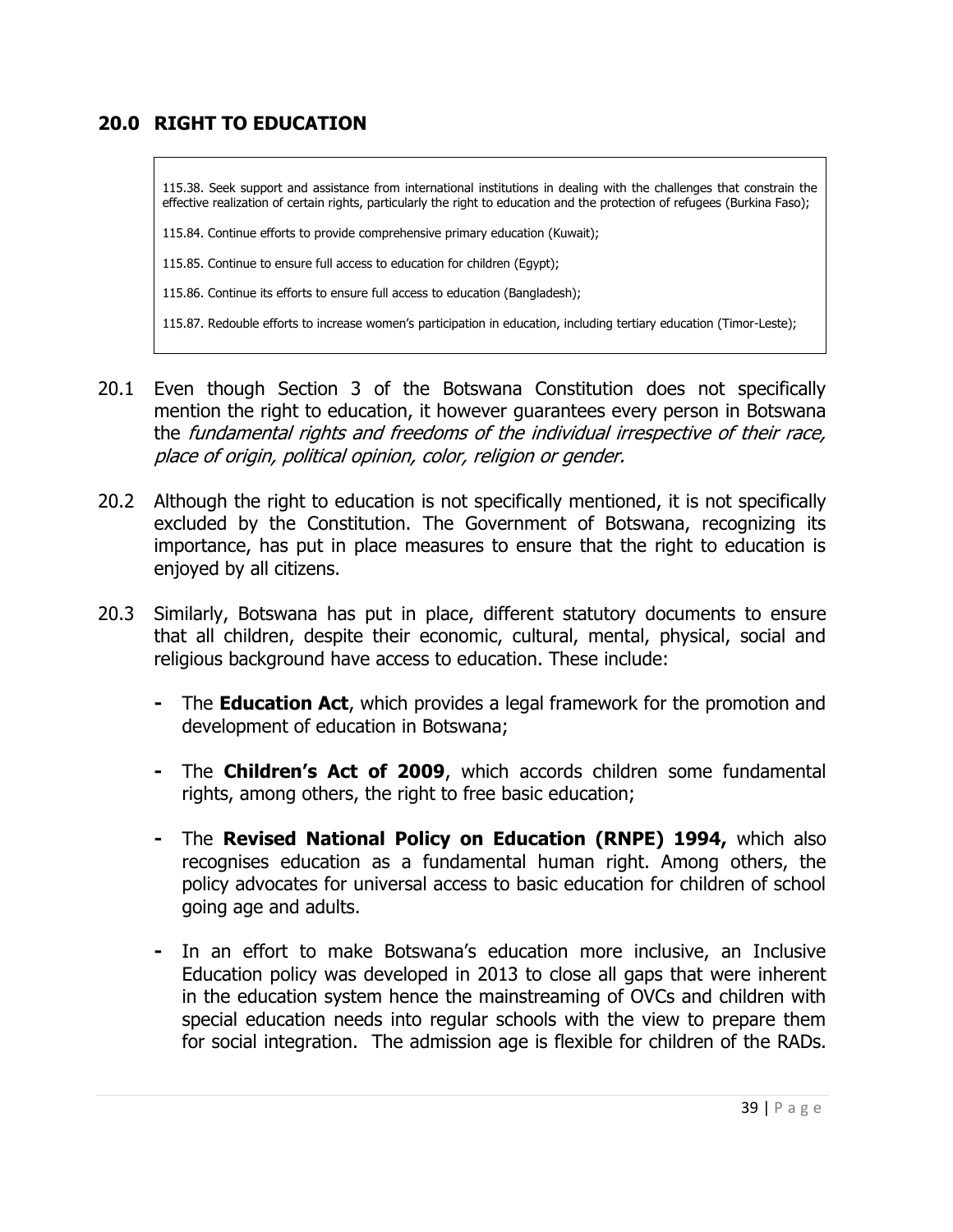Pregnant girls are re-admitted six (6) months after delivery. This is done once the students have been medically confirmed fit to go back to school.

- 20.4 Botswana further recognises the achievement of Education for All (EFA) goals as one of the fundamental steps in the development and provision of education in the country. As a result, measures are in place to ensure increased access to education by all. These include:
	- **-** Friendly Schools' Programme, which aims at ensuring that schools are conducive for teaching and learning;
	- **-** Mainstreaming of human rights education into the curriculum for the purpose of building a universal culture of human rights;
	- **-** Mmaintaining flexibility in the admission policy to enable children from Remote Area Dweller Settlements (RADS) to start school at an age not later than the official entry age of 6 years;
	- **-** Provision of boarding facilities and transportation to and from boarding schools for children from **RADS** to increase their access to education;
	- **-** Provision of transport to children with special needs to and from school to ensure increased participation in education;
	- **-** Provision of sponsorship for children with special needs to access programmes that are currently not offered in the country;
	- **-** Provision of psycho-social and basic needs (food basket, school uniforms and stationery) to orphans and vulnerable children including those from poor socio-economic backgrounds.
	- **-** Implementation of a school feeding programme to cater for all children including those from poor economic backgrounds with the aim to make schools friendly and to increase access to education;
	- **-** Implementation of the pregnancy policy to ensure that children who drop out of school due to pregnancy are able to continue with their education following confinement;
	- **-** Main streaming gender into educational policies, programmes and projects to ensure provision of gender sensitive education programmes;
	- **-** Establishment of Centres for children with severe multiple disabilities;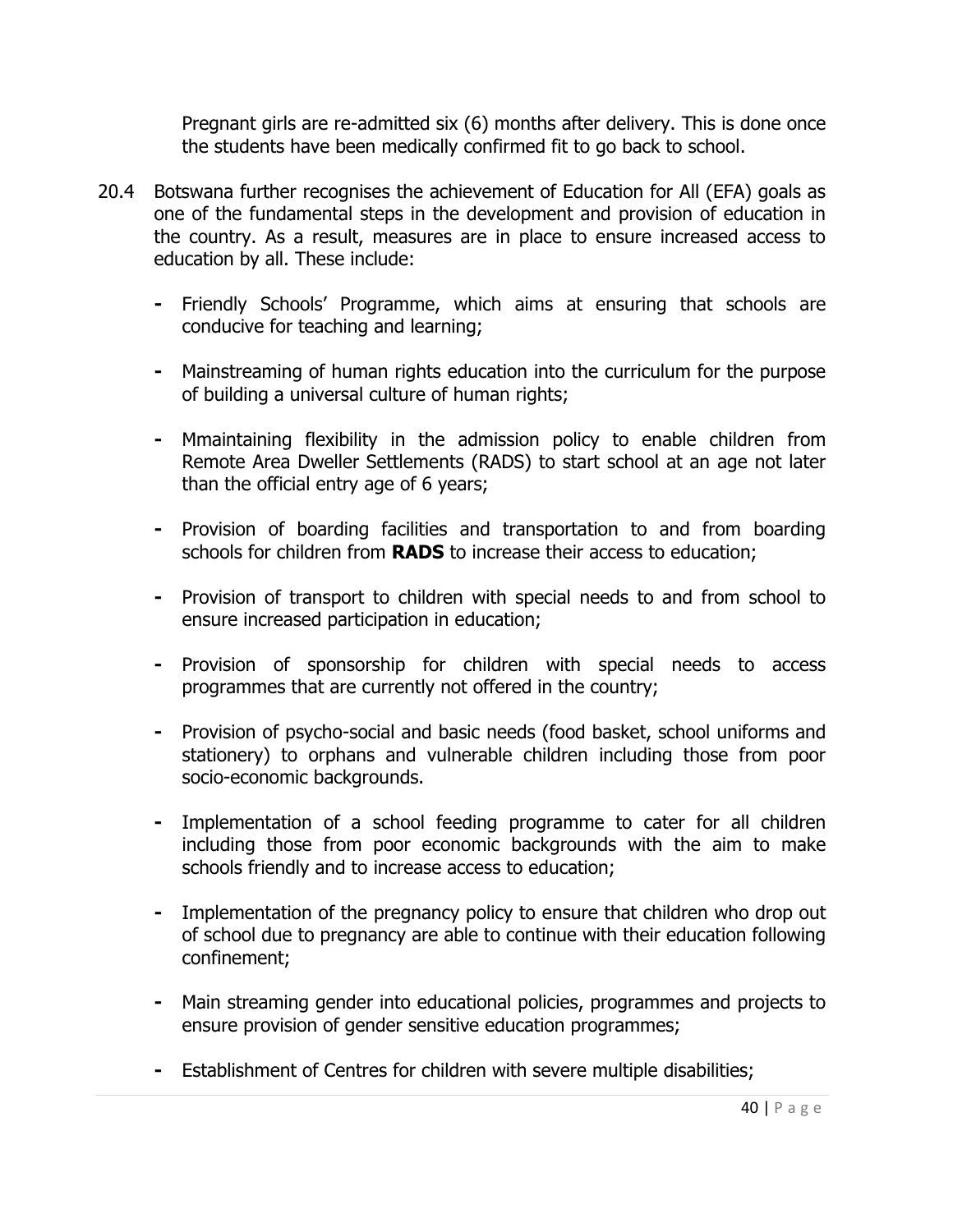- **-** Implementation of Adult Basic Education Programme (ABEP) and Out of School Children Education Programme (OSEC) to cater for those who cannot access education through the formal setting;
- **-** Implementation of Back to School Initiative to ensure increased participation at Secondary and Tertiary Education.
- 20.5 In addition, plans are underway to introduce pre-primary education as an integral part of the formal education system. In the interim, the MOESD has introduced a standard one (1) orientation programme in all public primary schools to improve school readiness. A one (1) year reception programme has also been introduced in schools with surplus classrooms to increase access to pre-primary education and improve children's retention in school.
- 20.6 Training of teachers on Early Childhood Care and Education has already started in Serowe College of Education with sixty eight (68) registered for Diploma in Early Childhood Education and twenty six (26) pursuing a Bachelor of Education in Early Childhood Education. Twenty (20) others are registered with Ba Isago for a Diploma in Early Childhood Education.
- 20.7 Primary Education in Botswana is free for public Primary Schools. However, Private Primary Schools charge a certain fee for provision of primary education and these schools are accessed by children whose parents have the means to pay.
- 20.8 The Government offers sponsorships to students in Local Public Tertiary Institutions, Local Private Tertiary Institutions registered by the Botswana Qualifications Authority (BQA) and also accredited external institutions (regional and overseas). The sponsorship is in the form of a grant or loan. It is wholly funded by the Botswana Government and caters for both tuition and maintenance costs; the sponsorship is initially given as a loan and upon successful completion of the programme of study the loan may either retain its status as a loan or convert to a full or partial grant depending on the type of the skills obtained during the programme of study.
- 20.9 The Government has a special dispensation program for access to tertiary education by orphans and vulnerable children and remote area community children which started in the 2013/14 financial year. As at September 2014, Five Thousand Three Hundred and Thirty-One (5331) have benefited from this programme.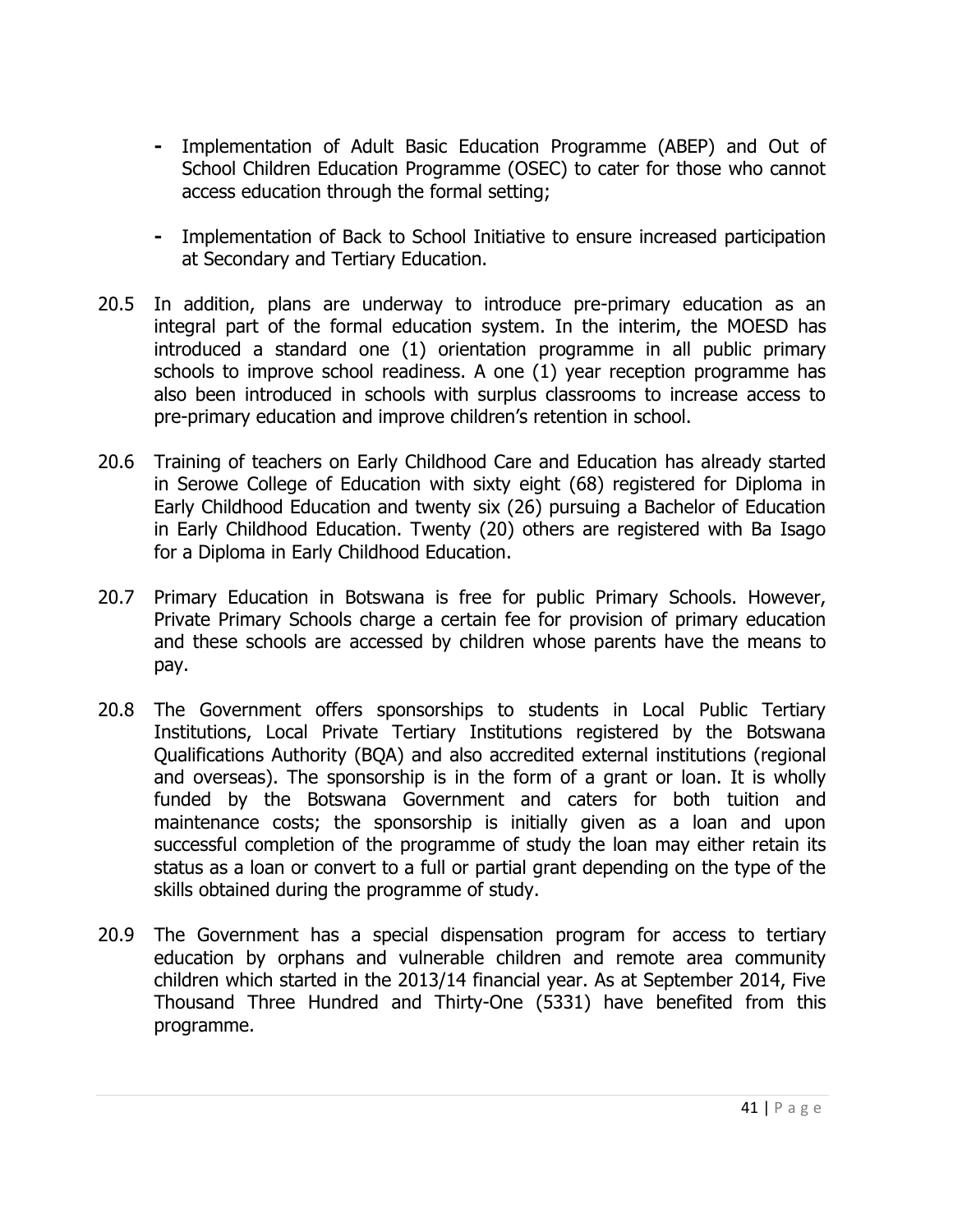- 20.10 Gross Enrolment Rate at Tertiary Education level has increased significantly from 42,366 (or 15.1%) in 2009/10 to 60,583 (or 21.2%) in 2014/15. For the 2014/15 academic year, about 34 831 students were females showing a higher enrollment percentage (57.5%) compared to males. It should however be noted that women's participation in science related field is still low.
- 20.11 In 2012/13 the Female Student Enrolment in the Certificate, Diploma, Bachelor's degree and Master's degree are in the 53% to 56.5% range. The largest group of Female Student Enrolment is in the Post Graduate Diploma at 73.7%. Female Student Enrolment in MPhil stood low at 32.5% and in PhD at 28.8%. Female Student Enrolment in professional courses is at 60.2%.
- 20.12 **The Education and Training Bill, 2014** is being examined and will probably be adopted before the end of the year. It decentralizes some of the functions to the running of education in the country, provides for the system and structure of education and training, right of the child to free education and training and prohibition of inhuman and degrading treatment and the governance and management of basic education and training
- 20.13 Furthermore the Bill proposes that the Minister shall implement the right of every child to free and compulsory basic education; Section 18(1) of the **Children's**  Act provides that every child has a right to free basic education. Section 18 (2) stipulates that a parent, other relative or guardian who, without reasonable excuse, denies a child the opportunity of going to school shall be guilty of an offence and shall be sentenced to a fine of not less than Five Thousand Pula (P5000) but not more than Ten Thousand Pula (P10 000).
- 20.13 In this regard, it can be concluded that Botswana has put in place different statutory documents to ensure that all children, despite their economic, cultural, mental, physical, social and religious backgrounds have access to education.

**\*\*\*\*\*\*\*\*\*\*\*\*\*\*\*\*\*\*\*\*\*\*\*\*\*\***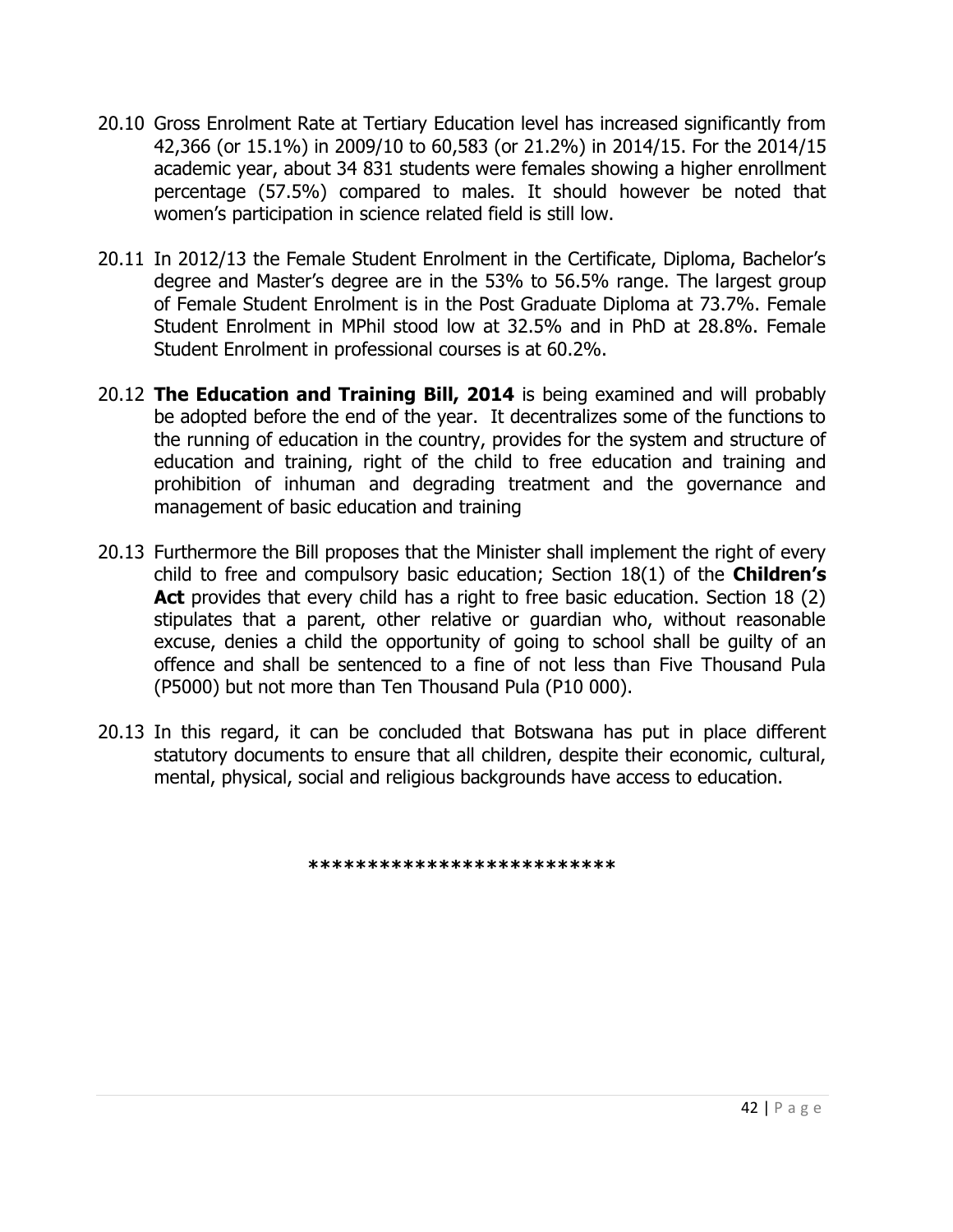## **21.0 ACCESS TO JUSTICE**

115.74. Take measures to improve the conditions in prisons (Norway);

115.75. Increase its efforts to raise awareness of a woman's entitlement to request the transfer of a case from a customary court to a common law court, as recommended by CEDAW in 2010 (New Zealand);

115.76. Strengthening the efficiency of the judicial system, while making sure the rights of everyone to a fair trial is not compromised (Norway);

115.91. Consider the possibility to seek further international cooperation in order to find sustainable solutions in the area of refugees law (Paraguay);

115.92. Intensify its efforts to create awareness regarding the primacy of constitutional law with respect to customary laws and practices (Uruguay);

115.93. Ensure that the decisions of the customary courts may be challenged before common law courts (Uruguay);

- 21.1 Section 3 of the Constitution accords every person in Botswana the protection of his fundamental rights and freedoms.
- 21.2 Section 10 (1) guarantees any person who is charged with a criminal offence to be given a fair hearing within a reasonable time, by an independent and impartial court of law. And in protecting his/her right to a fair trial, the Courts adhere to the principle that "Justice must not only be done, it must also seen to be done."
- 21.3 Section 10(2) (a) provides that anybody charged with a criminal offence is presumed innocent until proven or has pleaded guilty to the charges. A person charged with a criminal offence shall also be, according to Section 10(2)(b) and (f), informed as soon as possible, in a language that he/she understands, be given sufficient time and facilities for the preparation of his/her defense and be provided, free of charge, with the service of an interpreter if he/she doesn't understand the language of the charge at the trial. Finally, the records and proceedings of every Court are in all cases accessible to the public under the supervision of an officer of the Court, at convenience and upon payment of a fee.
- 21.4 Section 10(2) (d) of the Constitution accords every person in Botswana the right to legal representation. However, the right to legal representation does not necessarily translate to access to justice. For this reason, Botswana deemed it fit to establish Legal Aid to provide legal services to indigent persons in Botswana.
- 21.5 The Legal Aid Pilot project commenced in 2011 and ended in 2013 having been partly funded by the UNDP and the Government. In 2014, the Legal Aid Act was passed to facilitate the provision of legal services and public education on legal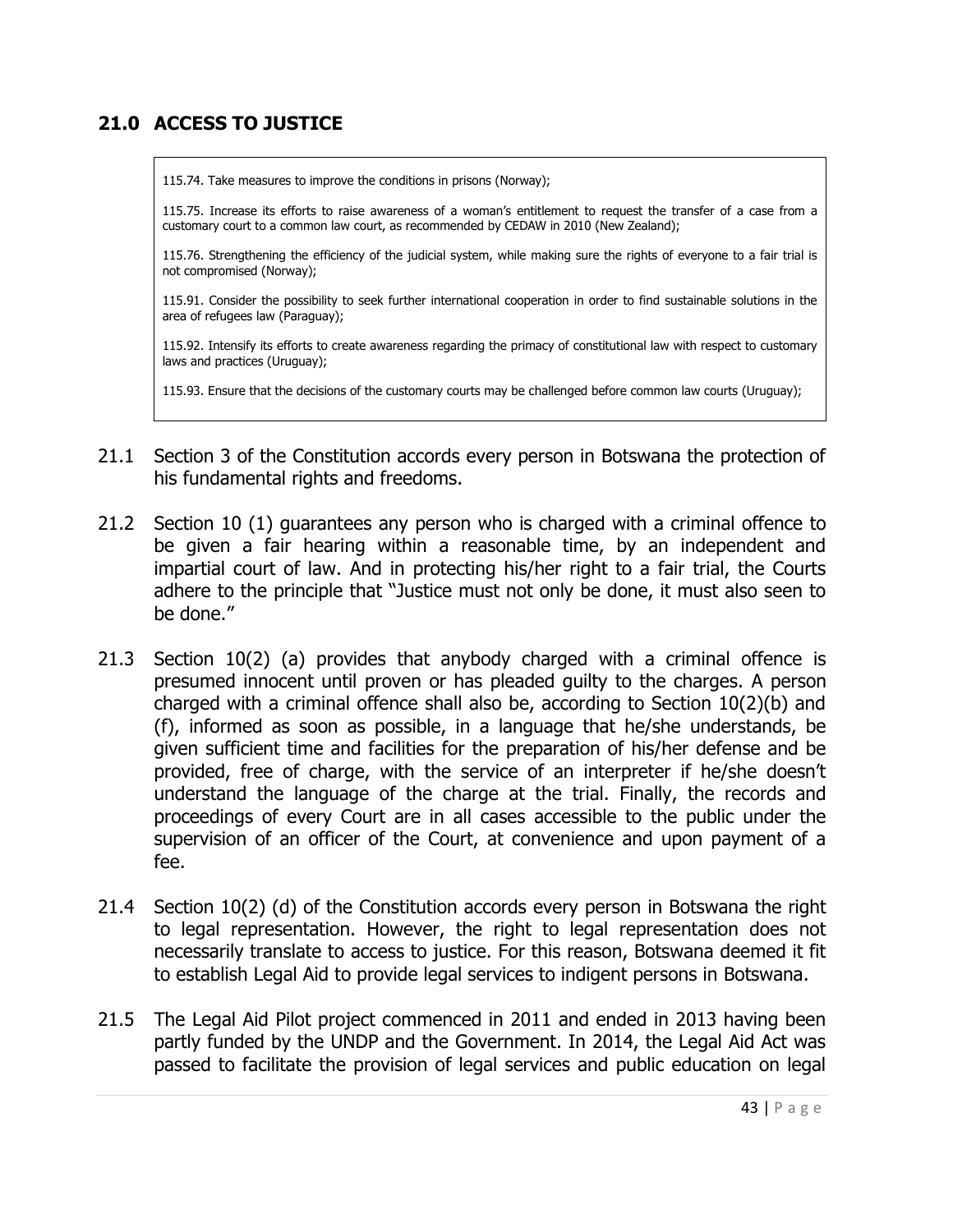matters to indigent persons. It is a service that is accessible by citizens of Botswana and refugees. Legal Aid is provided for the following matter: family law, land rights, labour, damages, contracts, wills and estates, other special matters, including matters in terms of the Children's Act. Criminal matters are only undertaken if pro Deo Legal Aid is not available.

- 21.6 Since Legal Aid Botswana is a benefit extended to only the indigent, a Means Test is utilised to determine eligibility. The Means Test considers an applicant's income and assets against responsibilities such as mortgage, rent, maintenance of children, medical insurance.
- 21.7 The Government is in the process of renewing cooperation agreements it had with NGOs for the delivery of legal aid during the pilot phase. The NGOs that were cooperating partners during the legal aid pilot were DITSHWANELO- The Botswana Centre for Human Rights, Emang Basadi, Women Against Rape, and Botswana Network on Ethics, Law and HIV/AIDS (BONELA). The service delivery model also includes salaried legal practitioners, pro bono and judicare services by private practitioners as well as in-house legal counsel of Legal Aid Botswana.
- 21.8 Judicial independence is commonly referred to as the extent to which the Courts influence of rulers or powerful groups and individuals. The Judiciary is established under Section 95 of the Constitution as an independent arm of the State with the responsibility to administer justice in accordance with the Constitution, treaties ratified, and other laws of the country.
- 21.9 The Judiciary operates independently of other arms of the State and this has earned its reputation and confidence from the public. The respect accorded by the other arms of the State and their willingness to enforce court rulings has created a healthy and conducive environment for the performance of the judicial function. This has strengthened the rule of law and democracy and earned Botswana respect and goodwill from the international community.
- 21.10 The ability of the Judiciary to discharge its functions efficiently also depends on the support it receives from other institutions linked to the administration of justice as the Attorney General's Chambers, Botswana Police Service, Botswana Prisons and the Directorate on Corruption and Economic Crimes (DCEC).
- 21.11 The judgments of the Courts continue to be respected and fully implemented by the Government because it's only through compliance with courts decisions that democracy and the rule of law can continue to flourish and the independence of the Judiciary maintained.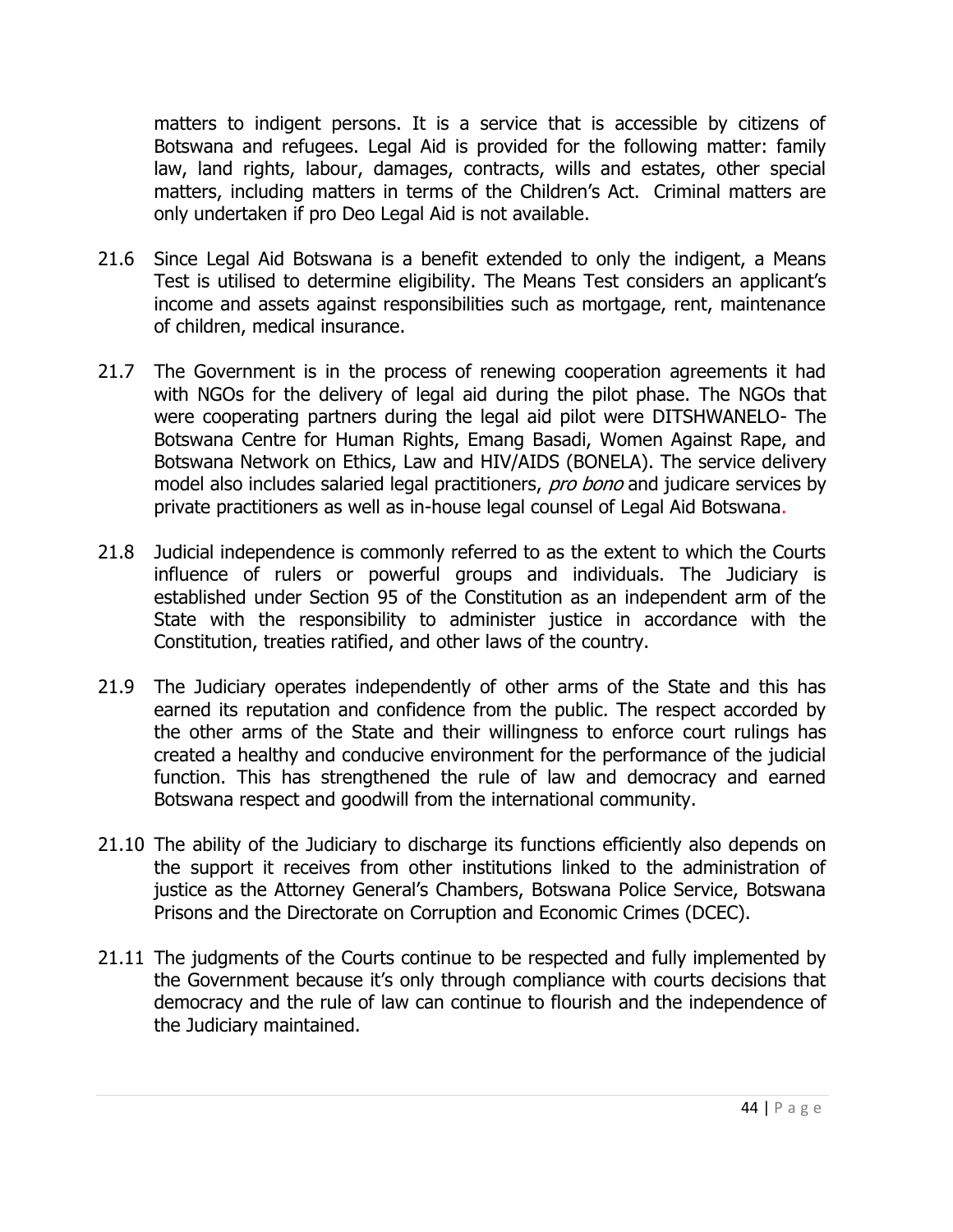- 21.12 The Judiciary is composed of: **A Court of Appeal**, operating as the Court of last instance and its decisions are final; **A High Court**, functioning as a Court of first instance with inherent jurisdiction, and a review Court as well as an appellate Court for decisions made by the Magistrate Courts; **Magistrate Court** stations; **A Land Tribunal**, which addresses land disputes. The appeals of the tribunal, which also serves as a review structures for decisions of the Land Boards lie with the High Court; and **An Industrial Court** operating as a Court of equity and deals with trade disputes
- 21.13 There are also special Courts such as: the Small Claims Courts; the Traffic Courts; Stock Theft Courts; Child maintenance Courts, to enable women to access payment of maintenance and Corruption Courts.
- 21.14 The Right to liberty is guaranteed under Section 5 (1) of the Constitution which provides that no person shall be deprived of his personal liberty except by operation of the law.
- 21.15 Any victim of unlawful arrest or detention has an enforceable right to compensation, which can be realised through legal action. In the case of Nkunga v. Attorney General 2010 (1) BLR 342 (HC), the plaintiff was awarded damages after successfully suing the Government for unlawful arrest and detention for less than twenty-four (24) hours.
- 21.16 Prison visitations are also done in accordance with international standards. In the case of DITSHWANELO v Attorney General MISCRA Case No. 2 of 1999 (21 April 1999), Regulation 75(1) of the Prisons Act which provided for all visits to condemned prisoners to be within sight and hearing of Prison Officials was successfully challenged and it was held that the regulation violated the prisoners' right to consult in private. It was ordered that all future consultations be in sight but out of hearing of Prison Officials.
- 21.17 A Boys' Prison was built in Moshupa. Further, holding cells separating young offenders from hardened criminals were built in Maun and Selebi Phikwe prisons.
- 21.18 The Government recognises the importance of alternative imprisonment for some convicts. There is a draft policy on alternatives to imprisonment which proposes alternatives such as community service for minor offences and proposals which will better promote the rehabilitation of the offender and re-integration into the society. To this end, there is a centre called Ikago School of Industry where convicted juveniles are sent depending on the type of the offence committed and the age of the juvenile instead of being imprisoned.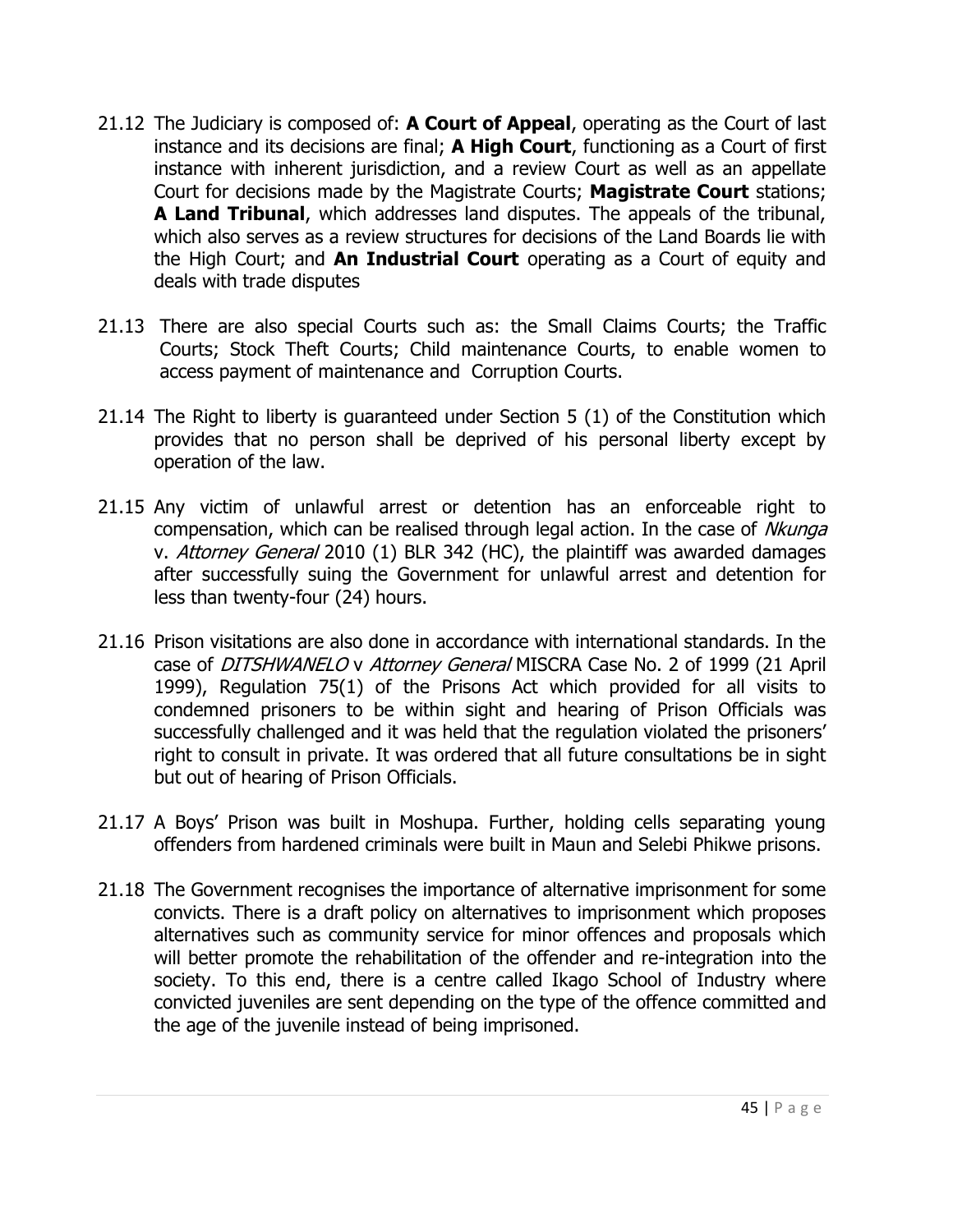#### **22.0 RATIFICATION OF TREATIES**

116.1. Ratify the International Covenant on Economic, Social and Cultural Rights, and its Optional Protocol (Timor-Leste);

116.2. Ratify the International Covenant on Economic, Social and Cultural Rights (Congo);

116.3. Consider ratifying the International Covenant on Economic, Social and Cultural Rights to strengthen the rights of the citizens of Botswana to economic development (Namibia);

116.4. Consider acceding to the International Covenant on Economic, Social and Cultural Rights (Kenya);

116.5. Consider the ratification of the International Covenant on Economic, Social and Cultural Right, as well as the Second Optional Protocol to the International Covenant on Civil and Political Rights, aiming at the abolition of the death penalty (Cyprus);

116.6. Ratify the International Covenant on Economic, Social and Cultural Rights and its optional protocol (Australia);

116.7. Consider ratifying the Optional Protocol to the International Covenant on Economic, Social and Cultural Rights, the Convention on the Protection of All Persons from Enforced Disappearance, the Convention on the Rights of Persons with Disabilities, as well as the ILO Conventions 169 and 189 (Costa Rica);

116.8. Ratify the Convention on the Rights of Persons with Disabilities (Togo);

116.9. Accede to the Convention on the Rights of Persons with Disabilities, especially because this country [Botswana] already applies the provisions of this Convention in practice, as demonstrated by its commitment to submit a voluntary report (Morocco);

116.10. Sign and ratify the International Covenant on Economic, Social and Cultural Rights as well as the International Convention on the Protection of the Rights of All Migrant Workers and Members of Their Families (Turkey);

116.11. Explore the possibility of ratifying the International Convention for the Protection of All Persons from Enforced Disappearance (Argentina);

116.12. Consider the ratification of the Convention on the Prevention and Punishment of the Crime of Genocide (Armenia);

116.13. Complete the harmonization of domestic legislation with the provisions of the Rome Statute, and consider the possibility of ratifying the Optional Protocol to the Convention against Torture and Other Cruel, Inhuman or Degrading Treatment of Punishment (Tunisia);

116.14. Ratify, at the earliest possible date, the Optional Protocol to the Convention against Torture and Other Cruel, Inhuman or Degrading Treatment or Punishment and establish preventive mechanism accordingly (Czech Republic);

116.15. Ratify the Optional Protocol to Convention against Torture and Other Cruel, Inhuman or Degrading Treatment of Punishment (Togo);

116.16. Consider the possibility of ratifying the International Covenant on Economic, Social and Cultural Rights, International Convention on the Protection of the Rights of All Migrant Workers and Members of Their Families and Convention on the Rights of Persons with Disabilities (Ecuador);

116.17. Ratify the International Convention on the Protection of all Persons from Enforced Disappearances, the International Covenant on Economic, Social and Cultural Rights and the Convention on the Rights of Persons with Disabilities (France);

116.18. Ratify the International Covenant on Economic, Social and Cultural Rights and the Optional Protocol, and optin to the enquiry and inter-state mechanisms (Germany);

116.19. Consider signing the SADC Protocol on Gender and Development (Norway); 116.20. Consider ratifying the International Convention on the Protection of the Rights of Migrant Workers and Their Families and the ILO Convention 189 (Philippines);

116.21. Ratify the International Convention on the Protection of the Rights of all Migrant Workers and members of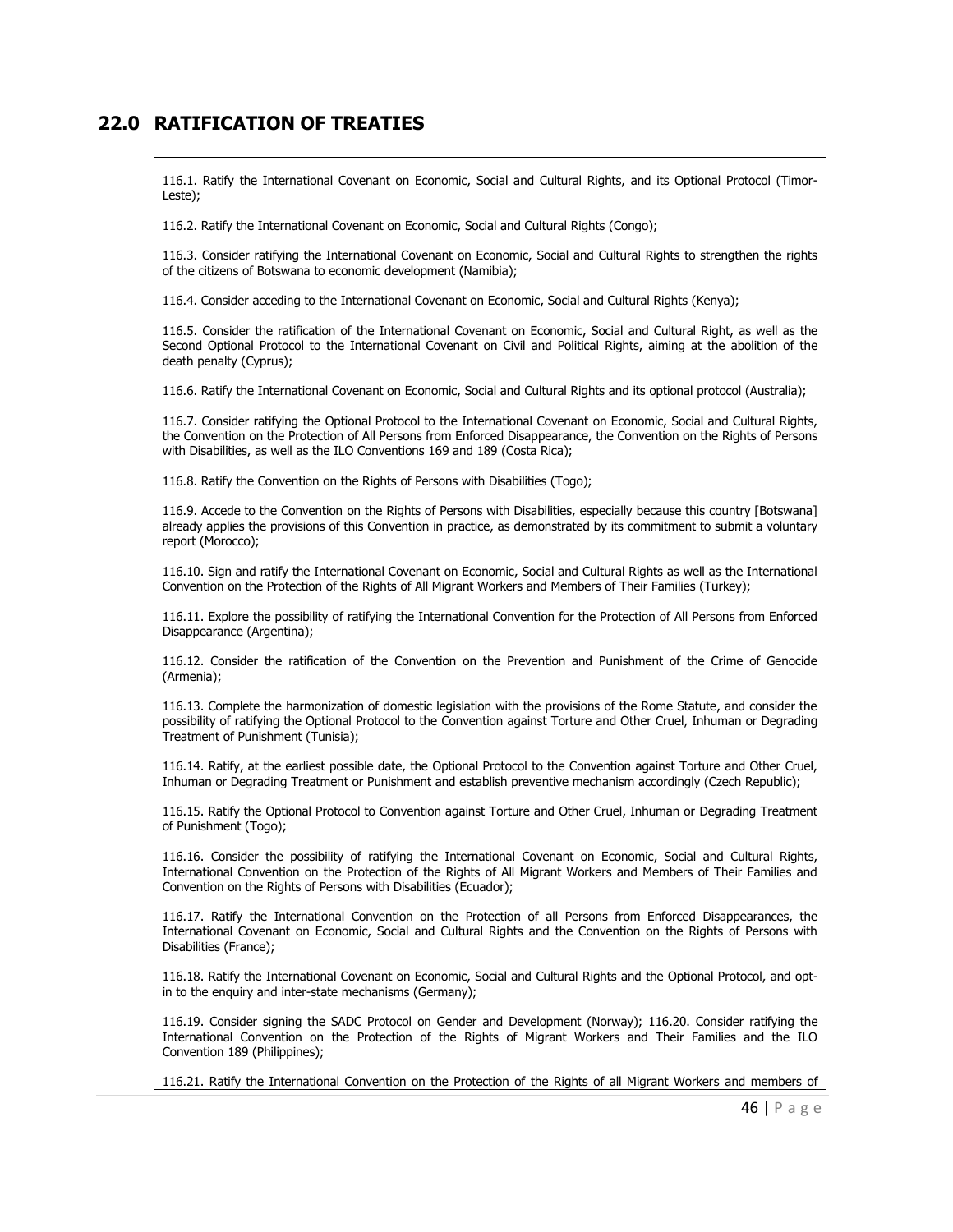their families (Rwanda); 116.22. Speed up the process towards ratification of the Convention on the Rights of Persons with Disabilities (Rwanda);

116.23. Consider the ratification of the new third Optional Protocol to the Convention on the Rights of the Child on a communication procedure (Slovakia);

116.24. Reform customary law to eliminate restrictions on women's access to property (United States of America);

- 22.1 Botswana is not oblivious to the importance to the treaties it has not yet ratified. It progressively works on the realisation on issues of concern there under especially where they are considered paramount by the global village. In this regard, Botswana which has a dual legal system, holds traditional/cultural rights in high esteem and has social safety nets in place which seek to provide citizens with a dignified existence. Firstly Vision 2016 summarises the tenets of the covenant and paves ways for realization of these tenants on a project basis.
- 22.2 Botswana is not a State Party the International Covenant on Economic, Social and Cultural Rights (ICESCR). Chapter 2 of the Constitution which is dedicated to the protection of fundamental rights and freedoms of the individual in Botswana does not explicitly mention economic, social, cultural and environmental rights, however, various provisions of the Constitution and other pieces of legislation implicitly recognise them, among others, as follows:

#### - **Economic rights:**

- (1) Sections 3, 8 and 9 of the Constitution, read together with the Acquisition of Property Act (Cap 32:01) provide for the privacy and the protection of a person's home and other property as well as deprivation of property without compensation which can be classified as forming part of an individual's economic rights.
- (2) Botswana maintains a free market economy where any person with the right to property or resources is entitled to disposition thereof. At the same time, Botswana retains its prerogative to regulate the export of natural resources and to impose duties thereon.

#### **- Social rights:**

(1) Section 3 of the Constitution provides for the fundamental rights and freedoms of the individual, and among others, it makes provision for the security of the person and the protection of the law, freedom of conscience, of expression and assembly and association; which are social rights.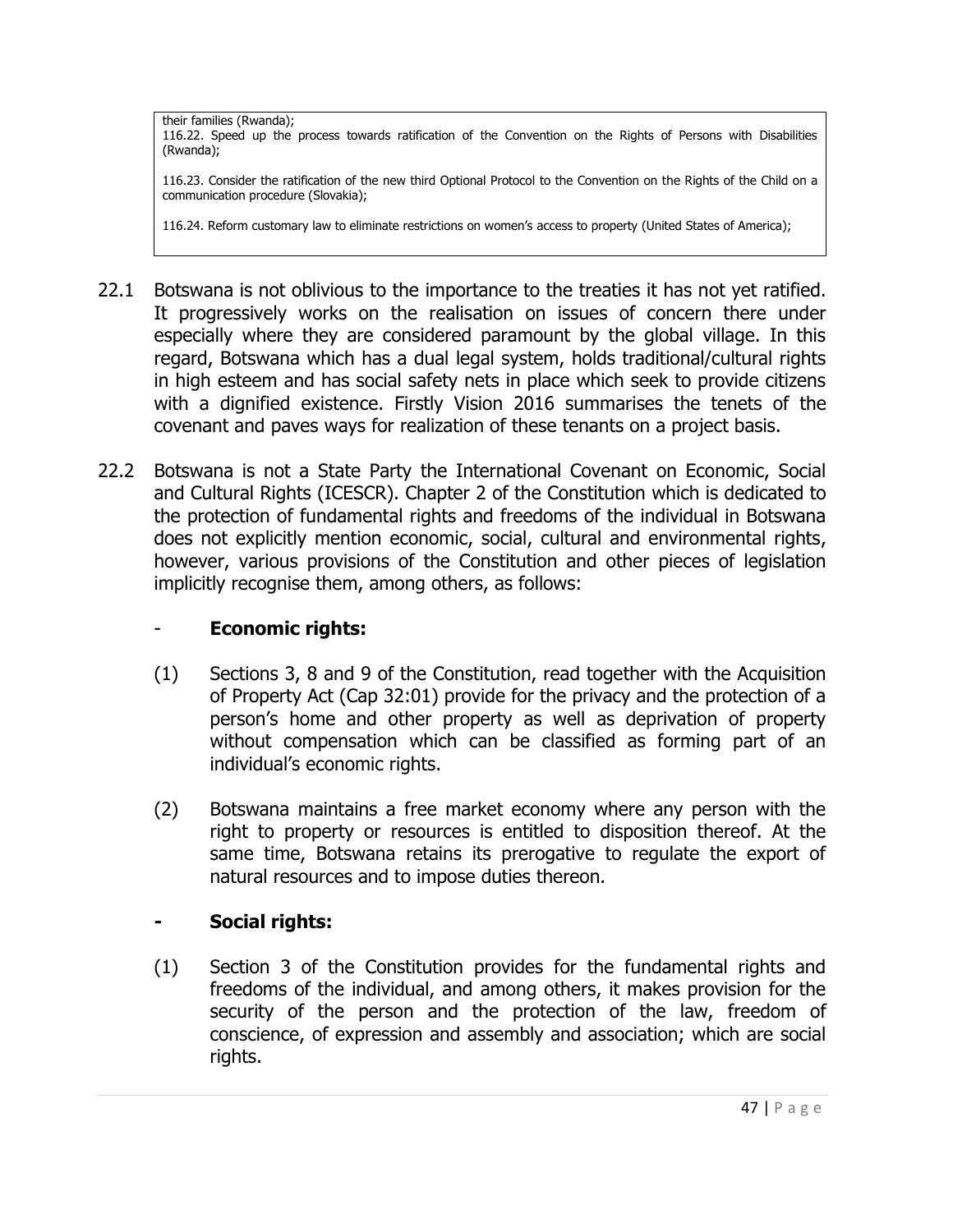### **- Cultural rights:**

(1) The list provided in Section 3 of the Constitution is in-exhaustive. The fact that culture is not explicitly provided for does not mean that it is thereby excluded. The Government does not hinder in any way, the exercise of cultural rights by various tribal groupings. If anything, the Government of Botswana promotes cultural expression as evidenced by cultural dance competitions, regiments, radio and TV broadcasts, and newspapers. Traditional dance is one of the cultural activities that are promoted in primary schools through extra-curricular activities.

## **- Environmental rights:**

- (1) Although Botswana's Constitution does not have specific provisions guaranteeing environmental rights, there are several pieces of legislation, such as the Environmental Impact Assessment Act Cap 65:07 which make it mandatory to assess the potential effects of planned developmental activities.
- (2) Botswana is in the process of completing internal consultation on acceding to the Convention on the Rights of Persons with Disabilities. The country is however providing for the welfare of people with Disabilities through the National Policy on Care for People with Disabilities of 1996, which has roles for different Ministries in terms of provision of services to People with Disabilities these include:
- i. Health where free consultation is done at all Government health facilities and the provision of prosthetic and orthotics services at subsidized rate of 5% of the total price for some People with Disabilities and free fitting for those registered as Destitute persons.
- ii. Education where assessment of children with learning disabilities for appropriate placement in special education schools is done; provision of annual subventions to Organizations providing special education and skills training; Special cut off points for admission of students with learning disabilities at tertiary education; Sponsorship of students with learning difficulties in institutions of high learning.
- iii. Economic Empowerment where employment of Graduates with Disabilities on Affirmative action basis in government ministries/departments is done; employment by the private sector of People with disabilities as part of their corporate social responsibility; and the provision of SMME projects to People With disabilities in the poverty eradication programme.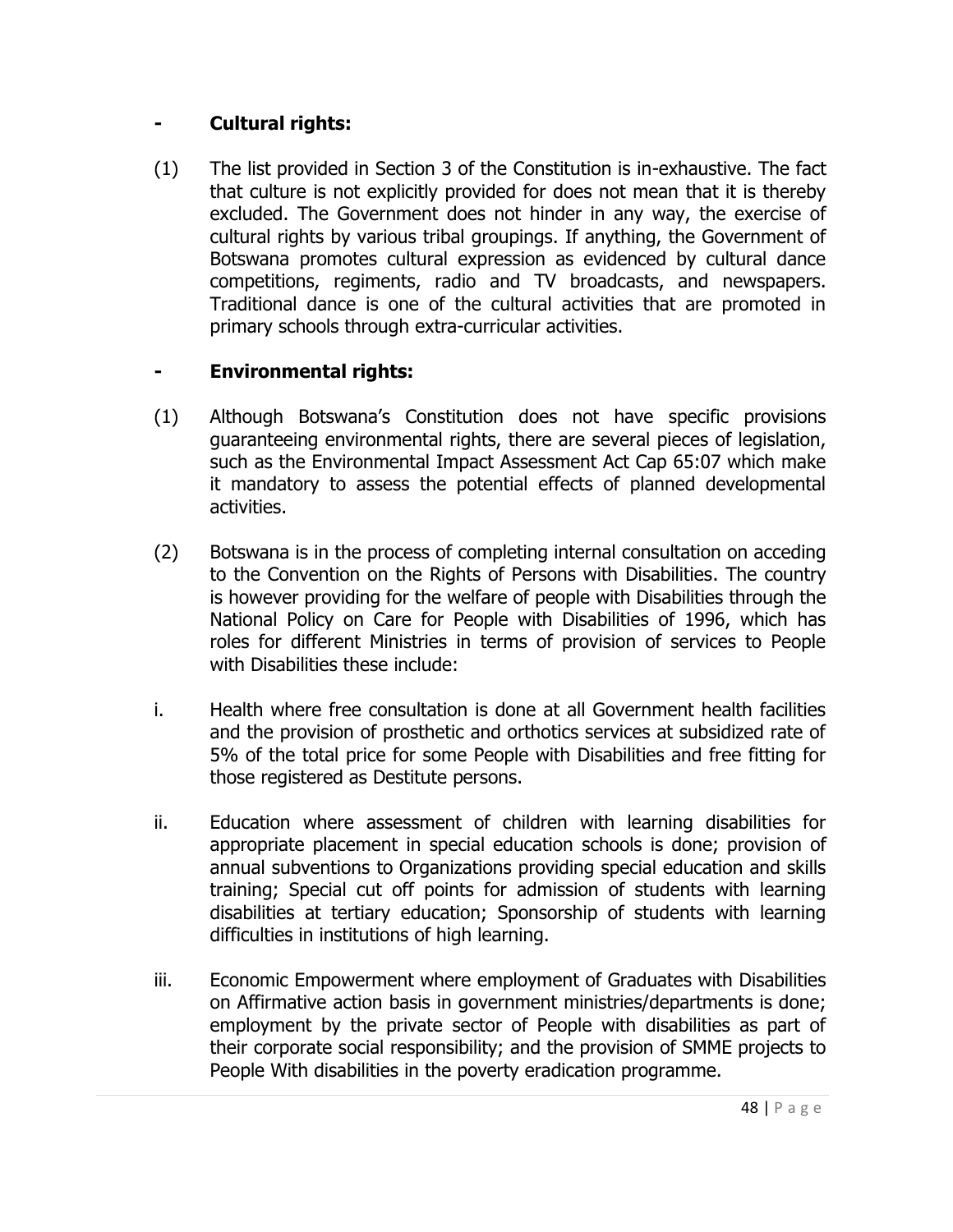- iv. Social Protection: People with Disabilities found to be destitute are registered under destitution programme and are offered monthly food basket and an allowance; and People with Disabilities aged 65 years and above are given a monthly old age pension allowance.
- 22.3Botswana also adopted the National Policy on Disability (2015) which is aimed at promoting and protecting the dignity of people with disabilities and creating a barrier free society by:
	- **-** providing guidance to all stakeholders on the government strategy to mainstream disability issues and guaranteeing their social inclusion in all aspects of life;
	- **-** mobilizing resources for full implementation of disability specific services by respective stakeholders;
	- **-** ensuring strengthened family and community structures for the enhanced participation of care givers and other family members of people with disabilities in their livelihoods;
	- **-** ensuring inclusion and accessibility of people with disabilities to all types of services, information as well as infrastructure;
	- **-** and developing monitoring and evaluation systems for effective coordination.
- 22.4 The ratification by Botswana of the recommended treaties will always be undertaken when the country is in a position to implement the provisions of the different conventions.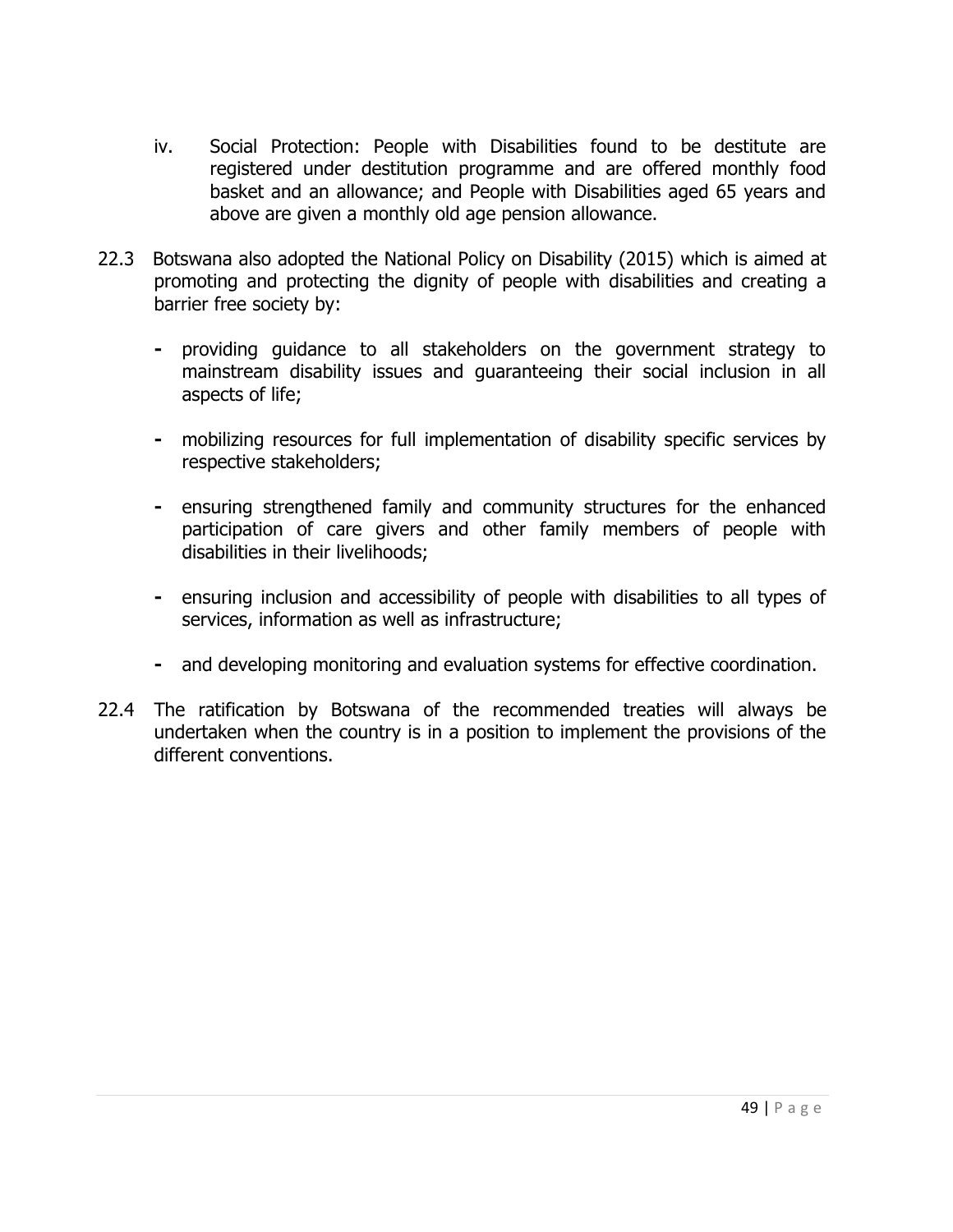## **23.0 PARTICIPATION IN POLITICS**

115.78. Implement specific and concrete measures with a view to increasing women's participation in political and corporate life in the country (Brazil);

- 23.1 Botswana is a multi-party democracy which holds free and fair elections every five (5) years the last of which were held in 2014. The branches of government comprise the National Assembly, the Executive, the Judiciary and the House of Chiefs (Ntlo ya Dikgosi). Local government comprises 16 Administrative Districts and 16 Districts Councils in which District, Town and City Councilors are regularly elected.
- 23.2 According to Section 58 of the Constitution, Parliament is composed of 57 elected members and 4 special elected members. The President of the Republic is Ex-Officio member of the Parliament and the Speaker can also come from among persons who are not members of the Parliament. There are currently 490 Council Wards in Botswana.
- 23.3 Women participation in political life continues to show a stagnated and slow growth and in other instances a decline. As depicted in the table below, women are under-represented in Parliament and Cabinet. Local Councils very much like Parliament are also dominated by men.

|                   | 2004 |        |        | 2009 |        |               | 2014 |        |               |
|-------------------|------|--------|--------|------|--------|---------------|------|--------|---------------|
|                   | Male | Female | $\%$   | Male | Female | $\frac{0}{0}$ | Male | Female | $\frac{0}{0}$ |
|                   |      |        | Female |      |        | Female        |      |        | Female        |
| <b>Parliament</b> | 55   |        |        | 58   | 4      | 6.6           | 56   |        | 8.2           |
| <b>Cabinet</b>    | 15   |        | 25     | 19   | 4      | 17.4          | 19   |        | 17.4          |

**-** Women in Botswana Parliament and Cabinet

- 23.4 There are six (6) women in the current Parliament including the Speaker of the National Assembly. Four of the women are Ministers. There are also two female Chiefs.
- 23.5 Local Councils, very much like Parliament, continue to be dominated by men. There are currently 609 Councillors in Botswana out of which 490 are elected and 119 nominated.
	- **-** 87% (427) of the elected Councillors are male and only 13% (63) are female
	- **-** 61% (73) of the specially nominated Councillors are male and 39%(46) are female.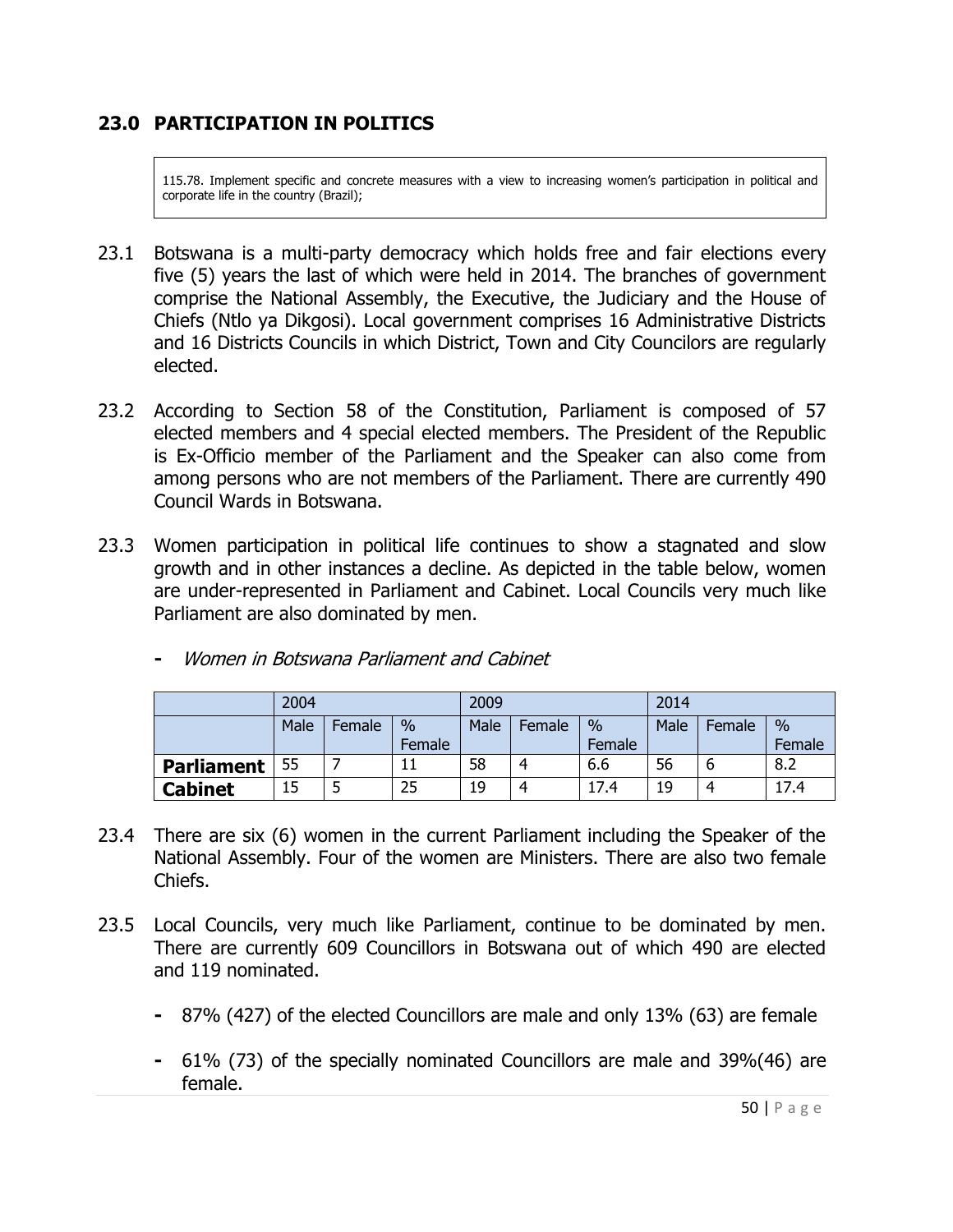- 23.6 Trade Unions show a similar trend of male predominance with females accounting for only 20%. Women in the management of NGOs are at 45%. This is not also surprising given the voluntary nature of such organizations and their social development mandates.
	- **-** Women in NGO and Union Leadership and in Central Committees of Political parties

| Sector                       | % female, 2013 |  |  |  |
|------------------------------|----------------|--|--|--|
| Parties' Central Committees  | 31             |  |  |  |
| Heads of NGOs                | 45             |  |  |  |
| <b>Heads of Trade Unions</b> | 20             |  |  |  |

- 23.7 The participation of women in decision making positions in the Public sector continues to be at higher levels as compared to other sectors. In 2013 women in the Public sector accounted for 42% of all persons holding positions of Deputy Director to Permanent Secretary Level, making Botswana second in Southern Africa with a record of 35% women Permanent Secretaries and 45% Directors. Botswana has also been able to get over one thirds of women representation in its Heads of Missions across the globe.
- 23.8 Special temporary measures to accelerate political participation of women are not yet in place. However, recognising the critical importance of equal inclusion of women and men in politics and decision making, the National Policy on Gender and Development prioritises adoption and application of affirmative measures by sectors as necessary try to address identified gender gaps in line with their mandates. This Policy and its Draft National Operational Plan have a 5 year timeframe. Given the strategic importance of gender mainstreaming in all aspects of development, private and parastatal institutions continue to be enrolled and encouraged to consider equal participation of women and men in governance structures.